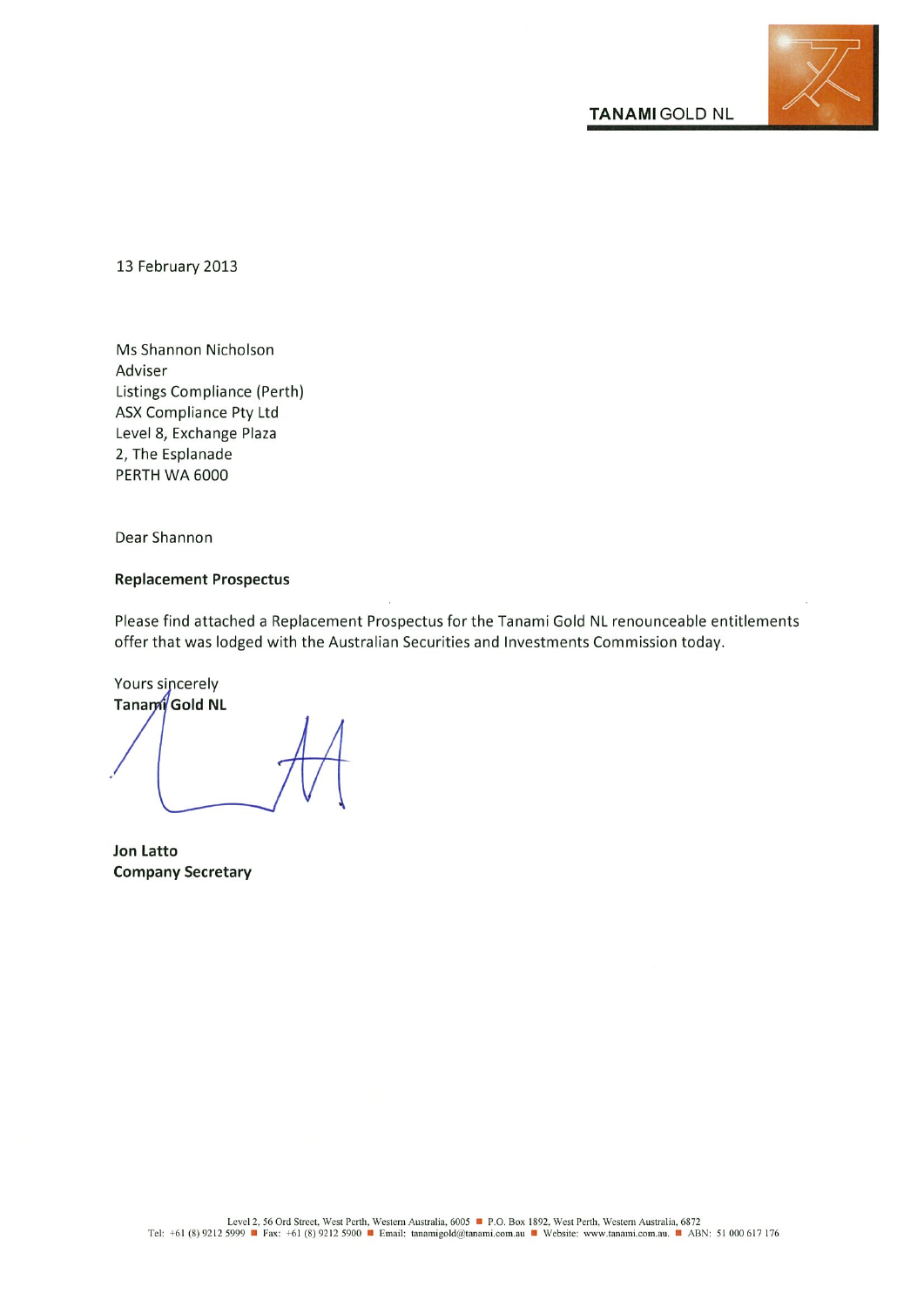# TANAMI GOLD NL ACN 000 617 176

# REPLACEMENT PROSPECTUS

For a renounceable entitlement issue of five (5) Shares for every four (4) Shares held by those Shareholders registered at the Record Date at an issue price of \$0.20 per Share to raise \$65,283,169 (based on the number of Shares on issue as at the date of this Prospectus) (Offer).

This Offer is fully underwritten by Patersons Securities. Refer to Sections 3.7 and 9.6 of this Prospectus for details regarding the terms of the Underwriting Agreement.

#### IMPORTANT NOTICE

This document is important and should be read in its entirety. If after reading this Prospectus you have any questions about the securities being offered under this Prospectus or any other matter, then you should consult your stockbroker, accountant or other professional adviser.

The Shares offered by this Prospectus should be considered as highly speculative.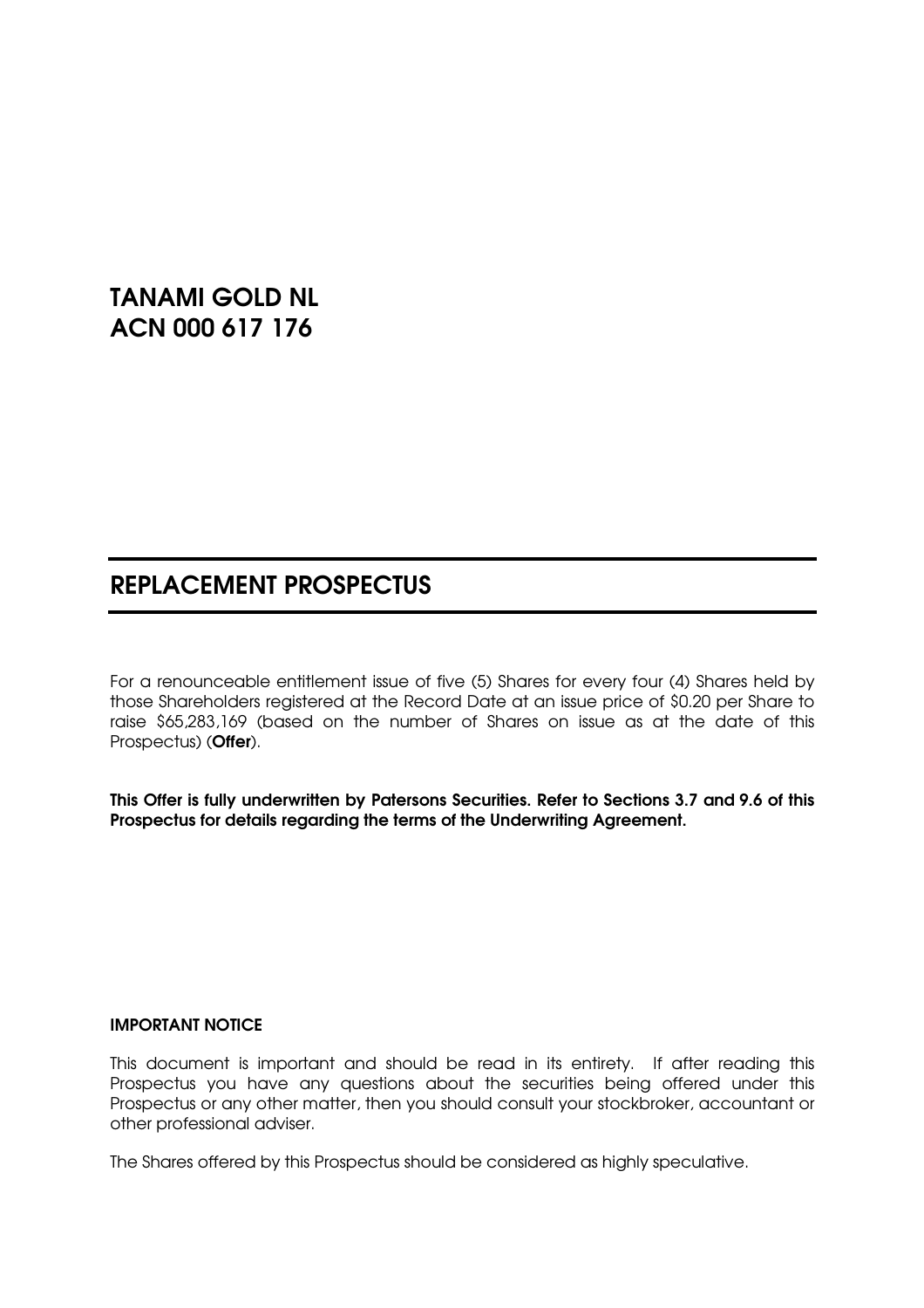# **CONTENTS**

| $\mathbf{1}$ .            |  |
|---------------------------|--|
| 2.                        |  |
| 3.                        |  |
| $\overline{\mathbf{4}}$ . |  |
| 5 <sub>1</sub>            |  |
| 6.                        |  |
| $\overline{7}$ .          |  |
| 8.                        |  |
| 9.                        |  |
| 10.                       |  |
| 11.                       |  |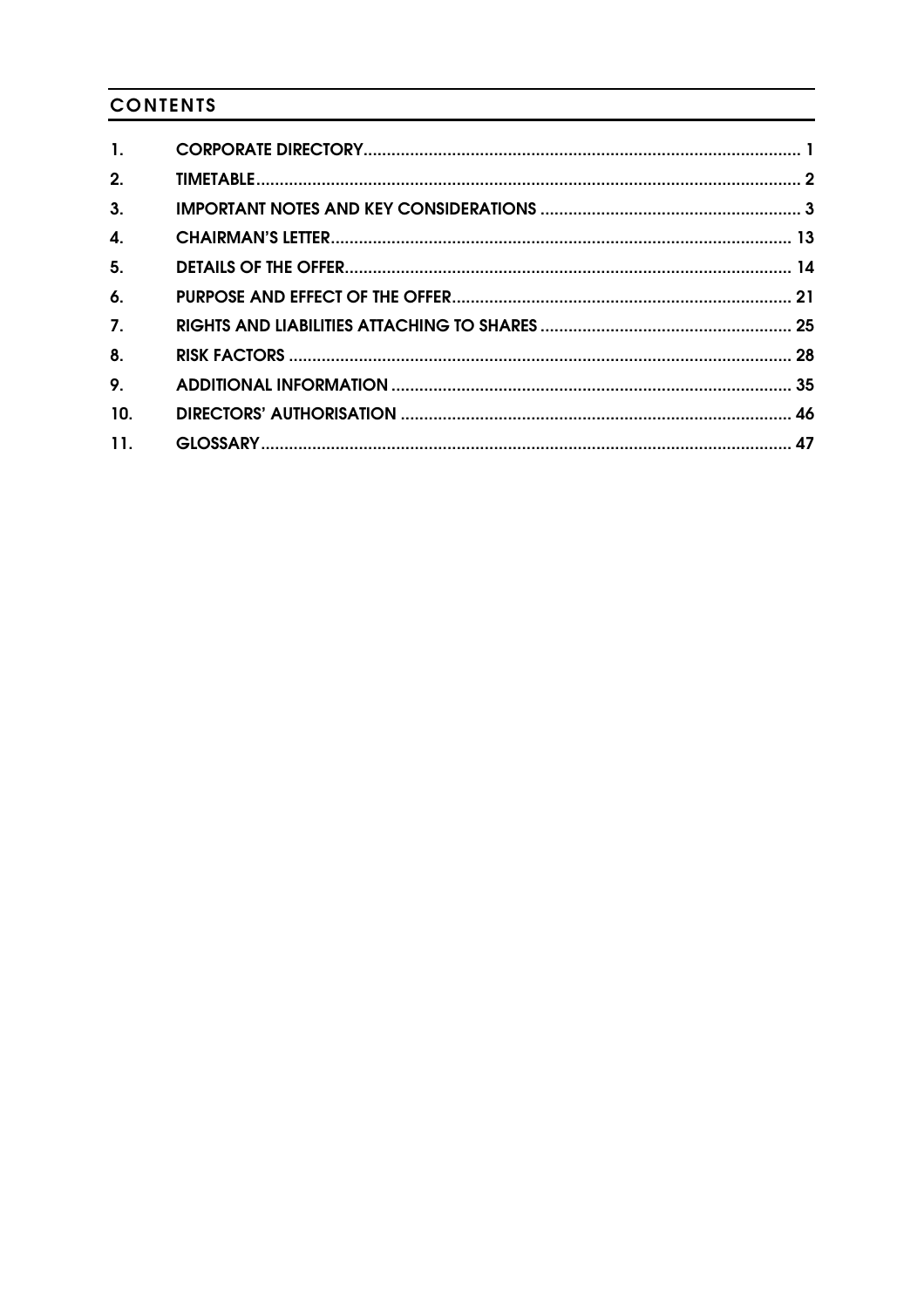# 1. CORPORATE DIRECTORY

# **Directors**

Arthur Dew \* Non-Executive Chairman

Lee Seng Hui Non-Executive Director

Carlisle Procter Non-Executive Director

Brett Montgomery Non-Executive Director

\*Mark Wong Alternative Director to Arthur Dew

# Company Secretary

Jon Latto

# Share Registry\*\*

Security Transfer Registrars Pty Limited 770 Canning Highway Applecross WA 6153

Telephone: +61 8 9315 2333 Facsimile: +61 8 9315 2233

# Auditor\*\*

KPMG 235 St George's Terrace Perth WA 6000

### Registered Office

Level 2, 56 Ord Street West Perth WA 6005

Telephone: + 61 8 9212 5999 Facsimile: +61 8 9212 5900

Email: tanamigold@tanami.com.au Website: www.tanami.com.au

### **Underwriter**

Patersons Securities Limited Level 23, Exchange Plaza 2 The Esplanade PERTH WA 6000

# Nominee for Foreign Holders

Patersons Securities Limited Level 23, Exchange Plaza 2 The Esplanade PERTH WA 6000

### Lawyers

Steinepreis Paganin Lawyers and Consultants Level 4, The Read Buildings 16 Milligan Street Perth WA 6000

\*\* These entities are included for information purposes only. Neither has been involved in the preparation of this Prospectus nor have they consented to being named in this Prospectus.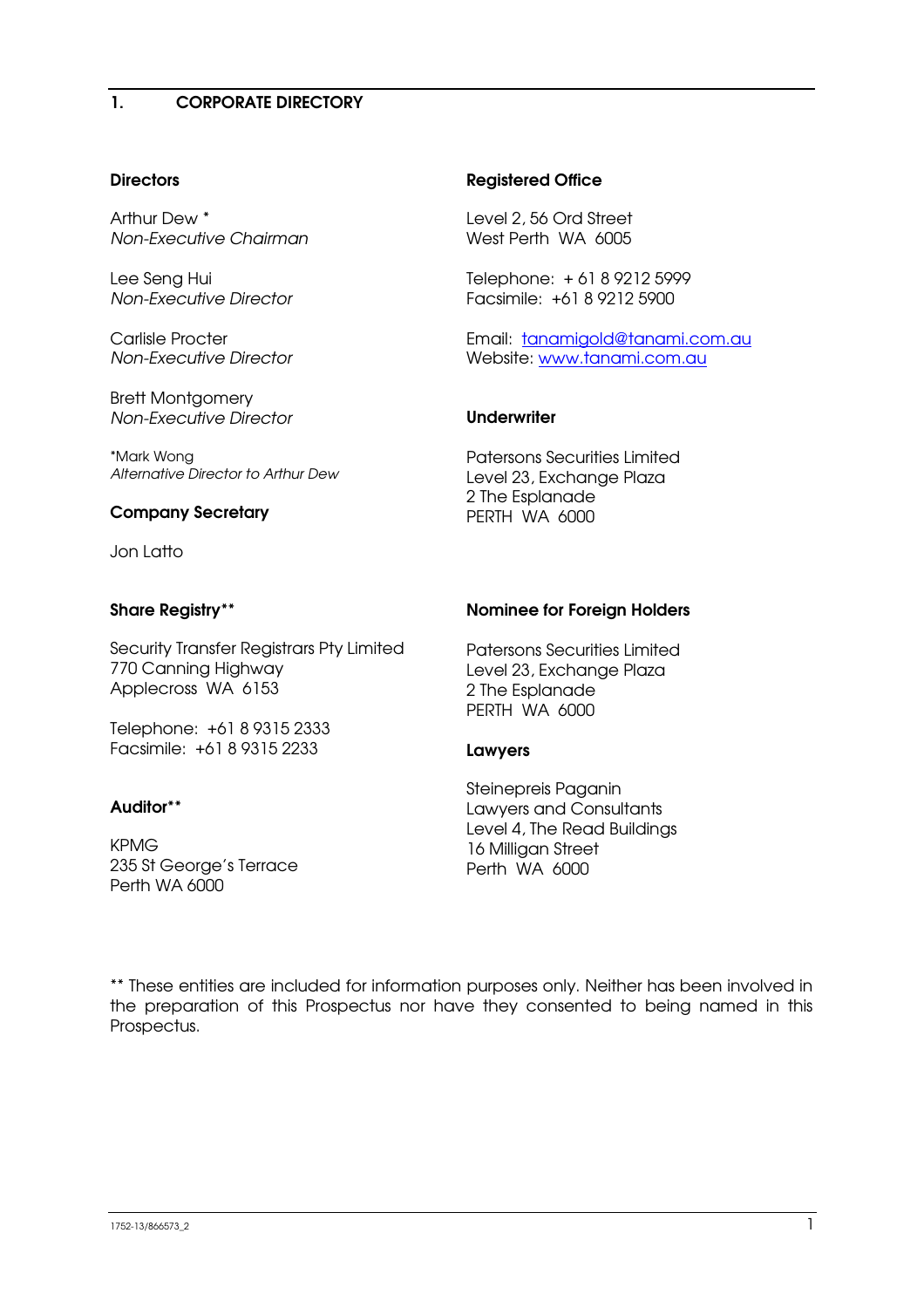# 2. TIMETABLE

| Lodgement of Prospectus with the ASIC                                                                          | 8 February 2013  |
|----------------------------------------------------------------------------------------------------------------|------------------|
| Notice sent to Optionholders                                                                                   | 11 February 2013 |
| Notice sent to Shareholders                                                                                    | 11 February 2013 |
| Lodgement of Replacement Prospectus                                                                            | 13 February 2013 |
| Ex date                                                                                                        | 13 February 2013 |
| Rights start trading                                                                                           | 13 February 2013 |
| Record Date for determining Entitlements                                                                       | 19 February 2013 |
| despatched to<br>Shareholders<br>Prospectus<br>୍ୟ<br>announces despatch<br>has<br>Company<br>been<br>completed | 25 February 2013 |
| Rights stop trading                                                                                            | 4 March 2013     |
| Shares quoted on a deferred settlement basis                                                                   | 5 March 2013     |
| Closing Date*                                                                                                  | 12 March 2013    |
| ASX notified of under subscriptions                                                                            | 15 March 2013    |
| Despatch of holding statements                                                                                 | 20 March 2013    |
| Quotation of Shares issued under the Offer*                                                                    | 21 March 2013    |
|                                                                                                                |                  |

\*The Directors may extend the Closing Date by giving at least 6 Business Days notice to ASX prior to the Closing Date. As such the date the Shares are expected to commence trading on ASX may vary.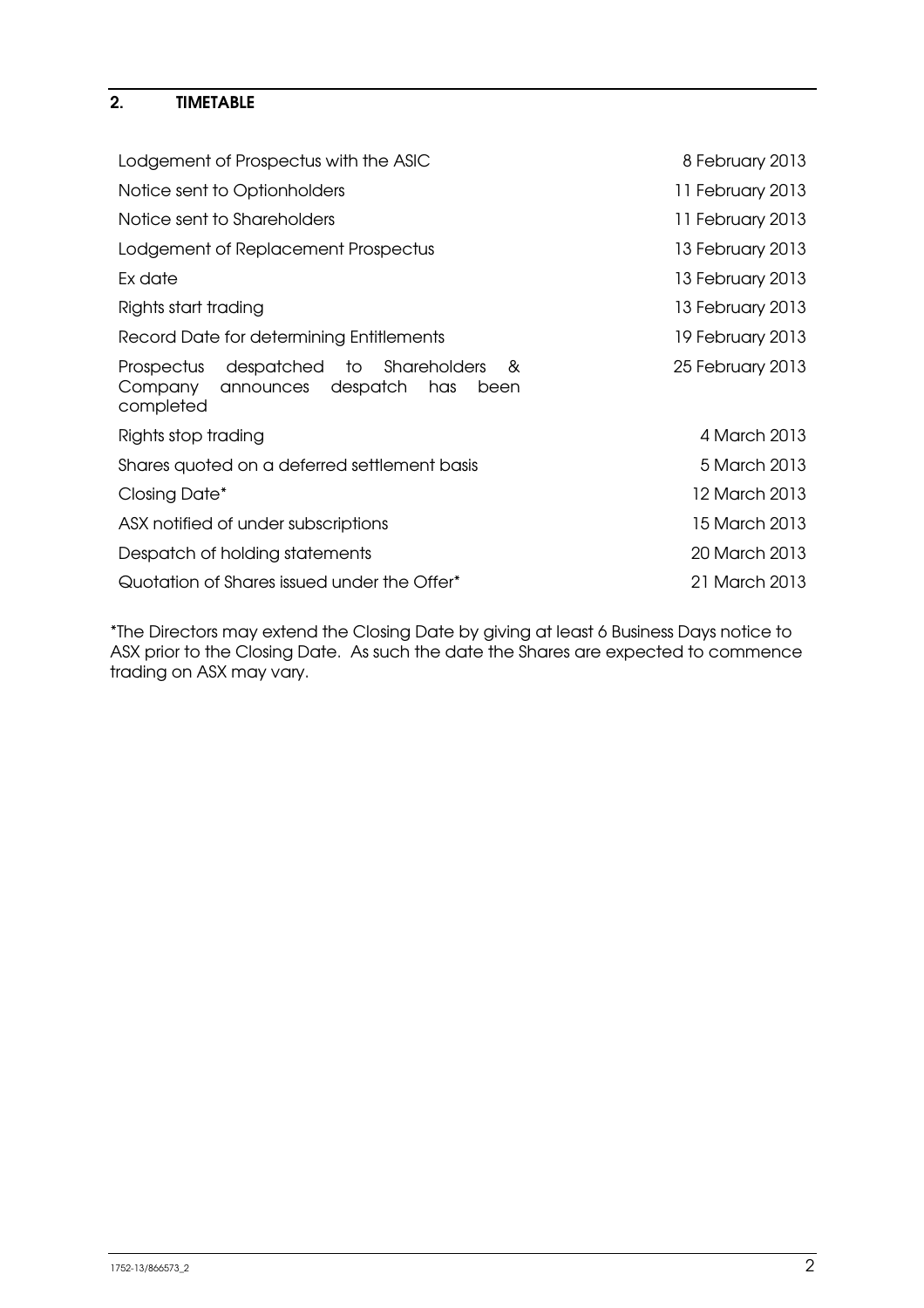# 3. IMPORTANT NOTES AND KEY CONSIDERATIONS

This is a replacement prospectus dated 13 February 2013 and was lodged with the ASIC on that date. This replacement prospectus replaces the original prospectus dated 8 February 2013. For the purposes of this document, this replacement prospectus will be referred to as the "Prospectus".

The ASIC and its officers take no responsibility for the contents of this Prospectus or the merits of the investment to which this Prospectus relates.

No Shares may be issued on the basis of this Prospectus later than 13 months after the date of this Prospectus.

No person is authorised to give information or to make any representation in connection with this Prospectus, which is not contained in the Prospectus. Any information or representation not so contained may not be relied on as having been authorised by the Company in connection with this Prospectus.

It is important that investors read this Prospectus in its entirety and seek professional advice where necessary. The Shares the subject of this Prospectus should be considered highly speculative.

Applications for Shares offered pursuant to this Prospectus can only be submitted on an original Entitlement and Acceptance Form or Shortfall Application Form.

This Prospectus is a transaction specific prospectus for an offer of continuously quoted securities (as defined in the Corporations Act) and has been prepared in accordance with section 713 of the Corporations Act. It does not contain the same level of disclosure as an initial public offering prospectus. In making representations in this Prospectus regard has been had to the fact that the Company is a disclosing entity for the purposes of the Corporations Act and certain matters may reasonably be expected to be known to investors and professional advisers whom potential investors may consult.

### 3.1 Competent Person's Statement

The information in this Prospectus that relates to Exploration Results and Mineral Resources is based on information compiled by Michael Thomson, a full time employee and Principal Geologist of the Company. Mr Thomson is a member of The Australasian Institute of Mining and Metallurgy. Mr Thomson has sufficient experience relevant to the style of mineralisation and type of deposit under consideration and to the activity which he is undertaking to qualify as a Competent Person as defined in the 2004 Edition of the JORC Code. Mr Thomson consents to the inclusion in this Prospectus of the matters based on his information in the form and context in which it appears. Mr Thomson has not withdrawn his consent prior to the lodgement of this Prospectus with the ASIC.

### 3.2 Risk factors

Potential investors should be aware that subscribing for Shares in the Company involves a number of risks. The key risk factors of which investors should be aware are set out in Section 8 of this Prospectus. These risks together with other general risks applicable to all investments in listed securities not specifically referred to, may affect the value of the Shares in the future. Accordingly, an investment in the Company should be considered highly speculative. Investors should consider consulting their professional advisers before deciding whether to apply for Shares pursuant to this Prospectus.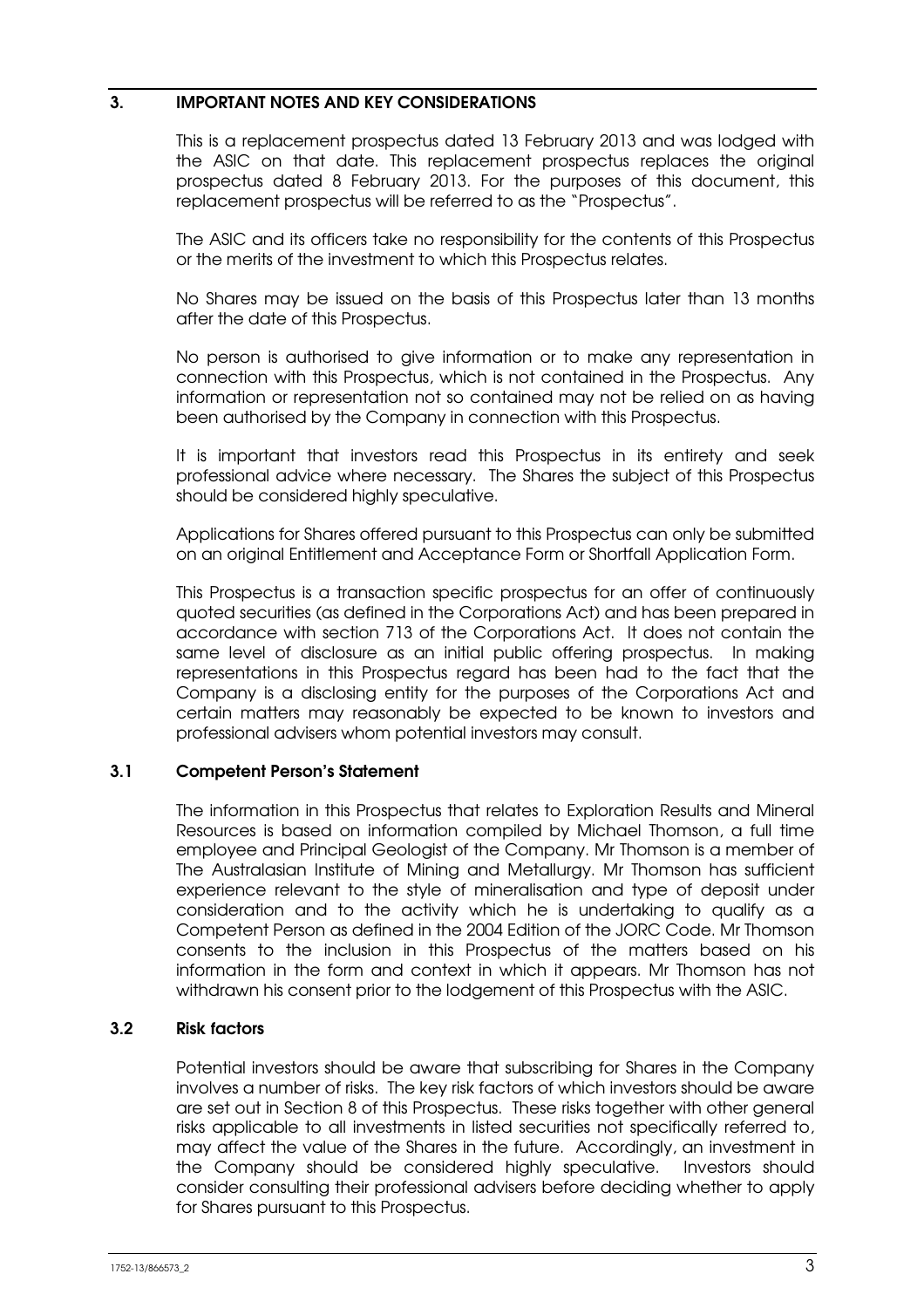A summary of some of the key risks include:

| <b>Risk</b>                   | <b>Description</b>                                                                                                                                                                                                                                                                                                                                                                                                                                                                                                                                                                                                                                                                                                                                                                                                                                        | Reference in<br><b>Prospectus</b> |
|-------------------------------|-----------------------------------------------------------------------------------------------------------------------------------------------------------------------------------------------------------------------------------------------------------------------------------------------------------------------------------------------------------------------------------------------------------------------------------------------------------------------------------------------------------------------------------------------------------------------------------------------------------------------------------------------------------------------------------------------------------------------------------------------------------------------------------------------------------------------------------------------------------|-----------------------------------|
| <b>Potential for dilution</b> | Upon<br>implementation of the<br>Offer,<br>assuming all Entitlements are accepted<br>and no Options are exercised prior to the<br>Record Date; the number of Shares in the<br>Company will increase from 261,132,677<br>currently on issue to 587,548,524.<br>This<br>means that each current Share<br>will<br>represent a significantly lower proportion<br>of the ownership of the Company.                                                                                                                                                                                                                                                                                                                                                                                                                                                             | 8.2(a)                            |
| <b>Change in Control</b>      | Shareholders should be aware that the<br>and<br>in<br>particular<br>Offer,<br>the<br>sub-<br>underwriting arrangements relating to the<br>Offer may result in APRL increasing its<br>relevant interest in the voting shares of<br>the Company. Please refer to Section 3.9<br>for further details in relation to the<br>potential change in control effects on the<br>Company.                                                                                                                                                                                                                                                                                                                                                                                                                                                                            | 8.2(b)                            |
| Gold<br>Coyote<br>Project     | The Company has operated the Coyote<br>Gold Mine in Western Australia since 2006.<br>Current underground mining operations<br>are conducted as owner/operator with<br>the ore processed through a conventional<br>carbon in leach treatment plant.<br>The mine is a high cost producer with<br>limited<br>mine<br>life.<br>Current<br>mine<br>development is on the Muttley Lodes and<br>continuation<br>operation<br>of<br>the<br>is<br>dependent on the successful mining of<br>those lodes. A detailed review of the<br>Coyote Gold Mine will be undertaken in<br>April 2013.<br>The continued success of diamond drilling<br>at the Kavanagh Target Area is critical to<br>extending the operations of the Coyote<br>Gold Project. There is no guarantee that<br>the drilling at Kavanagh will be successful.<br>The Company may need additional debt | 8.2(c)                            |
|                               | finance to progress exploration and<br>development at the Coyote Gold Project.                                                                                                                                                                                                                                                                                                                                                                                                                                                                                                                                                                                                                                                                                                                                                                            |                                   |
| Tanami<br>Central<br>Project  | Further to the completion of a pre-<br>feasibility study on the Central Tanami<br>Project in late 2011, the Company<br>committed to undertaking an extensive<br>drilling<br>campaign, especially<br>at<br>the<br>Groundrush Deposit, to upgrade both the<br>quantum and quality of the resources                                                                                                                                                                                                                                                                                                                                                                                                                                                                                                                                                          | 8.2(d)                            |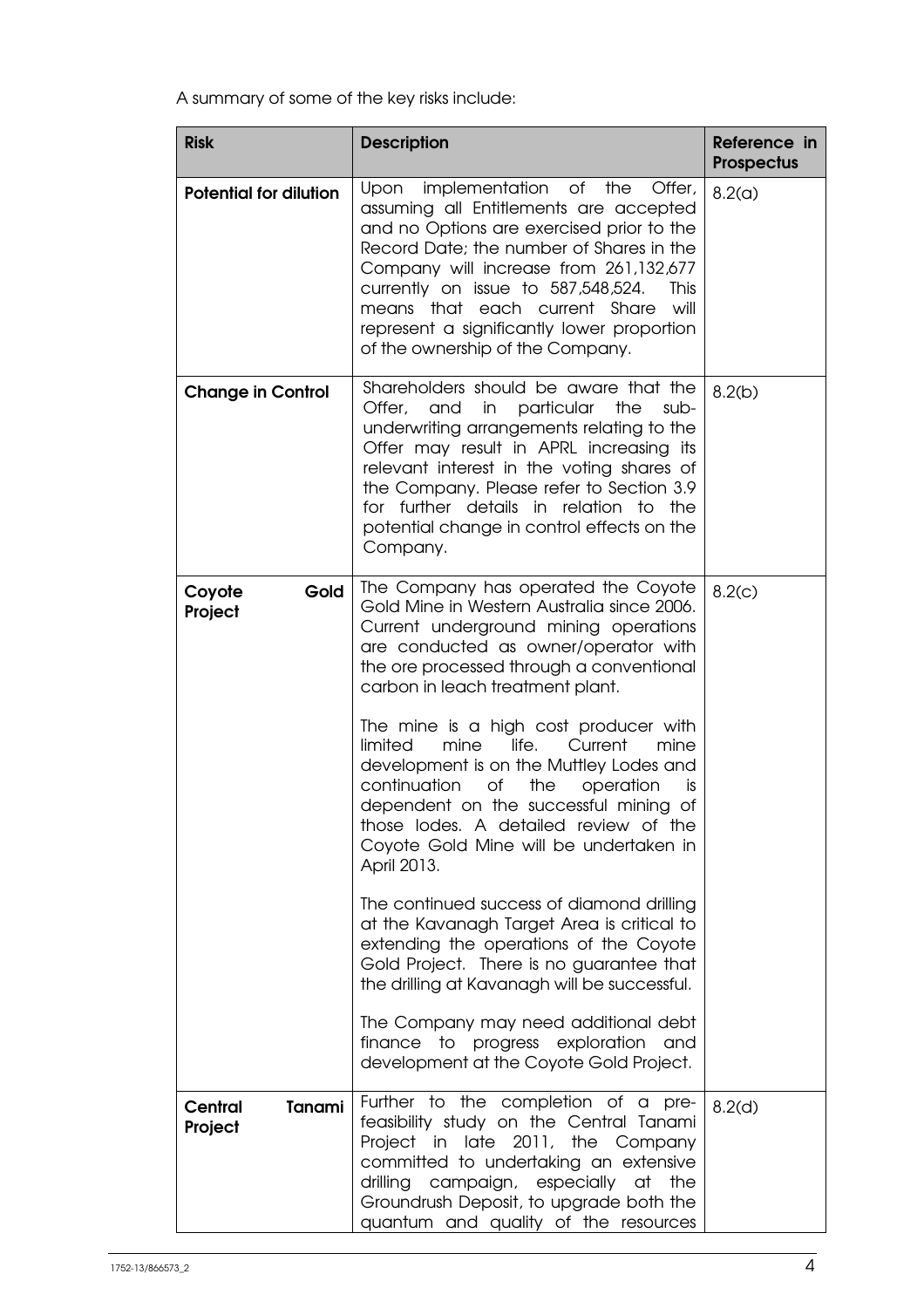|                                                                                         | available for inclusion in the DFS.                                                                                                                                                                                                                                                                                                                                                                                                     |        |
|-----------------------------------------------------------------------------------------|-----------------------------------------------------------------------------------------------------------------------------------------------------------------------------------------------------------------------------------------------------------------------------------------------------------------------------------------------------------------------------------------------------------------------------------------|--------|
|                                                                                         | The Central Tanami Project Definitive<br>Feasibility Study (DFS) is currently in the<br>final stages of the design phase and is<br>scheduled for completion in April 2013.<br>Progress to date has proven positive with<br>the project potentially being expanded to<br>include some previously identified targets.                                                                                                                     |        |
|                                                                                         | The diamond drilling program conducted<br>over the past twelve months<br>was<br>successful in upgrading the resource (refer<br>ASX announcement 7 January 2013)<br>which has resulted in the mine design<br>team identifying alternate methods to<br>efficiently extract the ore. This will delay<br>the project time line in respect to the mine<br>design and scheduling.                                                             |        |
|                                                                                         | The infrastructure and processing design<br>development is expected to conclude on<br>time and within the timeline for the<br>Central Tanami Project. The completion<br>of the study will not guarantee the Central<br>Tanami Project to be viable or bankable.                                                                                                                                                                         |        |
|                                                                                         | The progress of the Central Tanami Project<br>DFS has been regularly reported upon but<br>risks remain which may extend the DFS<br>timetable or require further expenditure<br>than that presently anticipated.                                                                                                                                                                                                                         |        |
|                                                                                         | The Company will need additional debt<br>and/or equity finance to progress<br>exploration and development at the<br>Central Tanami Project.                                                                                                                                                                                                                                                                                             |        |
| <b>Exploration,</b><br>Development,<br><b>Mining, Processing</b><br>and Operating Risks | By its nature, the business of mineral<br>exploration, mine development, mine<br>production,<br>and<br>ore<br>processing<br>undertaken<br>by the Company<br>its<br>at<br>Coyote Gold Project and Central Tanami<br>Project, contains significant risks.                                                                                                                                                                                 | 8.3(a) |
|                                                                                         | Ultimate and continuous success of these<br>activities is dependent on many factors<br>such<br>successful exploration<br>as:<br>and<br>definition<br>and/or<br>acquisition<br>Оf<br>recoverable and economic deposits;<br>successful conclusions to feasibility studies;<br>access to adequate capital for project<br>development; design and construction of<br>efficient mining and processing facilities<br>and competent operation. |        |
| <b>Additional</b>                                                                       | The<br>requirements<br>Company's capital                                                                                                                                                                                                                                                                                                                                                                                                | 8.4(c) |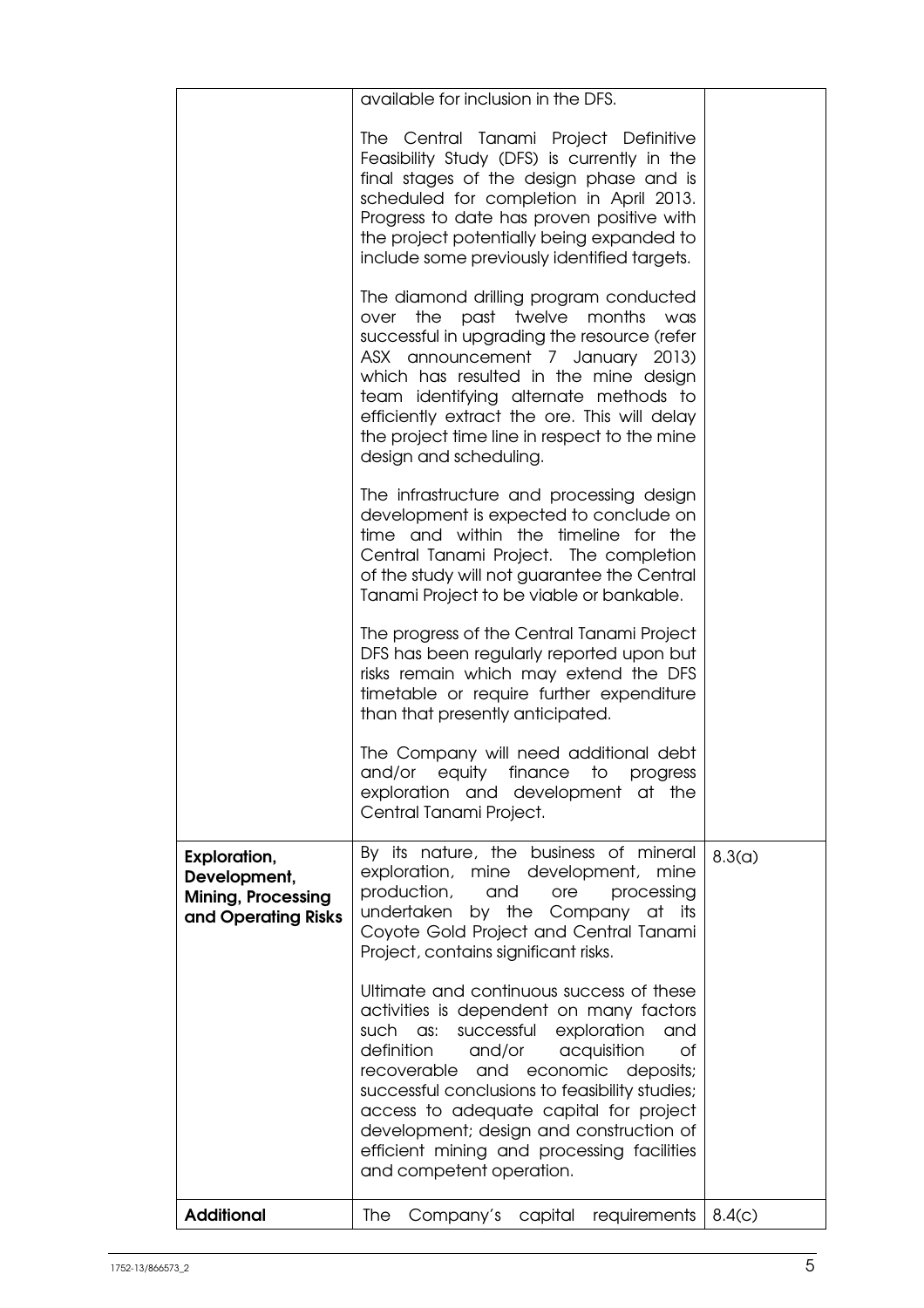| <b>Requirements for</b><br>Capital | depend<br>factors.<br>on numerous<br>Depending on the Company's ability to<br>generate income from its operations, the<br>Company will require further financing in<br>addition to amounts raised under the<br>Offer particularly if and when the Central<br>Tanami Project is developed.<br>Anv<br>additional equity financing will dilute<br>shareholdings, and debt financing, if<br>available, may involve restrictions on<br>financing and operating activities. If the<br>Company is unable to obtain additional<br>financing as needed, it may be required<br>to reduce the scope of its operations and<br>scale<br>back its exploration<br>and<br>development programmes as the case<br>may be. There is however no guarantee<br>that the Company will be able to secure<br>any additional funding or be able to<br>secure funding on terms favourable to the<br>Company. |  |
|------------------------------------|-----------------------------------------------------------------------------------------------------------------------------------------------------------------------------------------------------------------------------------------------------------------------------------------------------------------------------------------------------------------------------------------------------------------------------------------------------------------------------------------------------------------------------------------------------------------------------------------------------------------------------------------------------------------------------------------------------------------------------------------------------------------------------------------------------------------------------------------------------------------------------------|--|
|------------------------------------|-----------------------------------------------------------------------------------------------------------------------------------------------------------------------------------------------------------------------------------------------------------------------------------------------------------------------------------------------------------------------------------------------------------------------------------------------------------------------------------------------------------------------------------------------------------------------------------------------------------------------------------------------------------------------------------------------------------------------------------------------------------------------------------------------------------------------------------------------------------------------------------|--|

### 3.3 Directors Interests in Securities

The relevant interest of each of the Directors in the securities of the Company as at the date of this Prospectus, together with their respective Entitlement, is set out in the table below.

| <b>Director</b>            | <b>Shares</b> | <b>Options</b> | <b>Entitlement</b>       | \$  |
|----------------------------|---------------|----------------|--------------------------|-----|
| Arthur Dew <sup>2</sup>    | Nil           | Nil            | Nil                      | Nil |
| Lee Seng Hui <sup>1</sup>  | 61,378,788    | Nil            | 76,723,485<br>15,344,697 |     |
| <b>Carlisle Procter</b>    | Nil           | Nil            | Nil                      | Nil |
| <b>Brett</b><br>Montgomery | Nil           | Nil            | Nil                      | Nil |

#### **Notes**

<sup>1</sup> These Shares are held by Allied Properties Resources Limited (APRL). Lee and Lee Trust hold 65.01% of Allied Group Limited (Allied Group), which in turn holds 74.97% of Allied Properties (H.K.) Limited, of which APRL is a wholly owned subsidiary. Mr Lee Seng Hui, a Director of the Company, is one of three trustees of the Lee and Lee Trust.

<sup>2</sup>Please note, Arthur Dew, a Director of the Company, is a non-executive Director and Chairman of the Allied Group and Allied Properties (H.K) Limited.

### 3.4 Substantial Holders

Based on publicly available information as at the date of this Prospectus, those persons which (together with their associates) have a relevant interest in 5% or more of the Shares on issue are set out below:

| Shareholder                                                                                                    | <b>Shares</b> | ℀      |
|----------------------------------------------------------------------------------------------------------------|---------------|--------|
| Allied Properties Resources Limited <sup>1</sup>                                                               | 61,378,788    | 23.50% |
| Sun Hung Kai Investment Services Limited as<br>nominee for <future investments="" limited="" rise=""></future> | 30,131,848    | 11.54% |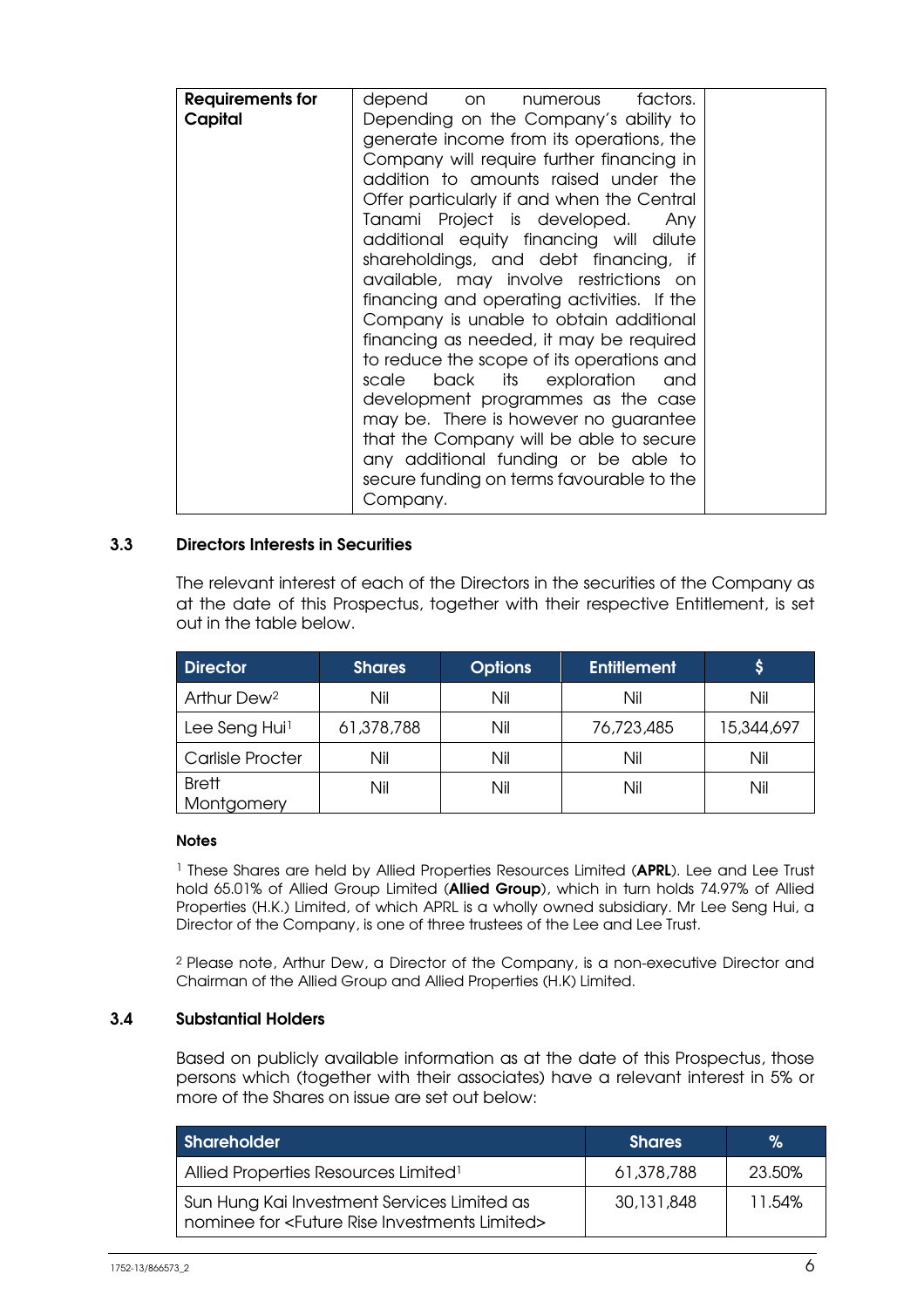#### **Notes**

<sup>1</sup> These Shares are held by Allied Properties Resources Limited (APRL). Lee and Lee Trust hold 65.01% of Allied Group, which in turn holds 74.97% of Allied Properties (H.K.) Limited, of which APRL is a wholly owned subsidiary. Mr Lee Seng Hui, a Director of the Company, is one of three trustees of the Lee and Lee Trust.

In the event all Entitlements are accepted there will be no change to the substantial holders on completion of the Offer.

#### 3.5 Rationale for the Offer

The Company undertook significant exploration drilling in 2012 and significant expenditure was incurred as a result.

During the same period a DFS was undertaken on the Central Tanami Project. Work has progressed on the DFS and it is scheduled for completion in April 2013.

Gold production from the Coyote Gold Project has rarely been sufficient to support the operation.

A bridging loan was provided by the Allied Group to enable both the drilling and feasibility work to proceed on the understanding that the Company would undertake a significant equity raising. A number of capital raising alternatives were evaluated and steps were taken to raise funds by mandating stockbrokers and undertaking international road shows in 2011 and 2012, which proved unsuccessful.

Subsequent to these failed capital raising efforts, the Company undertook and assessed alternative debt financing options and advanced discussions on a possible convertible note issue without success.

With the debt at an unacceptable level in January 2013, the Board resolved to proceed with an entitlements issue which will provide the Company with funding certainty within a definite timeframe on the terms as documented within this Prospectus.

#### 3.6 Future Intentions of APRL

APRL has indicated that the intentions disclosed in this section are based on the facts and information regarding the Company and the general business environment which are known to it as at the date of this Prospectus. Any future decisions will, of course, be reached by APRL based on all material information and circumstances at the relevant time. Accordingly, if circumstances change or new information becomes available in the future, APRL's intentions could change.

APRL has informed the Company that on the facts and circumstances presently known to it, it is supportive of the Company's current direction. APRL has indicated that it is presently willing to consider any proposals the Company's Board and management may put forward as to how APRL could support and assist the Company to achieve its objectives.

APRL has advised the Company that since it is presently supportive of the Company's current direction, APRL does not currently intend to seek any changes to the direction and objectives of the Company, and that other than as disclosed in this Prospectus, APRL: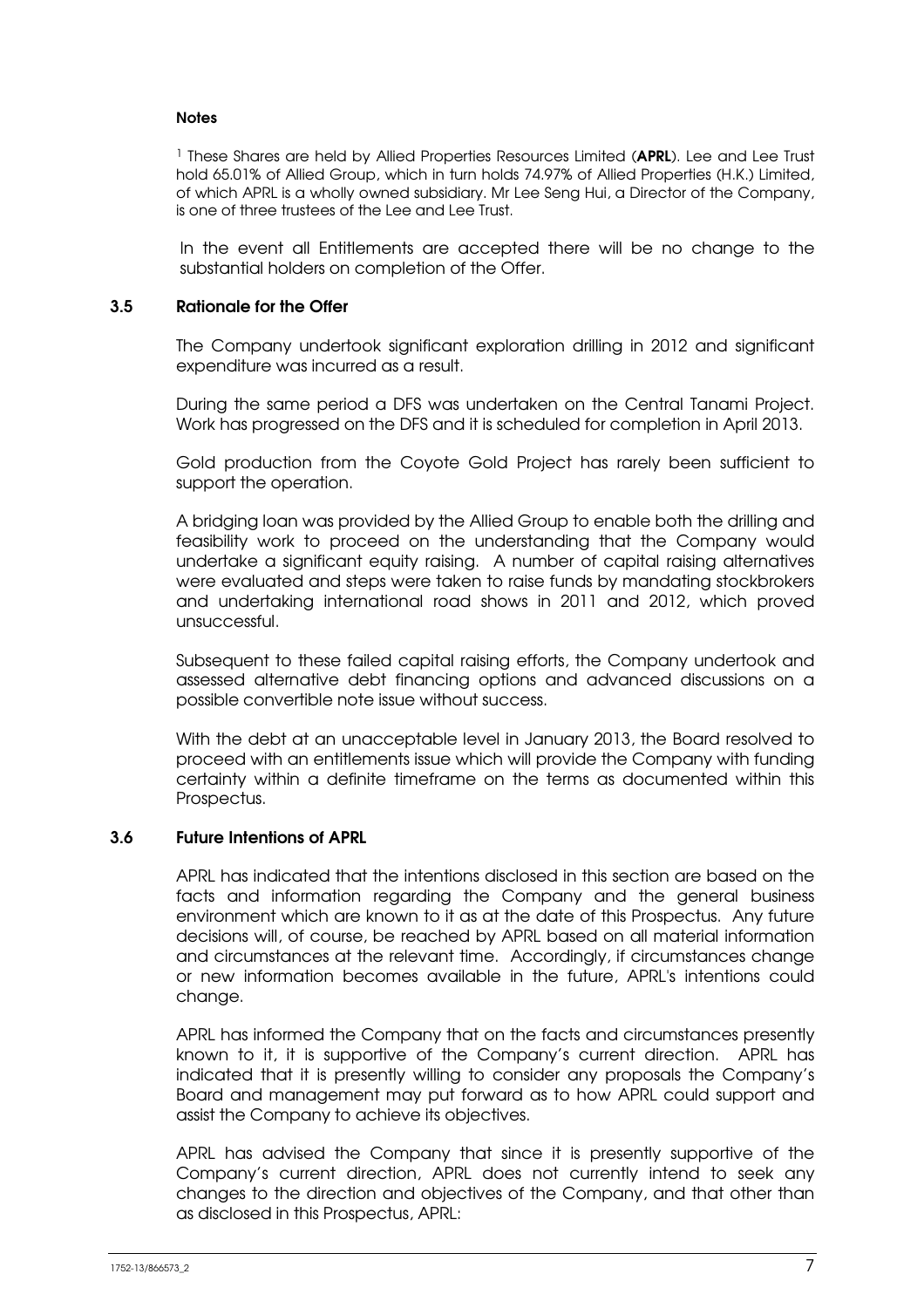- (a) does not currently intend to make any significant changes to the existing businesses of the Company;
- (b) does not currently intend to inject further capital into the Company other than participating in the Offer and sub-underwriting the Offer;
- (c) does not currently intend to become involved in decisions regarding the future employment of the Company's present employees and contemplates that they will continue in the ordinary course of business;
- (d) does not currently intend for any property to be transferred between the Company and APRL or any person associated with APRL;
- (e) does not currently intend to redeploy the fixed assets of the Company; and
- (f) does not currently intend to change the Company's existing financial or dividend policies.

APRL will make decisions on its course of action in light of material facts and circumstances at the relevant times and after it receives appropriate legal and financial advice on such matters, where required, including in relation to any requirement for Shareholder approvals.

The statements reflect current intentions only as at the date hereof which may change as new information becomes available or circumstances change or with the passage of time.

### 3.7 Underwriting by Patersons Securities

The Offer is underwritten by Patersons Securities (Underwriter) up to the full amount under the Offer, being \$65,283,169.

The Company has agreed to pay the Underwriter the following fees for its services:

- (a) 6% of the total underwritten amount, less APRL's full entitlement and Sub-Underwriting Commitment (refer Section 3.8); and
- (b) \$125,000 by way of a management fee.

The Company will also reimburse the Underwriter for all reasonable costs and expenses incidental to the Offer.

Refer to Section 9.6 for a summary of the material terms of the Underwriting Agreement.

#### 3.8 Sub-Underwriting by APRL and other sub-underwriting arrangements

APRL has entered into a sub-underwriting agreement with the Underwriter (Sub-Underwriting Agreement) whereby APRL has agreed to the following:

- (a) subscribe for its full entitlement under the Offer, being 76,723,485 Shares (\$15,344,697); and
- (b) sub-underwrite up to a maximum of 125,000,000 Shares under the Offer, being to the total value of \$25,000,000 (General Sub-Underwriting Commitment).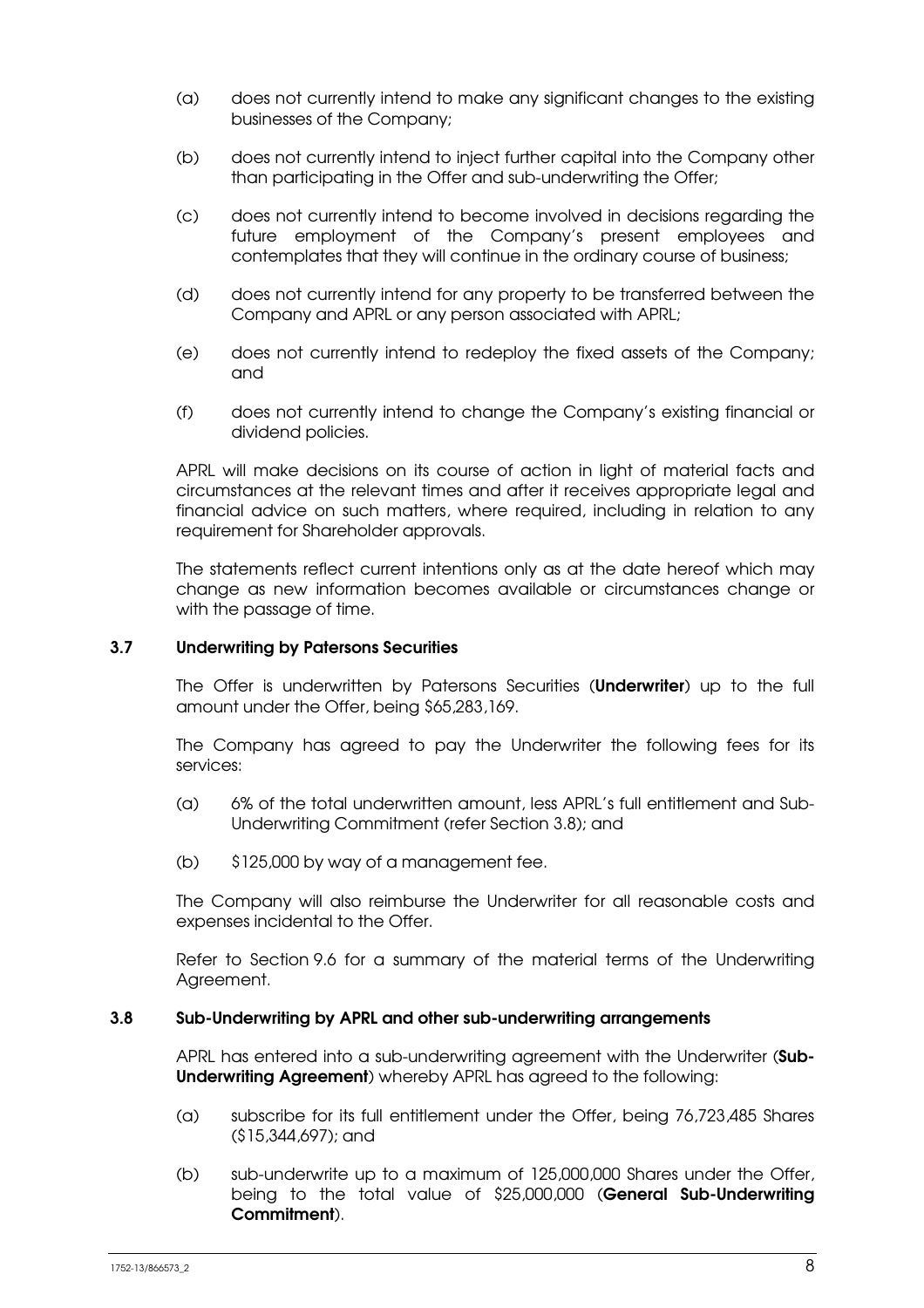APRL will receive a sub-underwriting fee of 6% of the on the amount APRL is required to subscribe under its General Sub-Underwriting Commitment from the Underwriter.

APRL, together with its associates, currently has a relevant interest in 61,378,788 Shares, equating to a voting power in the Company of 23.50%. Please refer to Section 3.9 of this Prospectus for further details in relation to the current voting power of APRL, and the potential effects of the Sub-Underwriting Agreement on the voting power of APRL.

The ultimate holding company of APRL is the Allied Group Limited (Allied Group). Lee and Lee Trust hold 65.01% of the Allied Group, which in turn holds 74.97% of Allied Properties (H.K.) Limited, of which APRL is a wholly owned subsidiary. Mr Lee Seng Hui, a Director of the Company, is one of three trustees of the Lee and Lee Trust.

APRL reserves the right to allocate its General Sub-Underwriting Commitment to third parties. APRL has entered into an agreement with an unrelated third party to allocate up to 15,000,000 Shares (to the value of \$3,000,000) out of its General Sub-Underwriting Commitment.

### 3.9 Effect on control of the Company and potential dilution to Shareholders

### (a) Patersons Securities

The Underwriter (Patersons Securities) has represented to the Company that neither it nor any of its associates or subscribers (other than APRL) will hold that number of Shortfall Shares which will result in any person acquiring a relevant interest in voting shares of the Company of 20% or more.

The Underwriter is neither a shareholder nor related party of the Company.

### (b) APRL

APRL together with its associates, currently has a relevant interest in 61,378,788 Shares, representing 23.50% of the voting power in the Company. Pursuant to the terms of the Sub-Underwriting Agreement, APRL has agreed to sub-underwrite up to \$25,000,000 under the Offer (being up to 125,000,000 Shares) and subscribe for its full entitlement under the Offer (76,723,485 Shares).

The potential effect that the issue of Shares under the Offer will have on the control of the Company is as follows:

- (i) if all Shareholders take up all of the Entitlement under the Offer, the percentage interest in the Shares of the Company held by APRL (and any other Shareholders) would not change and there would not be any effect on the control of the Company; and
- (ii) if some or all of the Shareholders do not take up their Entitlement under the Offer, and there is a Shortfall, then the Issue may have an effect on the control of the Company as detailed in the table below.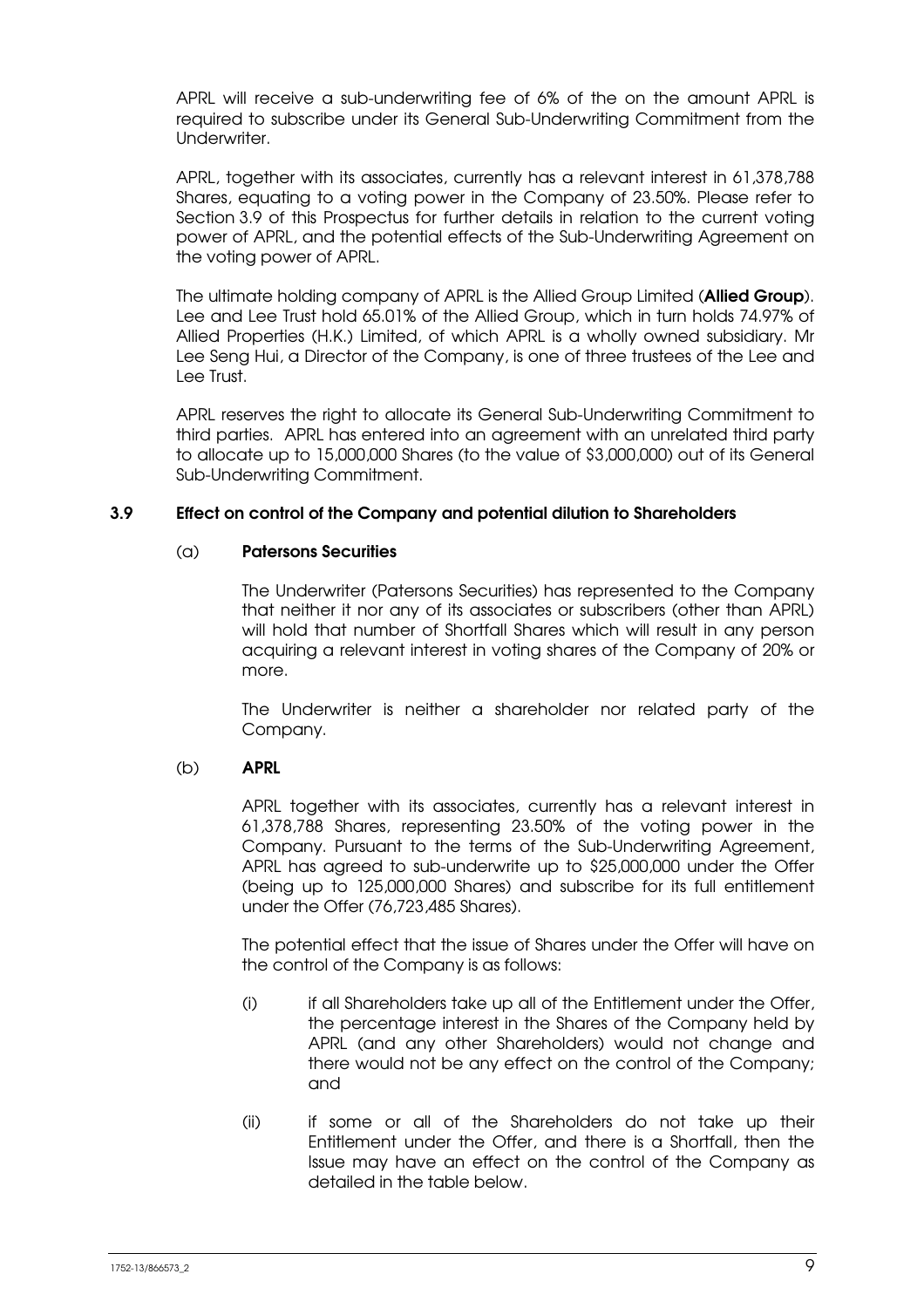To comply with the requirement to fully disclose APRL's potential voting power in the Company, the table below sets out various scenarios to indicate the effect on the Company's shareholding depending on the Shortfall (if any).

The potential increase in the voting power of APRL is set out in the table below and assumes APRL will take up its full Entitlement as a Shareholder under the Offer and takes up all of its General Sub-Underwriting Commitment under the Offer, less the third party commitment (of up to 15,000,000 Shares), being a total of 110,000,000 Shares. The calculation in the table also assume that no Options are exercised prior to the Record Date.

| <b>Event/Date</b>                                                                        | Number of Shares held<br>by APRL and its<br>associates | <b>Voting Power of</b><br><b>Underwriter</b> |
|------------------------------------------------------------------------------------------|--------------------------------------------------------|----------------------------------------------|
| Date of Prospectus                                                                       | 61,378,788                                             | 23.50%                                       |
| After APRL takes up its Entitlement                                                      | 138,102,273                                            | 23.50%                                       |
| After issue of Shares assuming maximum<br>Shortfall (being 100%)                         | 248, 102, 273                                          | 42.23%                                       |
| 75%<br>After issue of Shares assuming<br>Shortfall (less APRL's Entitlement)             | 220,602,273                                            | 37.55%                                       |
| 50%<br>After issue of Shares assuming<br>Shortfall <i>(less APRL's Entitlement)</i>      | 193,102,273                                            | 32.87%                                       |
| 25%<br>After issue of Shares assuming<br>Shortfall (less APRL's Entitlement)             | 165,602,273                                            | 28.19%                                       |
| 0%<br>assuming<br>After<br>issue of Shares<br>Shortfall <i>(less APRL's Entitlement)</i> | 138,102,273                                            | 23.50%                                       |

Details of APRL's intentions as a result of its proposed post-Offer shareholding are set out in Section 3.6.

### (c) General

In addition, Shareholders should note that if they do not participate in the Offer, their holdings are likely to be diluted by approximately 44.44% (as compared to their holdings and number of Shares on issue as at the date of the Prospectus). Examples of how the dilution may impact Shareholders are set out in the table below:

| Holder        | Holding as at<br>Record date | % at<br>Record<br>Date | <b>Entitlements under</b><br>the Offer | <b>Holdings if Offer</b><br>not taken Up | % post<br>Offer |
|---------------|------------------------------|------------------------|----------------------------------------|------------------------------------------|-----------------|
| Shareholder 1 | 10,000,000                   | 3.83%                  | 12,500,000                             | 10,000,000                               | 1.70%           |
| Shareholder 2 | 5,000,000                    | 1.91%                  | 6,250,000                              | 5,000,000                                | 0.85%           |
| Shareholder 3 | 1.500.000                    | 0.57%                  | 1,875,000                              | 1,500,000                                | 0.26%           |
| Shareholder 4 | 400,000                      | 0.15%                  | 500,000                                | 400,000                                  | 0.07%           |
| Shareholder 5 | 50,000                       | 0.02%                  | 62,500                                 | 50,000                                   | 0.01%           |
| Total         | 261,307,677                  | 100%                   | 326,415,847                            | 587,548,523                              | 100.00%         |

Notes: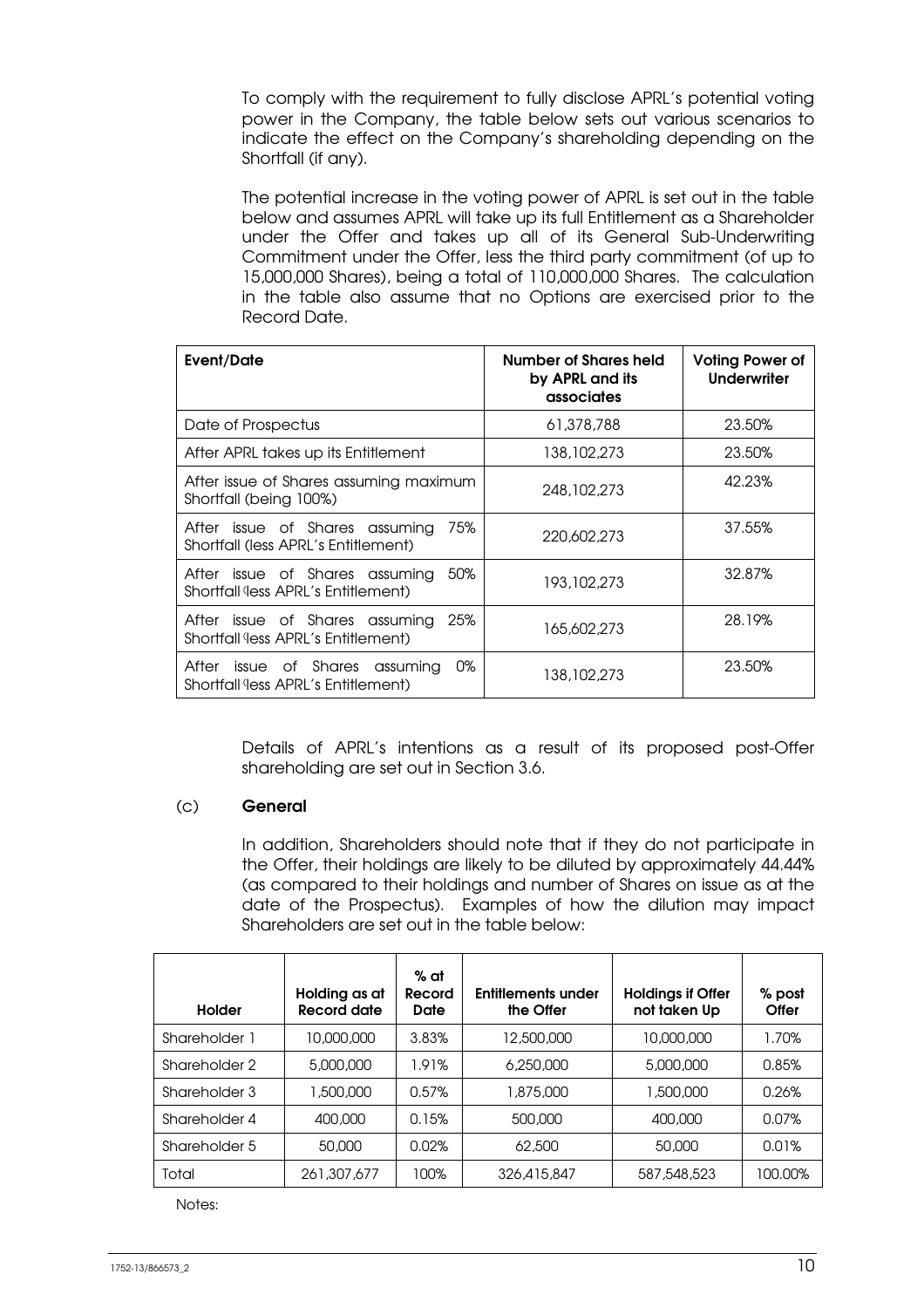1. The dilutionary effect shown in the table is the maximum percentage on the assumption that those Entitlements not accepted by Eligible Shareholders are placed under the Shortfall Offer. In the event all Entitlements are not accepted, the dilution effect for each Shareholder not accepting their Entitlement would be a lesser percentage.

### 3.10 Increase in Loan Facility with AP Finance

As announced to the ASX on 31 January 2013, the Company's existing unsecured loan facility with AP Finance Limited (AP Finance) was recently increased at the request of the Company by a further HK\$50,000,000 (approximately A\$6,100,000) (Loan Facility). This additional amount has been fully drawn down by the Company. As at 7 February 2013, the total amount owing to AP Finance equates to HK\$410,700,000 (approximately A\$51.35 million based on a conversion rate of A\$1 = HK\$7.99756) (**Indebtedness**).

The Indebtedness is due and payable to AP Finance on 30 June 2014 (unless extended by mutual agreement).

The ultimate holding company of AP Finance is the Allied Group. The Lee and Lee Trust hold 65.01% of the Allied Group of which Mr Lee Seng Hui, a Director of the Company, is one of three trustees.

The Company may need additional debt finance to progress exploration and development at the Coyote Gold Project.

### 3.11 Settlement and Offset Deed

By a deed dated 1 February 2013 (Settlement and Offset Deed), the Company, APRL and AP Finance have agreed that the total Indebtedness outstanding between the Company and AP Finance to date shall be applied in full towards the total funds payable by APRL for subscription of its full entitlement under the Offer (being to the value of \$15,344,697) together with its commitment to subunderwrite up to 125,000,000 Shares pursuant to the Sub-Underwriting Agreement (being to the value of up to \$25,000,000), that is up to a total of \$40,344,697 (Total Subscription Amount).

Any remaining balance outstanding after the Indebtedness has been applied towards the Total Subscription Amount shall be repaid by the Company to AP Finance in cash on successful completion of the Offer (or on a date otherwise agreed by the parties) (Final Repayment Date). The balance shall include any adjustment for outstanding interest accrued or facility fees due and owing as at the Final Repayment Date.

### 3.12 Recent Appointments

As announced on 26 November 2012, Mr Peter Cordin was appointed by the Board as Acting Chief Executive Officer whilst the Company continues its search for a permanent candidate for the position.

As announced on 6 February 2013, Mr Brett Montgomery was appointed by the Board as a Non-Executive Director.

### 3.13 Expenses of the offer

In the event that all Entitlements are accepted, the total expenses of the Offer are estimated to be approximately \$3,234,390 (excluding GST) and are expected to be applied towards the items set out in the table below: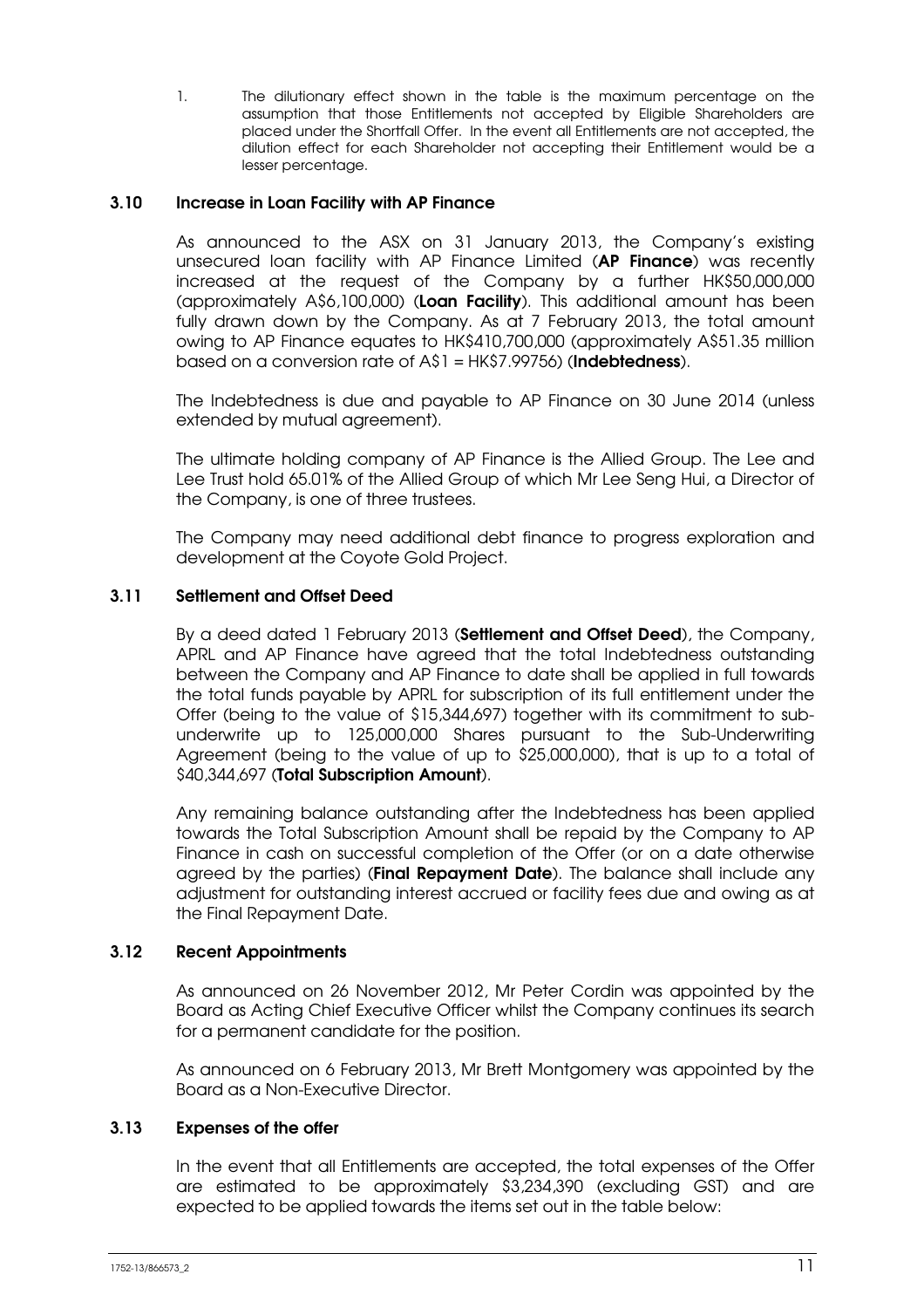| ASIC fees                 | 2,171     |
|---------------------------|-----------|
| ASX fees                  | 46,722    |
| Underwriting fees*        | 3,121,497 |
| Legal fees                | 50,000    |
| Printing and distribution | 4,000     |
| <b>Miscellaneous</b>      | 10,000    |
| Total                     | 3,234,390 |
|                           |           |

\* Assumes maximum Shortfall

### 3.14 Appointment of Nominee for Foreign Holders

Patersons Securities has been appointed as the Company's nominee for foreign shareholders in accordance with section 615 of the Corporations Act and for the purposes of ASX Listing Rule 7.7 for those foreign shareholders who have been deemed ineligible to participate under the Offer (Nominee). Please refer to Section 5.16 for further details in relation to restrictions placed on the Company in making offers to overseas shareholders.

Pursuant to the arrangement with the Nominee, the Company will transfer to the Nominee the rights that would otherwise be issued to the foreign holders who either accept the offer or are otherwise entitled to acquire such rights under the Offer and the Nominee will then sell those rights and distribute to each of those foreign holders their proportion of the proceeds of the sale net of expenses.

The Company will pay the Nominee a brokerage fee of 1% (subject to a minimum charge of \$80) on the execution of the sale of any rights.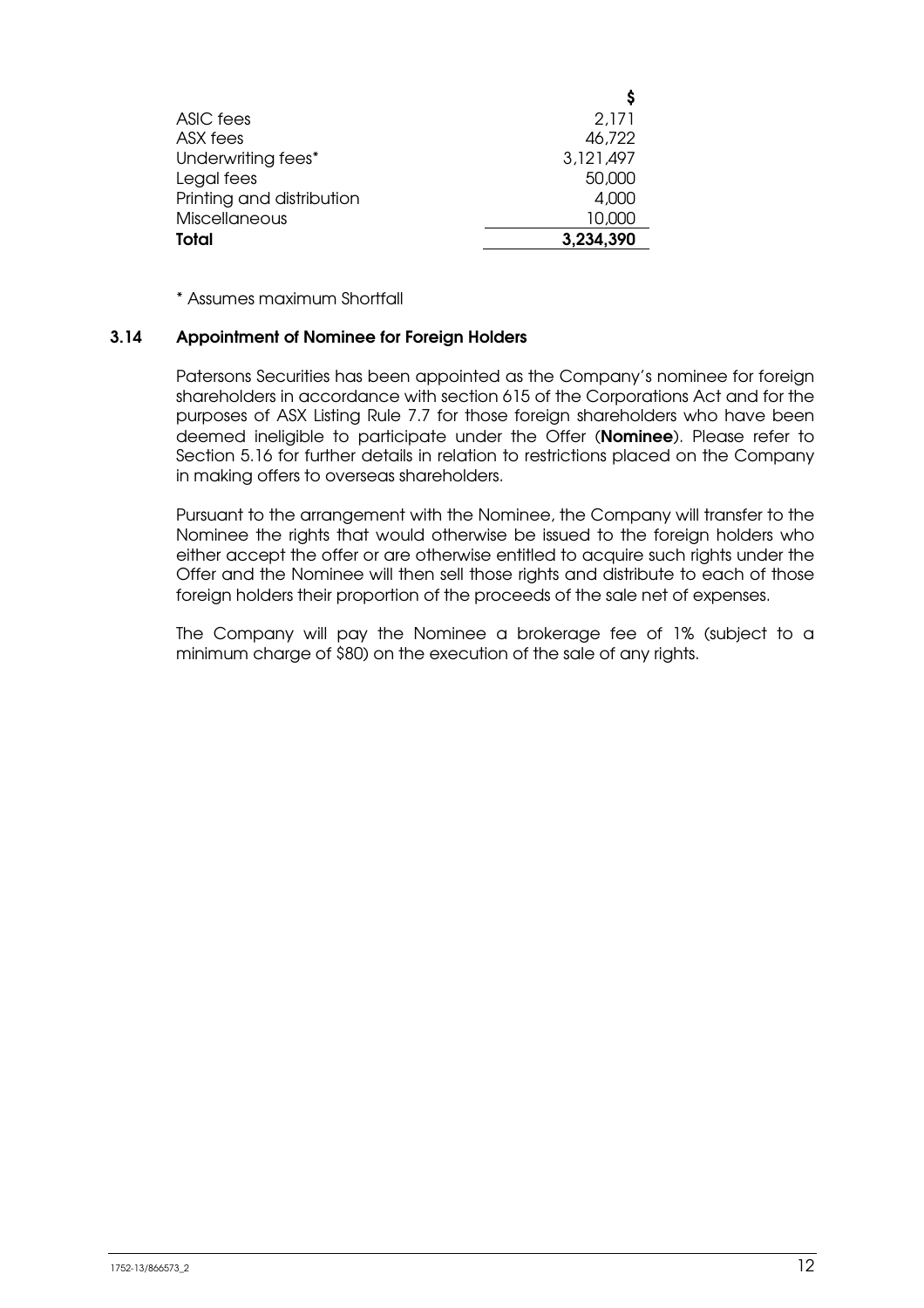### 4. CHAIRMAN'S LETTER

#### Dear Shareholder

I advised shareholders at the Company's Annual General Meeting held on 20 November 2012 that the Company's financial position required it to raise equity capital in the near term. The Board has actively explored a number of potential methods of capital raising and sources of capital over the past year and a half. However, these initiatives have not been successful.

The Board has therefore decided that in all the circumstances a renounceable rights issue was the remaining method available to it to raise the necessary capital. In this regard, the Company has been fortunate in obtaining the support of Patersons Securities and its largest shareholder.

Accordingly, as announced on 4 February 2013, the Directors have decided to offer all Shareholders the opportunity to participate in a fully underwritten five (5) for four (4) renounceable entitlements issue (Offer) of Shares in Tanami.

All Shareholders registered as at 5.00pm WST on 19 February 2013 will be entitled to participate in an offer of Shares on the basis of five (5) Shares for every four (4) Shares then held at an issue price of 20 cents per Share in order to raise \$65,283,169. The Offer is fully underwritten by Patersons Securities. The Company's major shareholder, APRL has committed to take up their entitlement (\$15,344,697) and has agreed to sub-underwrite up to \$25,000,000 worth of Shares under the Offer.

The Closing Date for acceptances is 5.00pm WST on 12 March 2013.

Shareholders who do not wish to take up all or part of their entitlement are permitted to trade their rights on the ASX between 13 February 2013 and 4 March 2013.

Application for official quotation of the Shares by ASX will be made within seven days after the date of this Prospectus.

The Board also invites all shareholders to apply for Shortfall Shares.

The proceeds from the Offer will be used as follows:

- (a) retire the Company's existing debt with AP Finance Limited;
- (b) fund the completion of the Definitive Feasibility Study for the development of the Central Tanami Project;
- (c) fund the costs of the Offer; and
- (d) provide additional working capital.

Investors should be aware that subscribing for Shares involves a number of specific risks including risks associated with mining, operations, development of new operations, exploration activities, and potential requirements for additional funding. Details of these specific risks are set out in Section 8 of this Prospectus.

The Directors take this opportunity to thank all Shareholders for their continued support as we continue to develop the Company.

Yours sincerely

Arthur Dew Non-Executive Chairman TANAMI GOLD NL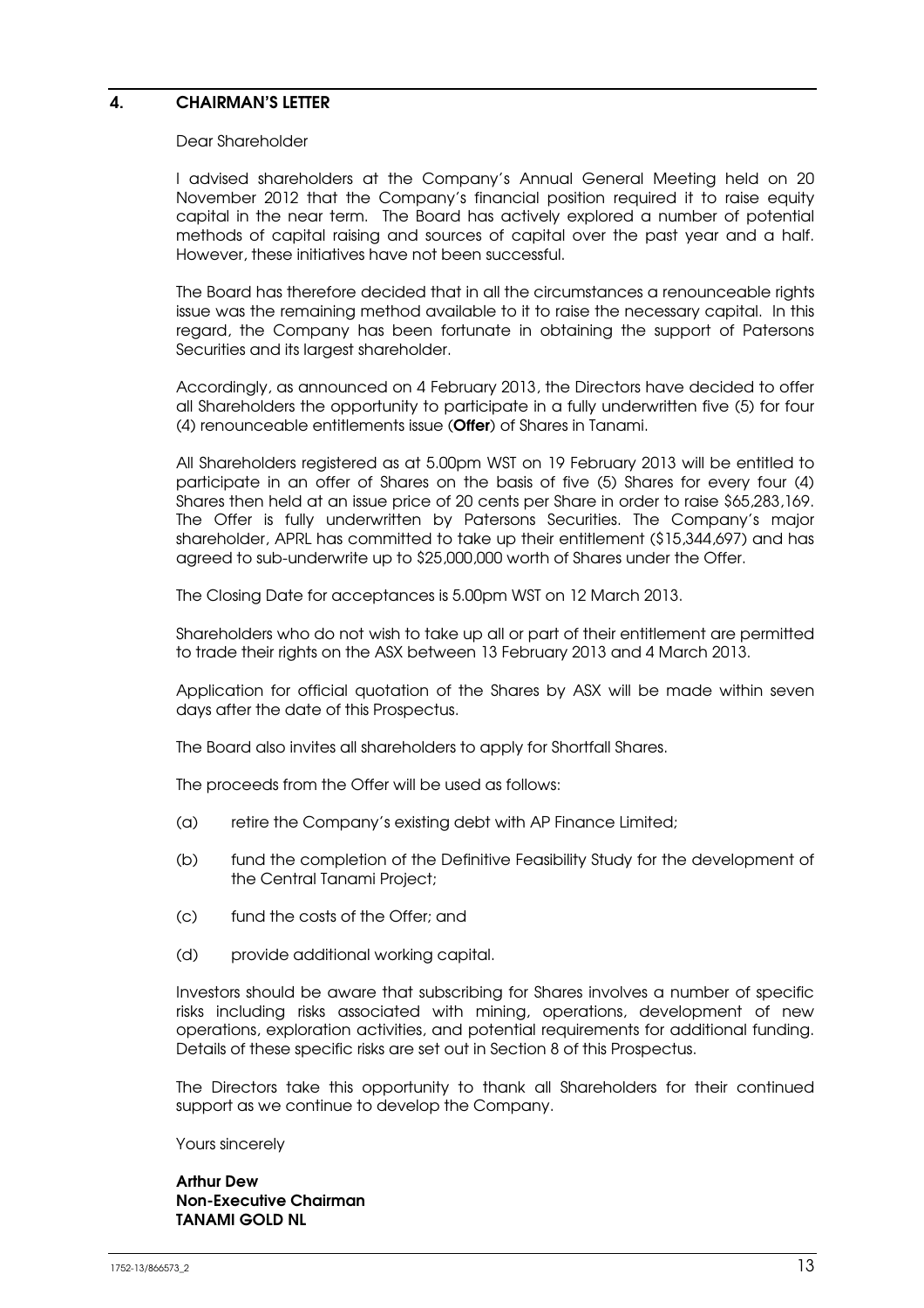### 5. DETAILS OF THE OFFER

### 5.1 The Offer

The Offer is being made as a renounceable entitlement issue of five (5) Shares for every four (4) Shares held by Shareholders registered at the Record Date at an issue price of \$0.20 per Share. Fractional entitlements will be rounded up to the nearest whole number.

Based on the capital structure of the Company as at the date of this Prospectus and assuming all Entitlements are accepted, a maximum of 326,415,847 Shares will be issued pursuant to this Offer to raise \$65,283,169.

As at the date of this Prospectus the Company has 5,400,000 Options on issue all of which may be exercised prior to the Record Date in order to participate in the Offer. Please refer to section 6.4 of this Prospectus for information on the exercise price and expiry date of the Options on issue.

All of the Shares offered under this Prospectus will rank equally with the Shares on issue at the date of this Prospectus. Please refer to section 7 for further information regarding the rights and liabilities attaching to the Shares.

The purpose of the Offer and the intended use of funds raised are set out in section 6.1 of this Prospectus.

### 5.2 What Eligible Shareholders may do

The number of Shares to which Eligible Shareholders are entitled is shown on the accompanying personalised Entitlement and Acceptance Form. Eligible Shareholders may:

- (a) take up all of their Entitlement (refer to section 5.3);
- (b) take up all of their Entitlement and apply for additional Shares under the Shortfall Offer (refer to Sections 5.3 and 5.13);
- (c) sell all of their Entitlement on ASX (refer to section 5.4);
- (d) take up a proportion of their Entitlement and sell the balance on ASX (refer to section 5.5);
- (e) take up a proportion of their Entitlement and allow the balance to lapse (refer to section 5.6);
- (f) sell all or a proportion of their Entitlement other than on ASX (refer to section 5.7); or
- (g) allow all or part of their Entitlement lapse (refer to section 5.8).

### 5.3 Taking up all of your Entitlement

Should you wish to accept all of your Entitlement, then applications for Shares under this Prospectus must be made on the Entitlement and Acceptance Form which accompanies this Prospectus or by completing a BPAY® payment, in accordance with the instructions referred to on your personalised Entitlement and Acceptance Form. Please read the instructions carefully.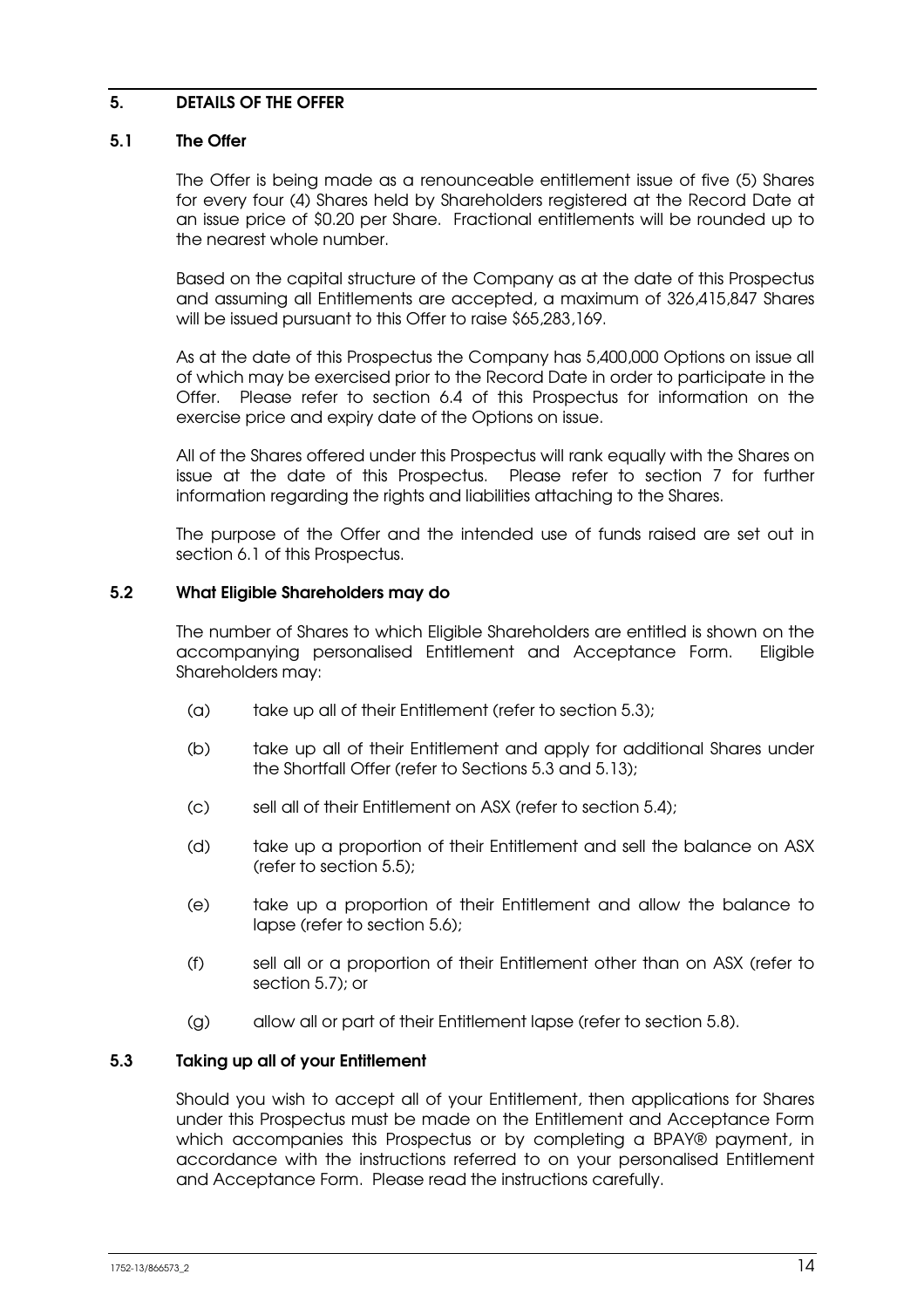Please complete the Entitlement and Acceptance Form by filling in the details in the spaces provided and attach a cheque for the Application Monies indicated on the Entitlement and Acceptance Form.

Completed Entitlement and Acceptance Forms must be accompanied by a cheque in Australian dollars, crossed "Not Negotiable" and made payable to "Tanami Gold NL - Capital Raising Account" and lodged and received at any time after the issue of this Prospectus and on or before the Closing Date at the Company's Share Registry (by post) at:

### Tanami Gold NL c/- Security Transfer Registrars Pty Limited PO Box 535 Applecross WA 6953 Australia

If you wish to pay via BPAY® you must follow the instructions in your personalised Entitlement and Acceptance Form. Make sure that you use the specific Biller Code and unique Customer Reference Number (CRN) on your personalised Entitlement and Acceptance Form. You do not need to return a completed Entitlement and Acceptance Form but are taken to have made the declarations in the Entitlement and Acceptance Form and the representations outlined below in section 5.9. If you have more than one shareholding of Shares and consequently receive more than one Entitlement and Acceptance Form, when taking up your Entitlement in respect of one of those Shareholdings only use the CRN specific to that Shareholding as set out in the applicable Entitlement and Acceptance Form. Do not use the same CRN for more than one of your Shareholdings. This can result in your Application Monies being applied to your Entitlement in respect of only one of your Shareholdings (with the result that any application in respect of your remaining Shareholdings will not be valid).

You should be aware that your own financial institution may implement earlier cut-off times with regard to electronic payment, and you should therefore take this into consideration when making payment. It is your responsibility to ensure that funds submitted through BPAY® are received by 3.00pm (WST) on the Closing Date.

The Company shall not be responsible for any postal or delivery delays or delay in the receipt of the BPAY® payment.

# 5.4 Selling all your Entitlement on ASX

The Entitlements under the Offer are renounceable which means that all or part of an Eligible Shareholder's rights to subscribe for Shares under the Offer may be traded on ASX. If you wish to sell all of your Entitlement on ASX, provide instructions to your stockbroker regarding the Entitlement you wish to sell on ASX. Trading of Entitlements will commence on ASX on 13 February 2013 and will cease on 4 March 2013.

There is no guarantee that an Eligible Shareholder will be able to sell all or any part of their Entitlement on ASX or that any particular price will be paid for the Entitlements sold on ASX.

# 5.5 Taking up a proportion of your Entitlement and selling the balance on ASX

If you wish to take up only part of your Entitlement, complete the accompanying personalised Entitlement and Acceptance Form for the number of Shares you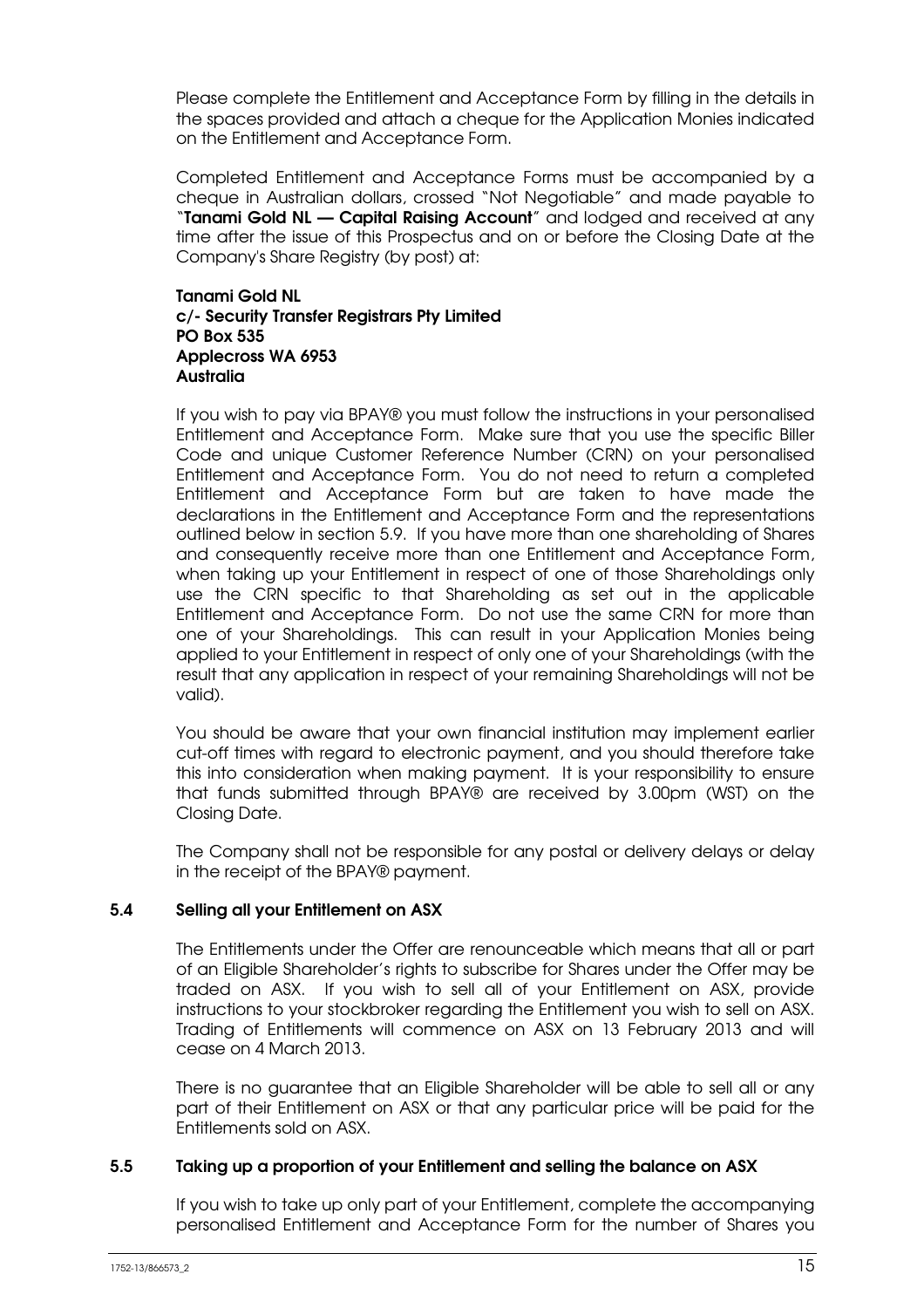wish to take up and follow the steps in section 5.3, or make a payment by BPAY in accordance with Section 5.12.

Subsequently, provide instructions to your stockbroker regarding the proportion of your Entitlement you wish to sell on ASX.

### 5.6 Taking up a proportion of your Entitlement and allowing the balance to lapse

If you wish to take up only part of your Entitlement and allow the balance to lapse, complete the accompanying personalised Entitlement and Acceptance Form for the number of Shares you wish to take up and follow the steps in section 5.3. If you take no further action, the balance of your Entitlement will lapse and you will have forfeited any potential benefit to be gained from taking up or selling that part of your Entitlement.

# 5.7 Selling all or a proportion of your Entitlement other than on ASX

You may elect to transfer all or a proportion of your Entitlement to another person other than on ASX. If the purchaser of your Entitlement is an Ineligible Shareholder or a person that would be an Ineligible Shareholder if they were a registered holder of Shares, that purchaser will not be able to take up the Entitlement they have purchased.

If you are a shareholder on the issuer sponsored subregister and you wish to transfer all or a proportion of your Entitlement to another person other than on ASX, forward a completed standard renunciation and transfer form (obtainable from the Share Registry) and the applicable transferee's cheque for the Shares they wish to subscribe for payable to "Tanami Gold NL - Capital Raising Account" and crossed "Not Negotiable" to the Share Registry (by post at any time after the issue of this Prospectus and on or before the Closing Date) at the following address:

### Tanami Gold NL c/- Security Transfer Registrars Pty Limited PO Box 535 Applecross WA 6953 Australia

If you wish to transfer all or a proportion of your Entitlement to or from another person on the CHESS subregister you must engage your CHESS controlling participant (usually your stockbroker). If the transferee wants to exercise some or all of the Entitlement, you should follow your stockbroker's instructions as to the most appropriate way to take up the Entitlement on their behalf. The Application Monies for Shares the transferee of the Entitlement wants to acquire must be received by Share Registry in accordance with section 5.3.

### 5.8 Allow all or part of your Entitlement to lapse

Shareholders should be aware that their Entitlement may have value. Your Entitlement is renounceable, which enables Eligible Shareholders who do not wish to take up part or all of their Entitlement to seek to sell or trade all or some of their Entitlement on ASX.

If you do not wish to accept or trade any part of your Entitlement, you are not obliged to do anything. If you do not take up your Entitlement or dispose of your Entitlement by the Closing Date, the Offer to you will lapse.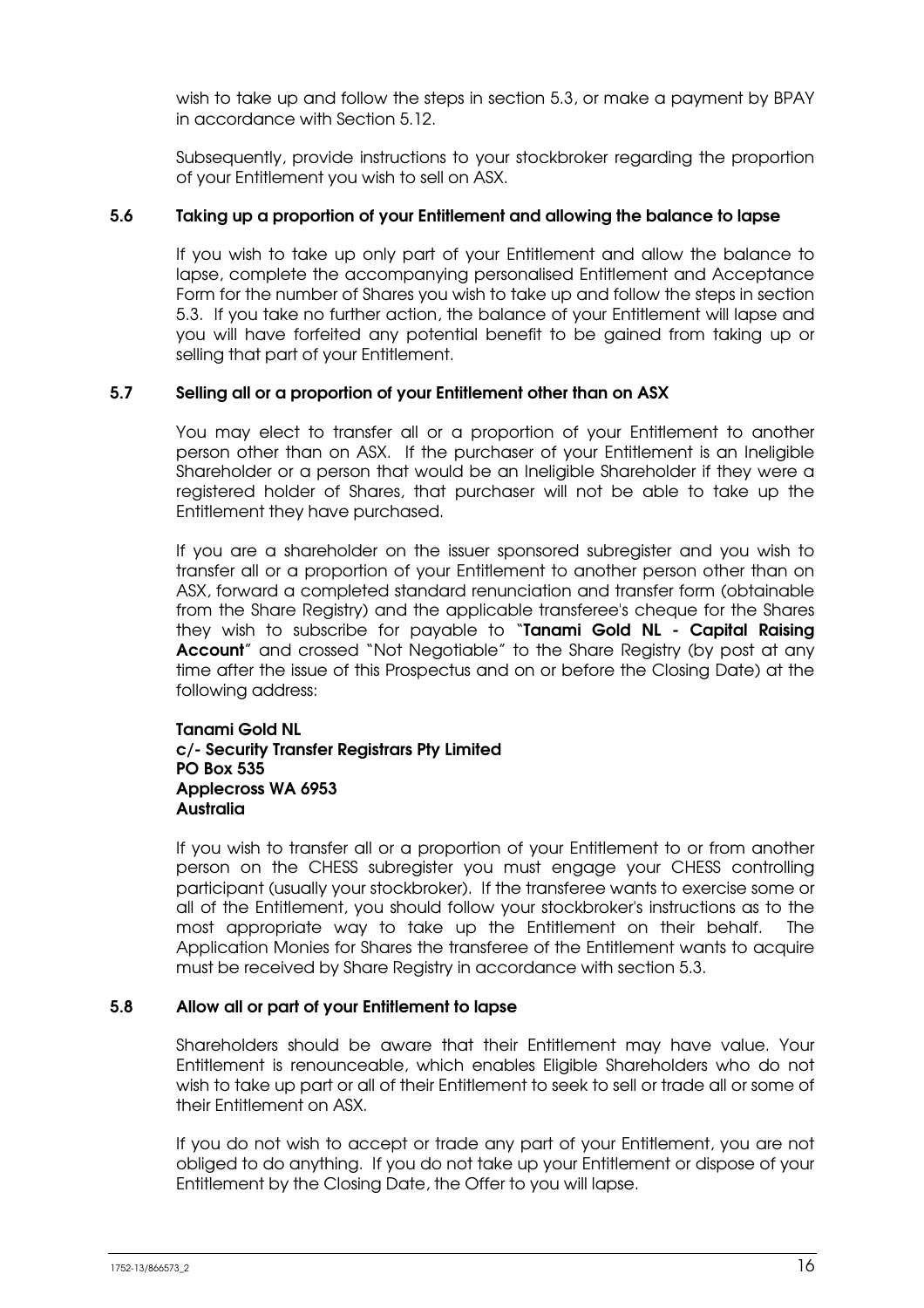# 5.9 Implications of an acceptance

Returning a completed Entitlement and Acceptance Form or paying any Application Monies by BPAY® will be taken to constitute a representation by you that:

- (a) you have received a copy of this Prospectus and the accompanying Entitlement and Acceptance Form, and read them both in their entirety;
- (b) you acknowledge that once the Entitlement and Acceptance Form is returned, or a BPAY® payment instruction is given in relation to any Application Monies, the application may not be varied or withdrawn except as required by law.

# 5.10 Minimum subscription

The minimum subscription under the Offer is \$65,283,169, being the full subscription. No shares will be allotted or issued until the minimum subscription has been received. If the minimum subscription is not achieved within 4 months after the date of issue of this Prospectus, the Company will either repay the Application monies to the Applicants or issue a supplementary prospectus or replacement prospectus and allow Applicants one month to withdraw their Application and be repaid their Application monies.

# 5.11 Payment by cheque/bank draft

All cheques must be drawn on an Australian bank or bank draft made payable in Australian currency to "Tanami Gold NL - Capital Raising Account" and crossed "Not Negotiable".

Your completed Entitlement and Acceptance Form and cheque must reach the Company's share registry no later than 5.00pm WST on the Closing Date (by post) at:

Tanami Gold NL c/- Security Transfer Registrars Pty Limited PO Box 535 Applecross WA 6953 Australia

### 5.12 Payment by BPAY®

For payment by BPAY®, please follow the instructions on the personalised Entitlement and Acceptance Form. You can only make a payment via BPAY® if you are the holder of an account with an Australian financial institution that supports BPAY® transactions. Please note that should you choose to pay by BPAY®:

- (a) you do not need to submit the Entitlement and Acceptance Form but are taken to have made the declarations on that Entitlement and Acceptance Form; and
- (b) if you do not pay for your Entitlement in full, you are deemed to have taken up your Entitlement in respect of such whole number of Shares which is covered in full by your application monies.

It is your responsibility to ensure that your BPAY® payment is received by the share registry by no later than 3.00pm (WST) on the Closing Date. You should be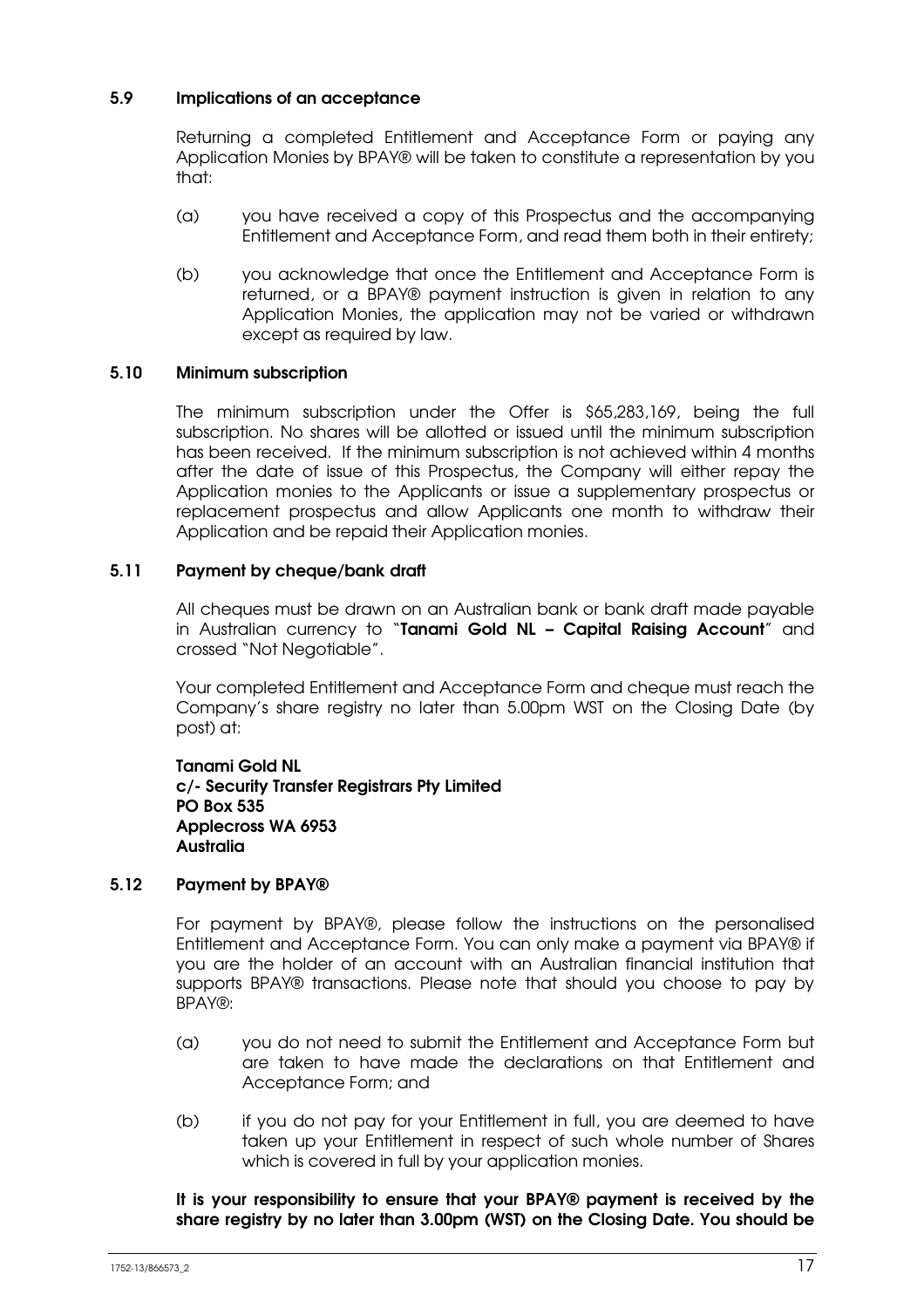aware that your financial institution may implement cut-off times with regards to electronic payment and you should therefore take this into consideration when making payment. Any application monies received for more than your final allocation of Shares (only where the amount is \$1.00 or greater) will be applied toward an application for Shortfall Shares and where such Shortfall Shares are not allotted, shall be refunded. No interest will be paid on any application monies received or refunded.

### 5.13 Shortfall Offer

The offer of the Shortfall is a separate offer pursuant to this Prospectus. Shares not taken up by Eligible Shareholders will form part of the Shortfall Offer. The issue price of any Shares offered pursuant to the Shortfall Offer will be \$0.20 each, which is the issue price at which the Offer has been made to Eligible Shareholders.

# Eligible Shareholders

Eligible Shareholders may, in addition to their Entitlement, apply under the Shortfall Offer, regardless of the size of their present holding.

Eligible Shareholders who wish to apply for Shortfall Shares above their Entitlement can complete the appropriate boxes on the Entitlement and Acceptance Form accompanying this Prospectus and return it together with a cheque for the value of those Shortfall Shares (at \$0.20 per Shortfall Share) to the Share Registry or make a BPAY® in excess of the total value of your Entitlement.

# Other Investors

Other investors identified by the Underwriter can apply for Shortfall Shares by completing the Shortfall Application Form attached to this Prospectus and returning it together with a cheque for the value of those Shortfall Shares (at \$0.20 per Shortfall Share) to the Share Registry.

Allocation of the Shortfall Shares is at the discretion of the Underwriter and is subject to the terms of the Underwriting Agreement and Sub-Underwriting agreements. There is no guarantee that Eligible Shareholders will receive the Shortfall Shares applied for.

Shortfall Shares will only be issued if the Offer is undersubscribed and will only be issued to the extent necessary to make up any shortfall in subscriptions. The Directors and the Underwriter reserve the right to reject any application for Shortfall Shares or to allot a lesser number of Shortfall Shares than applied for or not proceed with the issuing of the Shortfall Shares or part thereof. If the number of Shares issued is less than the number applied for in an Entitlement and Acceptance Form or Shortfall Application Form, surplus Application Monies will be refunded in full as soon as practicable after the closing date of the Shortfall Offer. Interest will not be paid on Application Monies refunded.

The Directors reserve the right to place the Shortfall at their discretion within 3 months after the close of the Offer subject to the Listing Rules and any restrictions under any applicable law. The Company reserves the right to allot to an Applicant a lesser number of Shortfall Shares than the number for which the Applicant applies, or to reject an Application, or to not proceed with the Shortfall Offer or issue of any Shortfall Shares.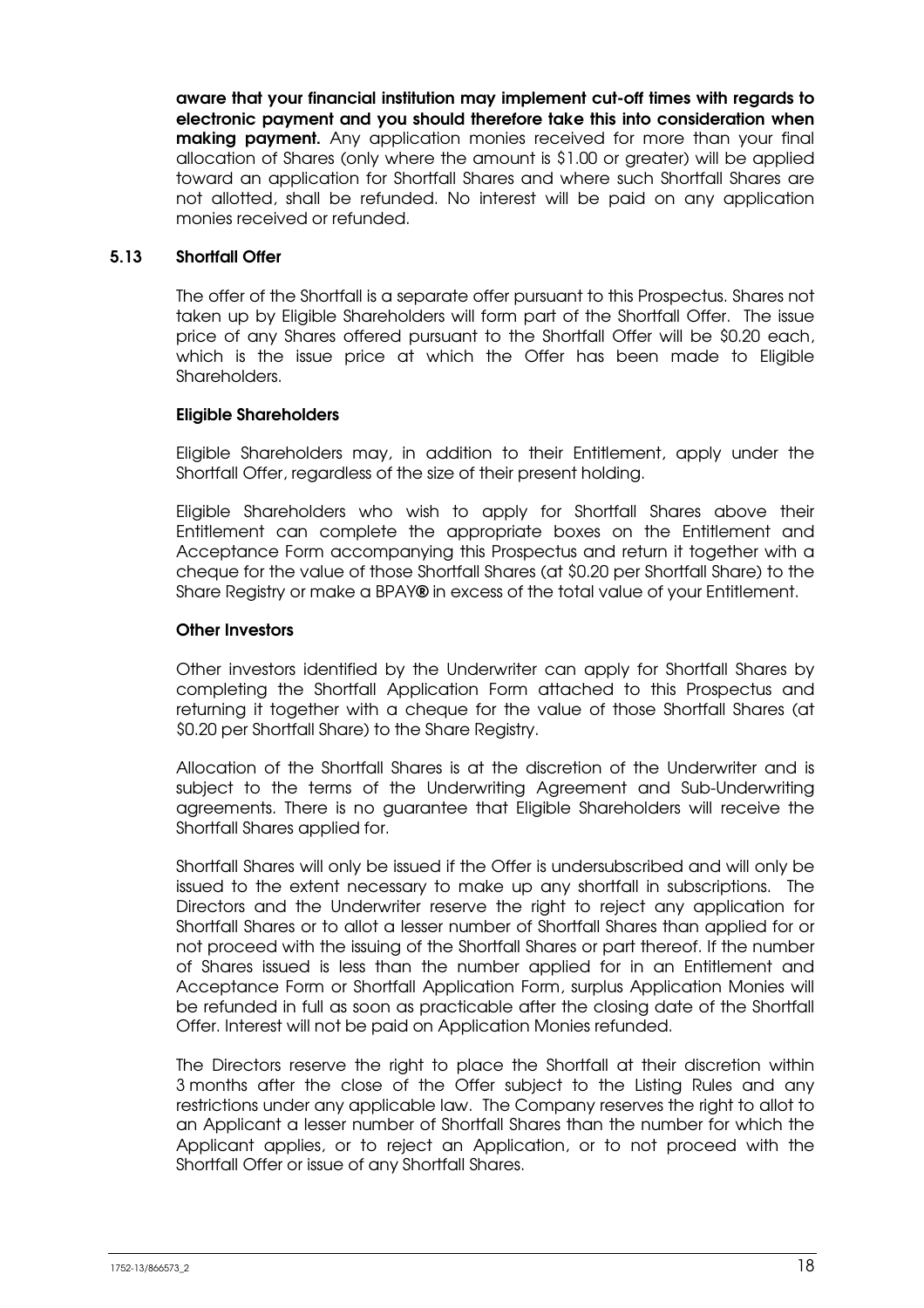### 5.14 ASX listing

Application for Official Quotation of the Shares offered pursuant to this Prospectus will be made in accordance with the timetable set out at the commencement of this Prospectus. If ASX does not grant Official Quotation of the Shares offered pursuant to this Prospectus before the expiration of 3 months after the date of issue of the Prospectus, (or such period as varied by the ASIC), the Company will not issue any Shares and will repay all Application Monies for the Shares within the time prescribed under the Corporations Act, without interest.

The fact that ASX may grant Official Quotation to the Shares is not to be taken in any way as an indication of the merits of the Company or the Shares now offered for subscription.

### 5.15 Allotment

Shares issued pursuant to the Offer will be allotted in accordance with the ASX Listing Rules and timetable set out at the commencement of this Prospectus.

Shares issued pursuant to the Shortfall Offer will be allotted on a progressive basis. Where the number of Shares issued is less than the number applied for, or where no allotment is made surplus Application Monies will be refunded without any interest to the Applicant as soon as practicable after the closing date of the Shortfall Offer.

Pending the allotment and issue of the Shares or payment of refunds pursuant to this Prospectus, all Application Monies will be held by the Company in trust for the Applicants in a separate bank account as required by the Corporations Act. The Company, however, will be entitled to retain all interest that accrues on the bank account and each Applicant waives the right to claim interest.

Holding statements for Shares issued under the Offer will be mailed in accordance with the ASX Listing Rules and timetable set out at the commencement of this Prospectus and for Shortfall Shares issued under the Shortfall Offer as soon as practicable after their issue.

### 5.16 Overseas shareholders

This Offer does not, and is not intended to, constitute an offer in any place or jurisdiction in which, or to any person to whom, it would not be lawful to make such an offer or to issue this Prospectus.

It is not practicable for the Company to comply with the securities laws of overseas jurisdictions having regard to the number of overseas Shareholders, the number and value of Shares these Shareholders would be offered and the cost of complying with regulatory requirements in each relevant jurisdiction. Accordingly, the Offer is not being extended and Shares will not be issued to Shareholders with a registered address which is outside Australia or New Zealand.

The Offer is being made in New Zealand pursuant to the Securities Act (Overseas Companies) Exemption Notice 2002.

However, pursuant to ASX Listing Rule 7.7, the Company has appointed a nominee, Patersons Securities, to sell the Entitlements to which Ineligible Shareholders are entitled. The nominee will have the absolute and sole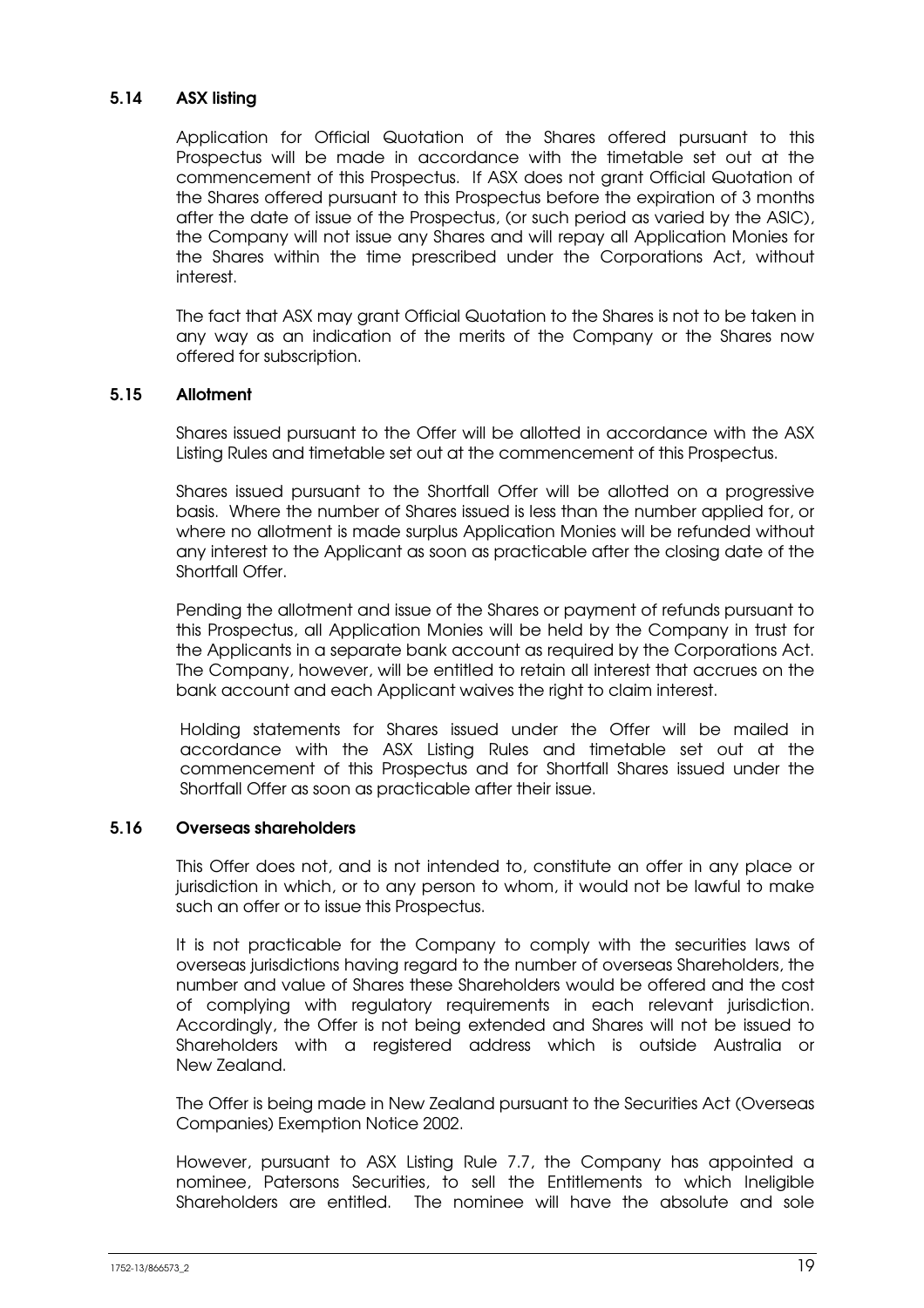discretion to determine the timing and price at which the Entitlements may be sold and the manner of any such sale.

Any interest earned on the proceeds of the sale of these Entitlements will firstly be applied against expenses of such sale, including brokerage, and any balance will accrue to the relevant Ineligible Shareholders as described below.

The net proceeds of the sale of these Entitlements will then be forwarded by the Company as soon as practicable to the Ineligible Shareholders, in proportion to their share of such Entitlements (after deducting brokerage commission and other expenses). If any such net proceeds of sale are less than the reasonable costs that would be incurred by the Company for distributing those proceeds, such proceeds may be retained by the Company.

Notwithstanding that the nominee may sell Entitlements, Ineligible Shareholders may nevertheless receive no net proceeds if the costs of the sale are greater than the sale proceeds.

Neither the Company nor the nominee will be subject to any liability for failure to sell the Entitlements or to sell them at a particular price. If, in the reasonable opinion of the nominee, there is no viable market for the Entitlements of the Ineligible Shareholders, or a surplus over the expenses of the sale cannot be obtained for the Entitlements that would have been offered to the Ineligible Shareholders, then those Entitlements will be allowed to lapse. The Shares not taken up will form part of the Shares to be taken up by the Underwriter pursuant to the Underwriting Agreement.

Shareholders resident in Australia or New Zealand holding Shares on behalf of persons who are resident overseas are responsible for ensuring that taking up an Entitlement under the Offer does not breach regulations in the relevant overseas jurisdiction. Return of a duly completed Entitlement and Acceptance Form will be taken by the Company to constitute a representation that there has been no breach of those regulations.

### 5.17 Enquiries

Any questions concerning the Offer should be directed to Mr Jon Latto, Company Secretary, on + 61 8 9212 5999.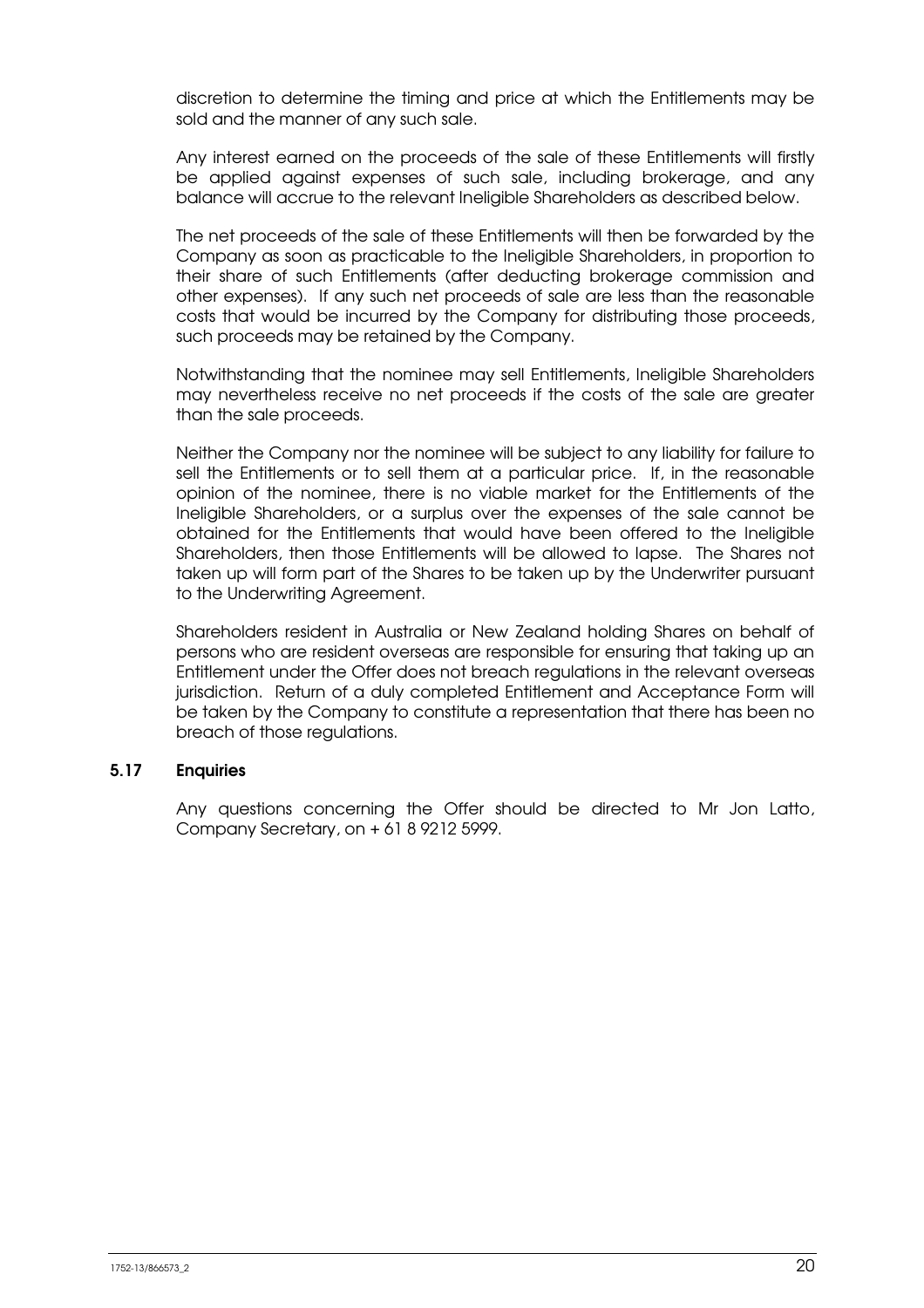# 6. PURPOSE AND EFFECT OF THE OFFER

# 6.1 Purpose of the Offer

The purpose of the Offer is to raise \$65,283,169.

The funds raised from the Offer are planned to be used in accordance with the table set out below:

| <b>Item</b> | <b>Proceeds of the Offer</b>                                                              | <b>Full Subscription</b><br>(5) | %     |
|-------------|-------------------------------------------------------------------------------------------|---------------------------------|-------|
| 1.          | Repayment of outstanding<br>debt to AP Finance Limited                                    | 51,353,163                      | 78.7% |
| 2.          | Repayment of accrued<br>interest and charges to AP<br>Finance Limited to 31 March<br>2013 | 1,413,720                       | 2.2%  |
| 3.          | Completion of DFS at Central<br>Tanami Project                                            | 2,154,048                       | 3.3   |
| 4.          | Expenses of the Offer <sup>1</sup>                                                        | 3,244,390                       | 5.0%  |
| 5.          | Working capital                                                                           | 7,117,848                       | 10.8% |
|             | <b>Total</b>                                                                              | \$65,283,169                    | 100%  |

### Notes:

1. Refer to section 3.13 of this Prospectus for further details relating to the estimated expenses of the Offer.

The above table is a statement of current intentions as of the date of this Prospectus. As with any budget, intervening events (including exploration success or failure) and new circumstances have the potential to affect the manner in which the funds are ultimately applied. The Board reserves the right to alter the way funds are applied on this basis.

# 6.2 Effect of the Offer

The principal effect of the Offer, assuming all Entitlements are accepted and no Options are exercised prior to the Record Date, will be to:

- (a) increase the cash reserves by \$62,038,779 (after deducting the estimated expenses of the Offer) immediately after completion of the Offer. Please refer to notes 1 and 3 of the pro-forma balance sheet at Section 6.3 for additional information regarding deployment of funds raised under the Offer; and
- (b) increase the number of Shares on issue from 261,132,677 as at the date of this Prospectus to 587,548,523 Shares.

# 6.3 Pro-forma balance sheet

The unaudited balance sheet as at 31 December 2012 and the unaudited proforma balance sheet as at 31 December 2012 shown below have been prepared on the basis of the accounting policies normally adopted by the Company and reflect the changes to its financial position.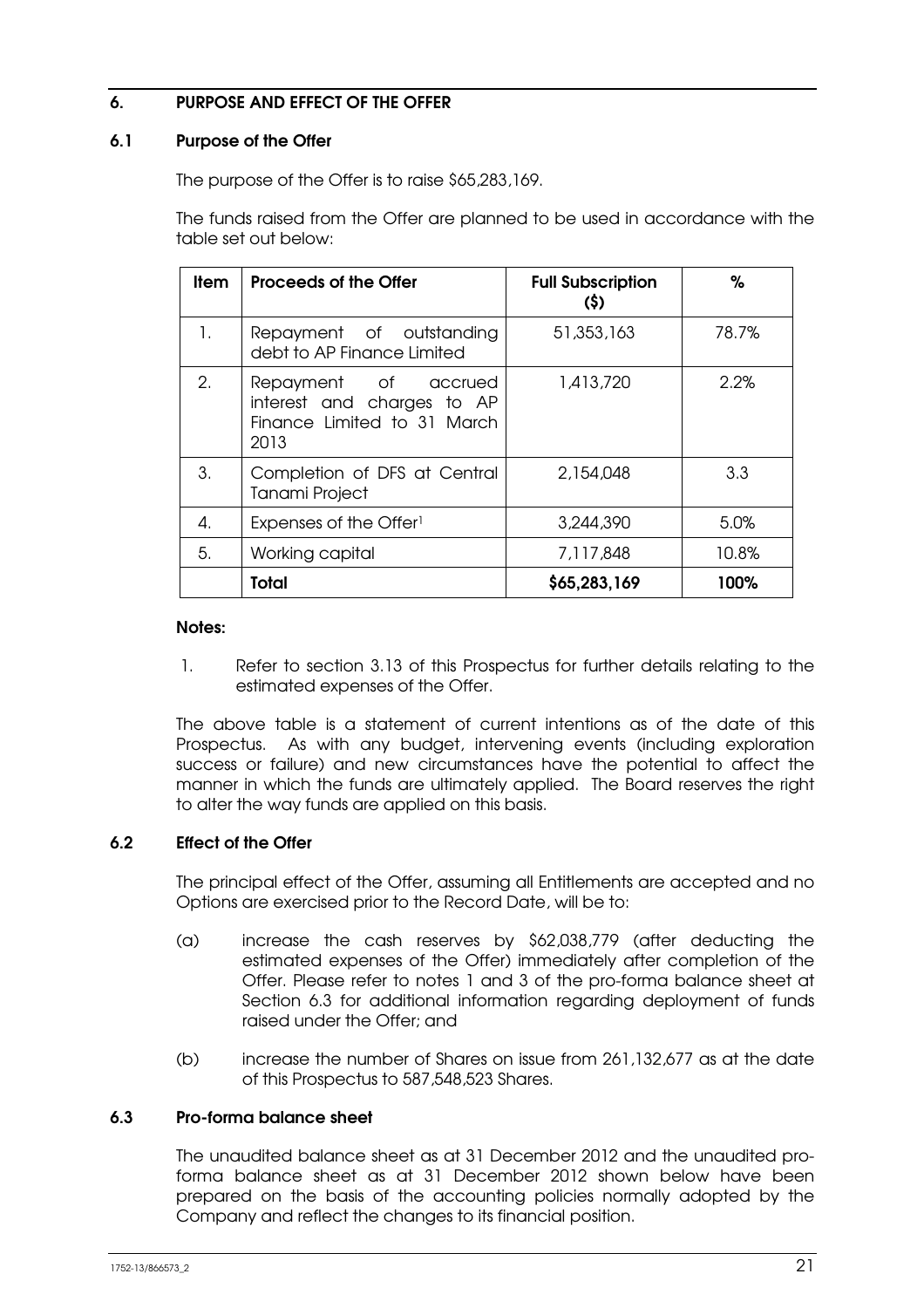The pro-forma balance sheet has been prepared assuming all Entitlements are accepted, no Options are exercised prior to the Record Date and including expenses of the Offer.

The pro-forma balance sheet has been prepared to provide investors with information on the assets and liabilities of the Company and pro-forma assets and liabilities of the Company as noted below. The historical and pro-forma financial information is presented in an abbreviated form, insofar as it does not include all of the disclosures required by Australian Accounting Standards applicable to annual financial statements.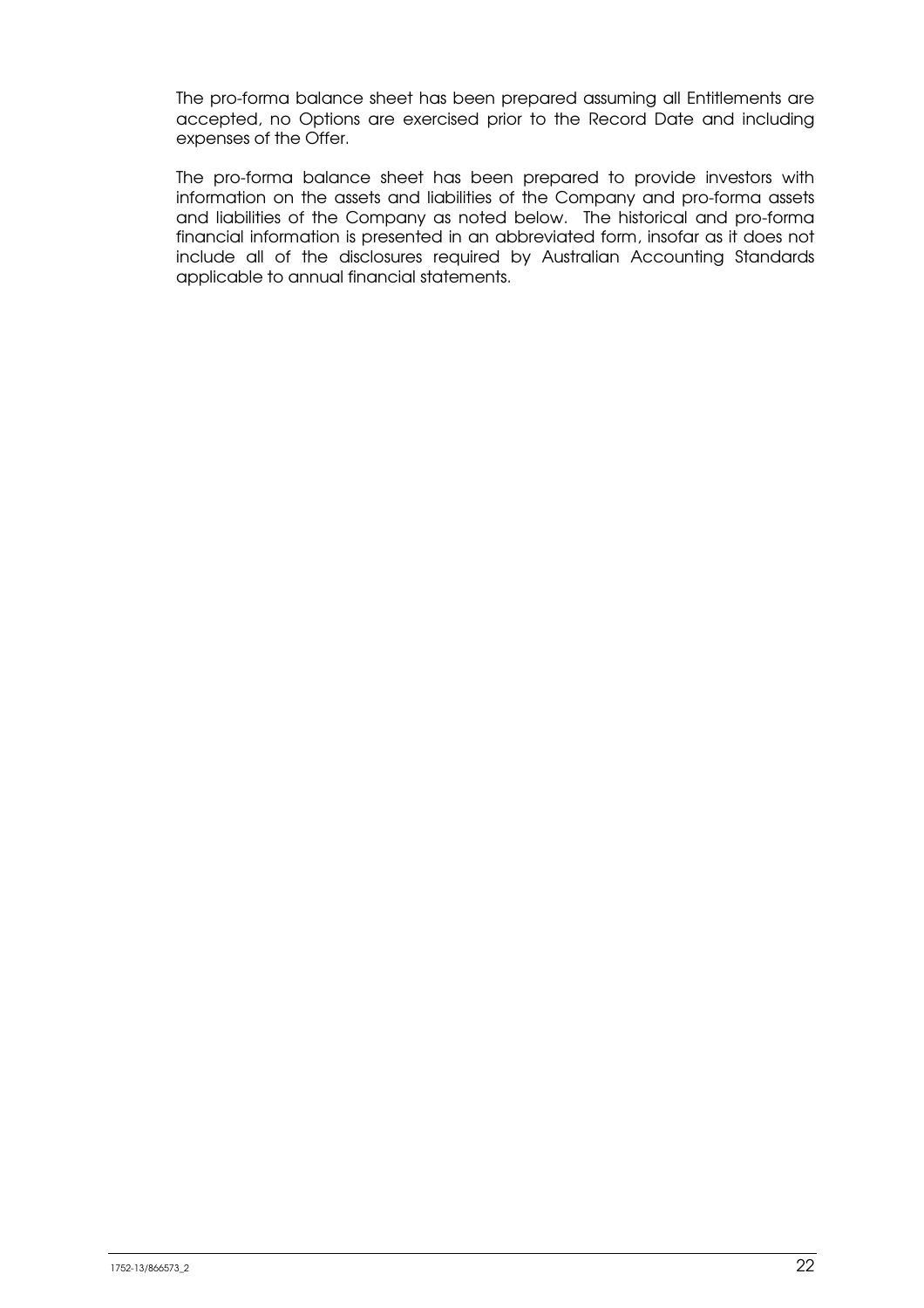|                                                  | <b>UNAUDITED</b><br>31 December 2012 | <b>PROFORMA</b> |
|--------------------------------------------------|--------------------------------------|-----------------|
| <b>CURRENT ASSETS</b>                            |                                      |                 |
| Cash and cash equivalents <sup>1, 2, 3, 7</sup>  | 580,676                              | 8,241,849       |
| Other receivables                                | 2,519,112                            | 2,519,699       |
| Available for sale financial assets <sup>4</sup> | 3,420,000                            | 3,144,342       |
| Inventories                                      | 7,452,259                            | 7,409,872       |
| <b>TOTAL CURRENT ASSETS</b>                      | 13,972,047                           | 21,315,762      |
|                                                  |                                      |                 |
| <b>NON-CURRENT ASSETS</b>                        |                                      |                 |
| Other receivables <sup>5</sup>                   | 5,410,183                            | 5,410,183       |
| Property, plant & equipment                      | 30,713,741                           | 33,008,294      |
| Exploration and evaluation                       | 87,178,073                           | 87,116,424      |
| <b>TOTAL NON-CURRENT ASSETS</b>                  | 123,301,997                          | 125,534,901     |
|                                                  |                                      |                 |
| <b>TOTAL ASSETS</b>                              | 137,274,044                          | 146,850,663     |
|                                                  |                                      |                 |
| <b>CURRENT LIABILITIES</b>                       |                                      |                 |
| Trade and other payables <sup>6</sup>            | 13,989,882                           | 4,760,943       |
| Interest bearing liabilities                     | 544,965                              | 544,965         |
| Provisions                                       | 1,671,428                            | 1,700,201       |
| <b>TOTAL CURRENT LIABILITIES</b>                 | 16,206,275                           | 7,006,109       |
|                                                  |                                      |                 |
| <b>NON CURRENT LIABILITIES</b>                   |                                      |                 |
| Interest-bearing liabilities7                    | 43,648,034                           | 601,504         |
| Provisions                                       | 5,365,204                            | 5,486,960       |
| <b>TOTAL NON CURRENT LIABILITIES</b>             | 49,013,238                           | 6,088,464       |
|                                                  |                                      |                 |
| <b>TOTAL LIABILITIES</b>                         | 65,219,513                           | 13,094,573      |
|                                                  |                                      |                 |
| <b>NET ASSETS (LIABILITIES)</b>                  | 72,054,531                           | 133,756,090     |
|                                                  |                                      |                 |
| <b>EQUITY</b>                                    |                                      |                 |
| Share capital                                    | 244, 189, 680                        | 306,228,459     |
| <b>Options Reserve</b>                           | 1,872,089                            | 2,176,169       |
| <b>Retained loss</b>                             | (174,007,238)                        | (174,648,538)   |
| <b>TOTAL EQUITY</b>                              | 72,054,531                           | 133,756,090     |

# Notes:

1. Cash and cash equivalents includes proceeds (less costs) from the entitlements issue adjusted for the use of proceeds in section 6.1.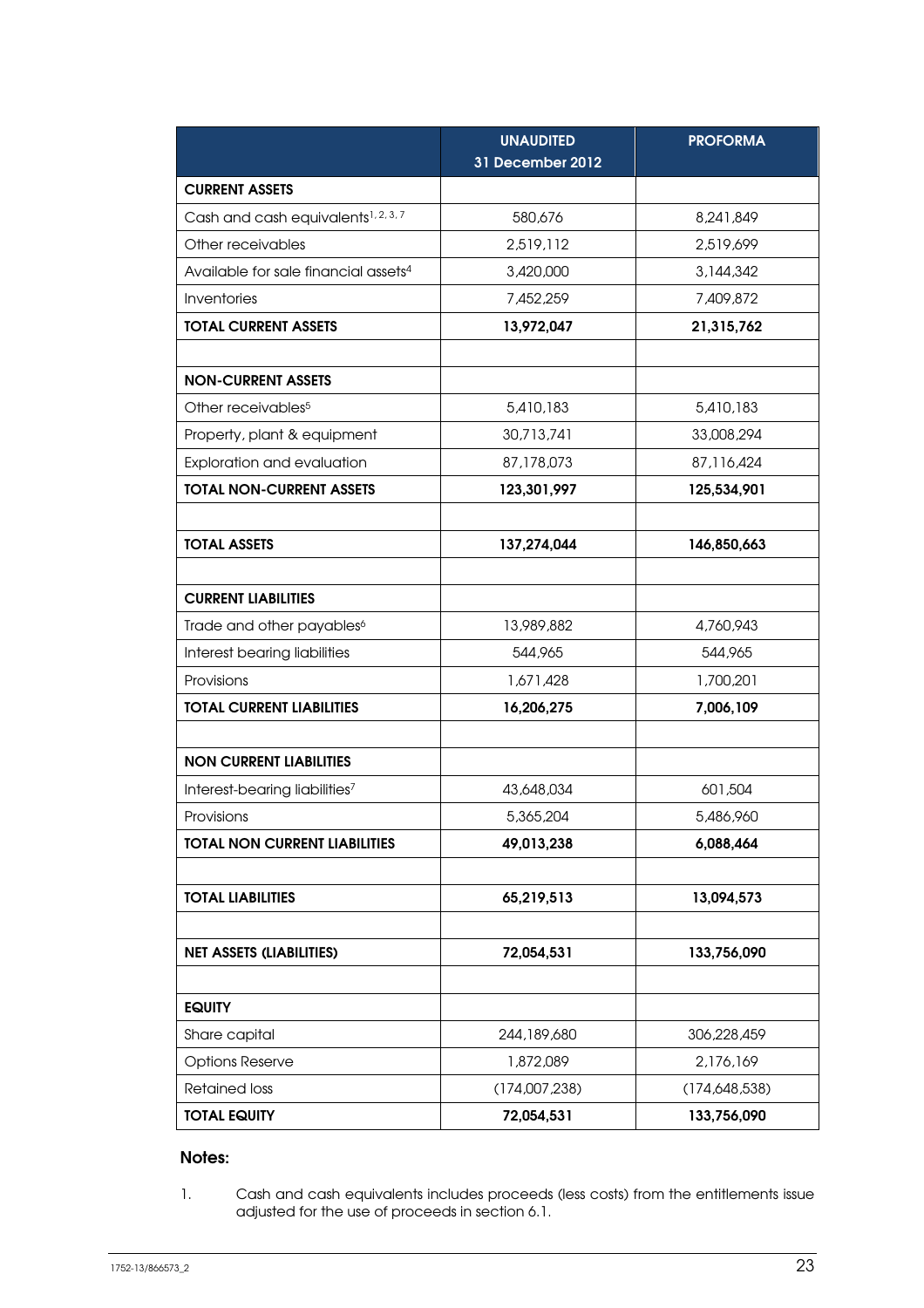- 2. Cash and cash equivalents includes cash, gold on hand and gold in transit.
- 3. The pro forma balance sheet shows a cash and cash equivalents balance of \$8,241,849. It is intended that \$51.35 million will be used to retire the Company's loan facility with AP Finance Limited. In addition a further \$1.41 million will be used to pay accrued interest and charges owing to AP Finance Limited at 31 March 2013.
- 4. Available for sale financial assets represents the value of the Company's 90 million shares in ABM Resources NL at 4.1 cents as at 31 December 2012. On 7 February 2013, the Company sold 11.6 million shares in ABM Resources NL at 4.57 cents less brokerage.
- 5. Noncurrent other receivables represent \$5,410,183 in cash backed bank guarantees.
- 6. Trade and other payables includes creditors and sundry accruals.
- 7. Cash and cash equivalents have been adjusted to reflect remaining costs associated with the Definitive Feasibility Study for the development of the Central Tanami Project.

### 6.4 Effect on capital structure

The effect of the Offer on the capital structure of the Company, assuming all Entitlements are accepted and no Options are exercised prior to the Record Date, is set out below.

#### Shares

|                                                     | <b>Number</b> |
|-----------------------------------------------------|---------------|
| Shares currently on issue                           | 261,132,677   |
| Shares offered pursuant to the Offer                | 326,415,847   |
| Total Shares on issue after completion of the Offer | 587,548,524   |

### **Options**

|                                                                                                                                                                                                                                   | <b>Number</b> |
|-----------------------------------------------------------------------------------------------------------------------------------------------------------------------------------------------------------------------------------|---------------|
| Options currently on issue (all unlisted):                                                                                                                                                                                        | 5,400,000     |
| 300,000 exercisable at \$1.34 on or before 22/12/2016<br>2,300,000 exercisable at \$0.90 on or before 28/3/2017<br>2,300,000 exercisable at \$1.00 on or before 28/3/2017<br>500,000 exercisable at \$1.10 on or before 28/3/2017 |               |
| Options offered pursuant to the Offer                                                                                                                                                                                             | Nil           |
| Total Options on issue after completion of the Offer                                                                                                                                                                              | 5,400,000     |

The capital structure on a fully diluted basis as at the date of this Prospectus would be 266,532,677 Shares and on completion of the Offer (assuming all Entitlements are accepted and no Options are exercised prior to the Record Date) would be 592,948,523 Shares.

No Shares or Options on issue are subject to escrow restrictions, either voluntary or ASX imposed.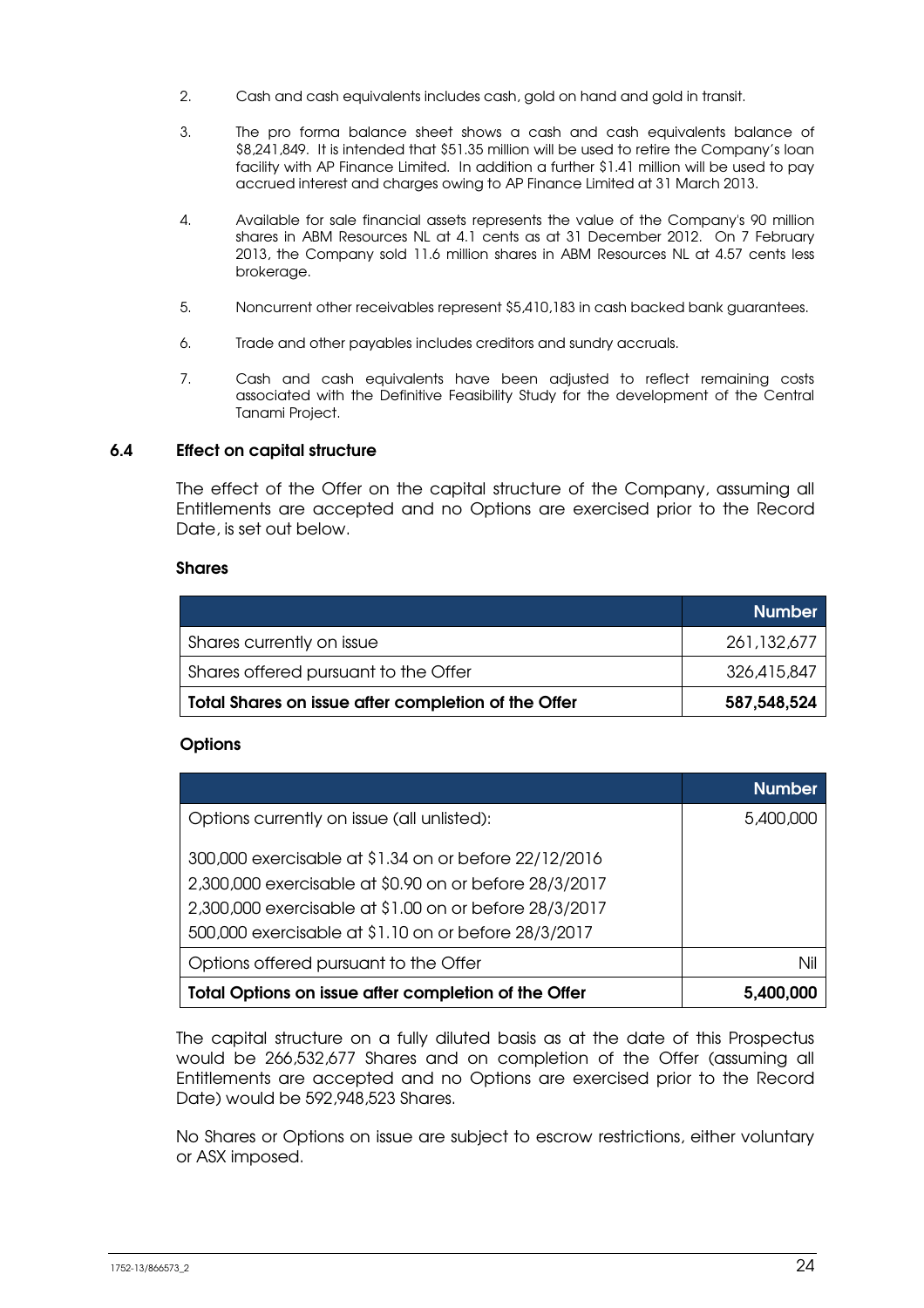# 7. RIGHTS AND LIABILITIES ATTACHING TO SHARES

The following is a summary of the more significant rights and liabilities attaching to Shares being offered pursuant to this Prospectus. This summary is not exhaustive and does not constitute a definitive statement of the rights and liabilities of Shareholders. To obtain such a statement, persons should seek independent legal advice.

Full details of the rights and liabilities attaching to Shares are set out in the Constitution, a copy of which is available for inspection at the Company's registered office during normal business hours.

# 7.1 General meetings

Shareholders are entitled to be present in person, or by proxy, attorney or representative to attend and vote at general meetings of the Company.

Shareholders may requisition meetings in accordance with section 249D of the Corporations Act and the Constitution of the Company.

# 7.2 Voting rights

Subject to any rights or restrictions for the time being attached to any class or classes of shares, at general meetings of shareholders or classes of shareholders:

- (a) each Shareholder entitled to vote may vote in person or by proxy, attorney or representative;
- (b) on a show of hands, every person present who is a Shareholder or a proxy, attorney or representative of a Shareholder has one vote; and
- (c) on a poll, every person present who is a Shareholder or a proxy, attorney or representative of a Shareholder shall, in respect of each fully paid Share held by him, or in respect of which he is appointed a proxy, attorney or representative, have one vote for each Share held, but in respect of partly paid shares shall have such number of votes as bears the same proportion to the total of such Shares registered in the Shareholder's name as the amount paid (not credited) bears to the total amounts paid and payable (excluding amounts credited).

### 7.3 Dividend rights

Subject to the rights of any preference Shareholders and to the rights of the holders of any shares created or raised under any special arrangement as to dividend, the Directors may from time to time declare a dividend to be paid to the Shareholders entitled to the dividend which shall be payable on all Shares according to the proportion that the amount paid (not credited) is of the total amounts paid and payable (excluding amounts credited) in respect of such Shares.

The Directors may from time to time pay to the Shareholders any interim dividends as they may determine. No dividend shall carry interest as against the Company. The Directors may set aside out of the profits of the Company any amounts that they may determine as reserves, to be applied at the discretion of the Directors, for any purpose for which the profits of the Company may be properly applied.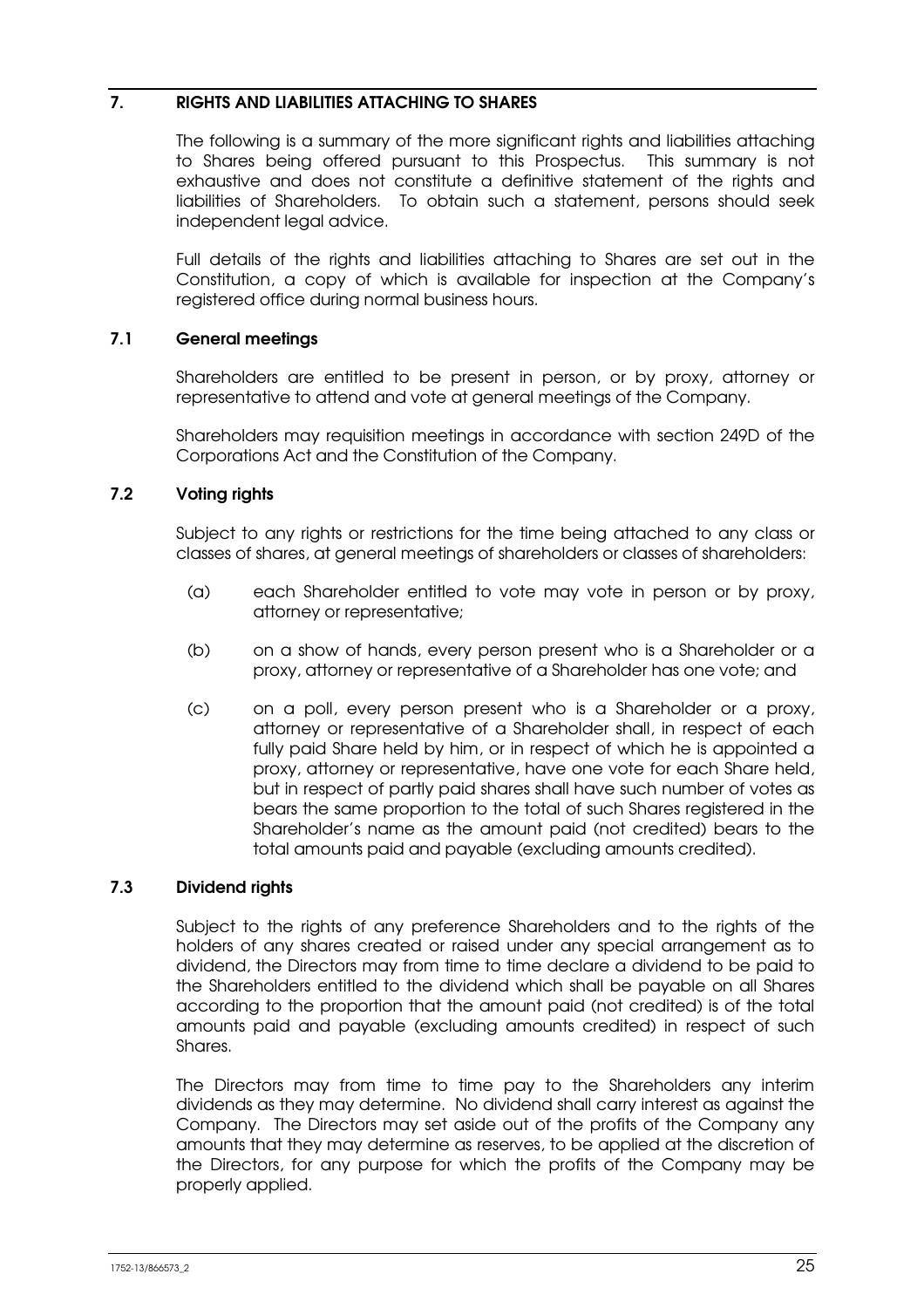Subject to the ASX Listing Rules and the Corporations Act, the Company may, by resolution of the Directors, implement a dividend reinvestment plan on such terms and conditions as the Directors think fit and which provides for any dividend which the Directors may declare from time to time payable on Shares which are participating Shares in the dividend reinvestment plan, less any amount which the Company shall either pursuant to the Constitution or any law be entitled or obliged to retain, be applied by the Company to the payment of the subscription price of Shares.

### 7.4 Winding-up

If the Company is wound up, the liquidator may, with the authority of a special resolution, divide among the Shareholders in kind the whole or any part of the property of the Company, and may for that purpose set such value as he considers fair upon any property to be so divided, and may determine how the division is to be carried out as between the Shareholders or different classes of Shareholders.

The liquidator may, with the authority of a special resolution, vest the whole or any part of any such property in trustees upon such trusts for the benefit of the contributories as the liquidator thinks fit, but so that no Shareholder is compelled to accept any shares or other securities in respect of which there is any liability.

### 7.5 Shareholder liability

As the Shares issued will be fully paid shares, they will not be subject to any calls for money by the Directors and will therefore not become liable for forfeiture.

### 7.6 Transfer of shares

Generally, shares in the Company are freely transferable, subject to formal requirements, the registration of the transfer not resulting in a contravention of or failure to observe the provisions of a law of Australia and the transfer not being in breach of the Corporations Act and the ASX Listing Rules.

### 7.7 Future increase in capital

The allotment and issue of any new Shares is under the control of the Directors of the Company. Subject to restrictions on the issue or grant of Securities contained in the ASX Listing Rules, the Constitution and the Corporations Act (and without affecting any special right previously conferred on the holder of an existing share or class of shares), the Directors may issue Shares as they shall, in their absolute discretion, determine.

### 7.8 Variation of rights

Under section 246B of the Corporations Act, the Company may, with the sanction of a special resolution passed at a meeting of Shareholders vary or abrogate the rights attaching to shares.

If at any time the share capital is divided into different classes of shares, the rights attached to any class (unless otherwise provided by the terms of issue of the shares of that class), whether or not the Company is being wound up, may be varied or abrogated with the consent in writing of the holders of three quarters of the issued shares of that class, or if authorised by a special resolution passed at a separate meeting of the holders of the shares of that class.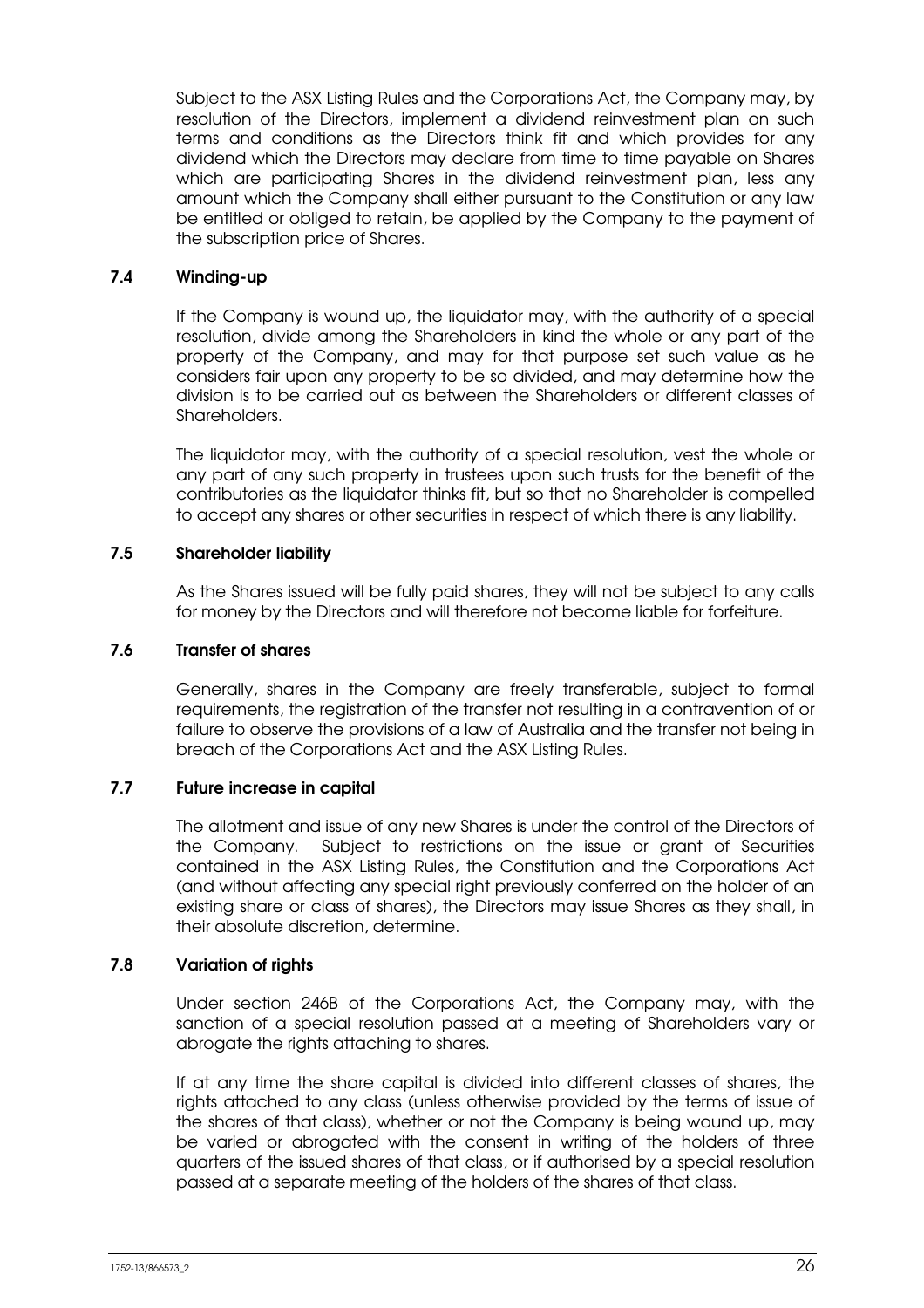# 7.9 Alteration of constitution

In accordance with the Corporations Act, the Constitution can only be amended by a special resolution passed by at least three quarters of Shareholders present and voting at the general meeting. In addition, at least 28 days written notice specifying the intention to propose the resolution as a special resolution must be given.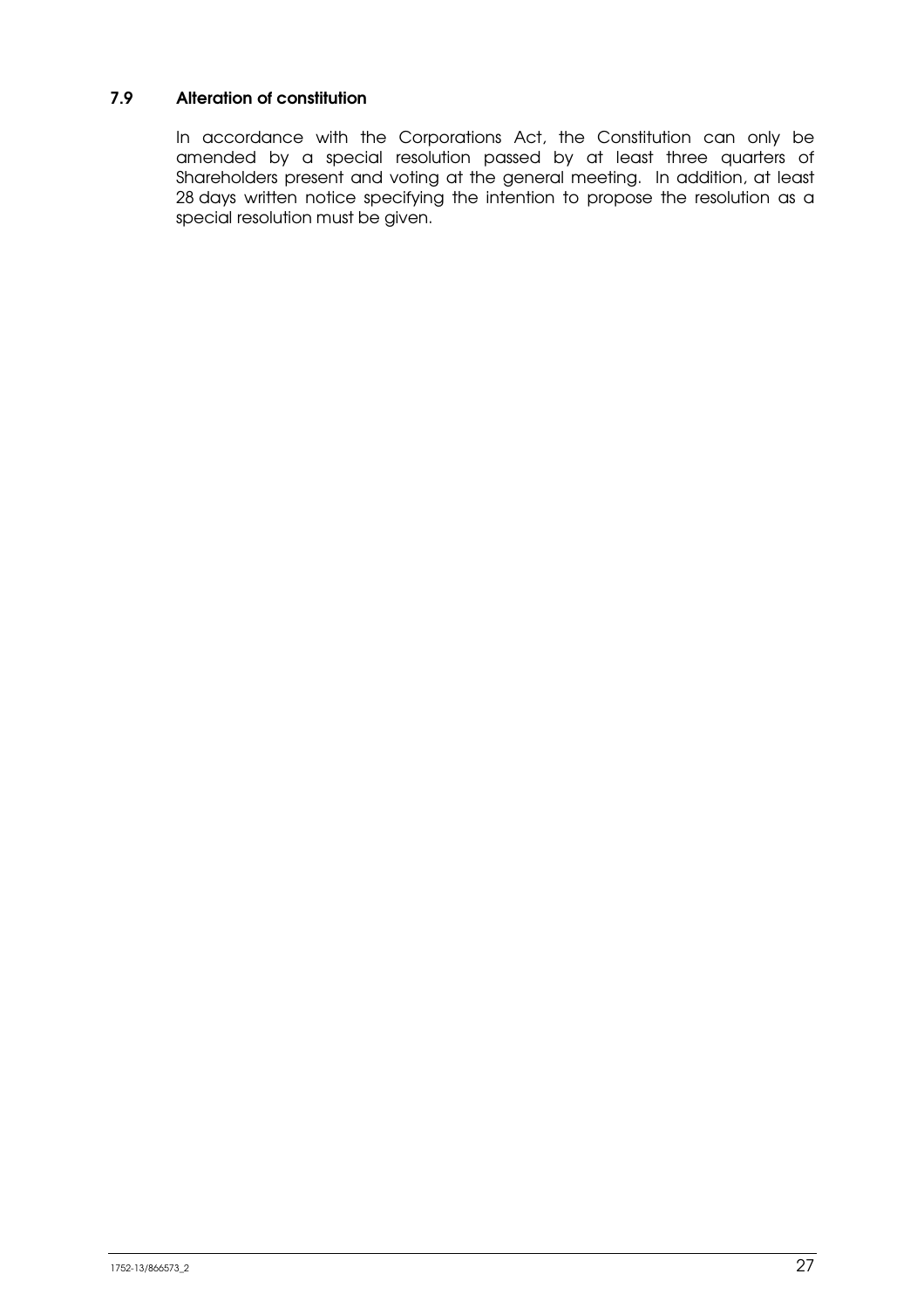### 8. RISK FACTORS

### 8.1 Introduction

The Shares offered under this Prospectus are considered highly speculative. An investment in the Company is not risk free and the Directors strongly recommend Shareholders to consider the risk factors described below, together with information contained elsewhere in this Prospectus and to consult their professional advisers before deciding whether to apply for Shares pursuant to this Prospectus.

There are specific risks which relate directly to the Company's business. In addition, there are other general risks, many of which are largely beyond the control of the Company and the Directors. The risks identified in this section, or other risk factors, may have a material impact on the financial performance of the Company and the market price of the Shares.

The following is not intended to be an exhaustive list of the risk factors to which the Company is exposed.

### 8.2 Company specific

### (a) Potential for significant dilution

Upon implementation of the Offer, assuming all Entitlements are accepted and no Options are exercised prior to the Record Date the number of Shares in the Company will increase from 261,132,677 currently on issue to 587,548,524. This means that each Share will represent a significantly lower proportion of the ownership of the Company.

It is not possible to predict what the value of the Company or a Share will be following the completion of the Offer being implemented and the Directors do not make any representation as to such matters.

The last trading price of Shares on ASX prior to the prospectus being lodged of \$0.375 is not a reliable indicator as to the potential trading price of Shares after completion of the Offer.

### (b) Change in Control

Shareholders should be aware that the Offer, and in particular the subunderwriting arrangements relating to the Offer may result in APRL increasing its relevant interest in the voting shares of the Company. Please refer to Section 3.9 for further details in relation to the potential change in control effects on the Company.

### (c) Coyote Gold Project

The Company has operated the Coyote Gold Mine in Western Australia since 2006. Current underground mining operations are conducted as owner/operator with the ore processed through a conventional carbon in leach treatment plant.

The mine is a high cost producer with limited mine life. Current mine development is on the Muttley Lodes and continuation of the operation is dependent on the successful mining of those lodes. A detailed review of the Coyote Gold Mine will be undertaken in April 2013.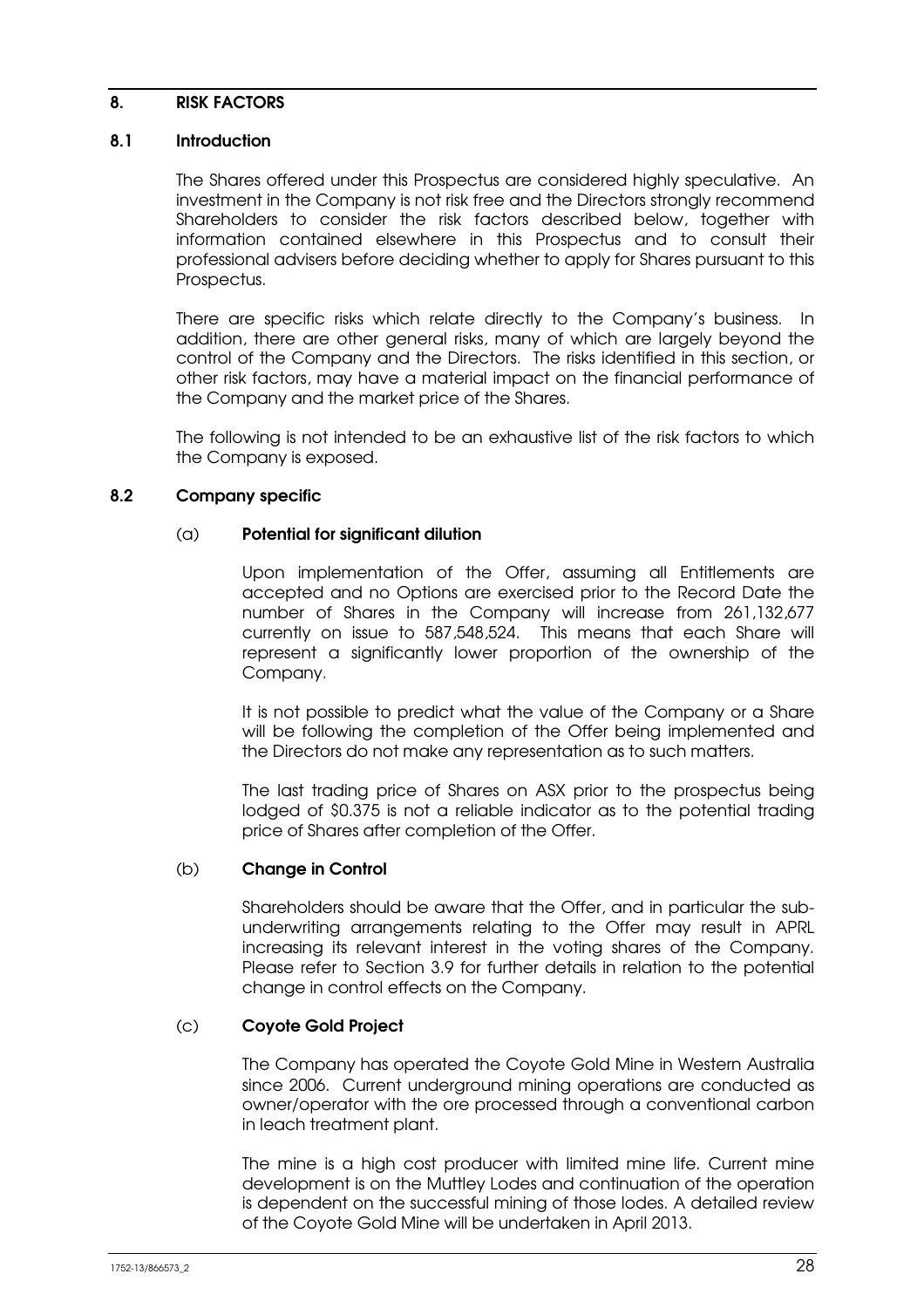The continued success of diamond drilling at the Kavanagh Target Area is critical to extending the operations of the Coyote Gold Project. There is no guarantee that the drilling at Kavanagh will be successful.

The Company may need additional debt finance to progress exploration and development at the Coyote Gold Project.

### (d) Central Tanami Project

Further to the completion of a pre-feasibility study on the Central Tanami Project in late 2011, the Company committed to undertaking an extensive drilling campaign, especially at the Groundrush Deposit, to upgrade both the quantum and quality of the resources available for inclusion in the DFS.

The Central Tanami Project DFS is currently in the final stages of the design phase and is scheduled for completion in April 2013. Progress to date has proven positive with the project potentially being expanded to include some previously identified targets.

The diamond drilling program conducted over the past twelve months was successful in upgrading the resource (refer ASX announcement 7 January 2013) which has resulted in the mine design team identifying alternate methods to efficiently extract the ore. This will delay the project time line in respect to the mine design and scheduling.

The infrastructure and processing design development is expected to conclude on time and within the timeline for the Central Tanami Project. The completion of the study will not guarantee the Central Tanami Project to be viable or bankable.

The progress of the Central Tanami Project DFS has been regularly reported upon but risks remain which may extend the DFS timetable or require further expenditure than that presently anticipated.

The Company will need additional debt and/or equity finance to progress exploration and development at the Central Tanami Project.

### 8.3 Industry specific

#### (a) Exploration, Development, Mining, Processing and Operating Risks

By its nature, the business of mineral exploration, mine development, mine production, and ore processing undertaken by the Company at its Coyote Gold Project and Central Tanami Gold Project, contains risks. Ultimate and continuous success of these activities is dependent on many factors such as:

- (i) successful exploration and definition and/or acquisition of recoverable and economic deposits;
- (ii) successful conclusions to feasibility studies;
- (iii) access to adequate capital for project development;
- (iv) design and construction of efficient mining and processing facilities;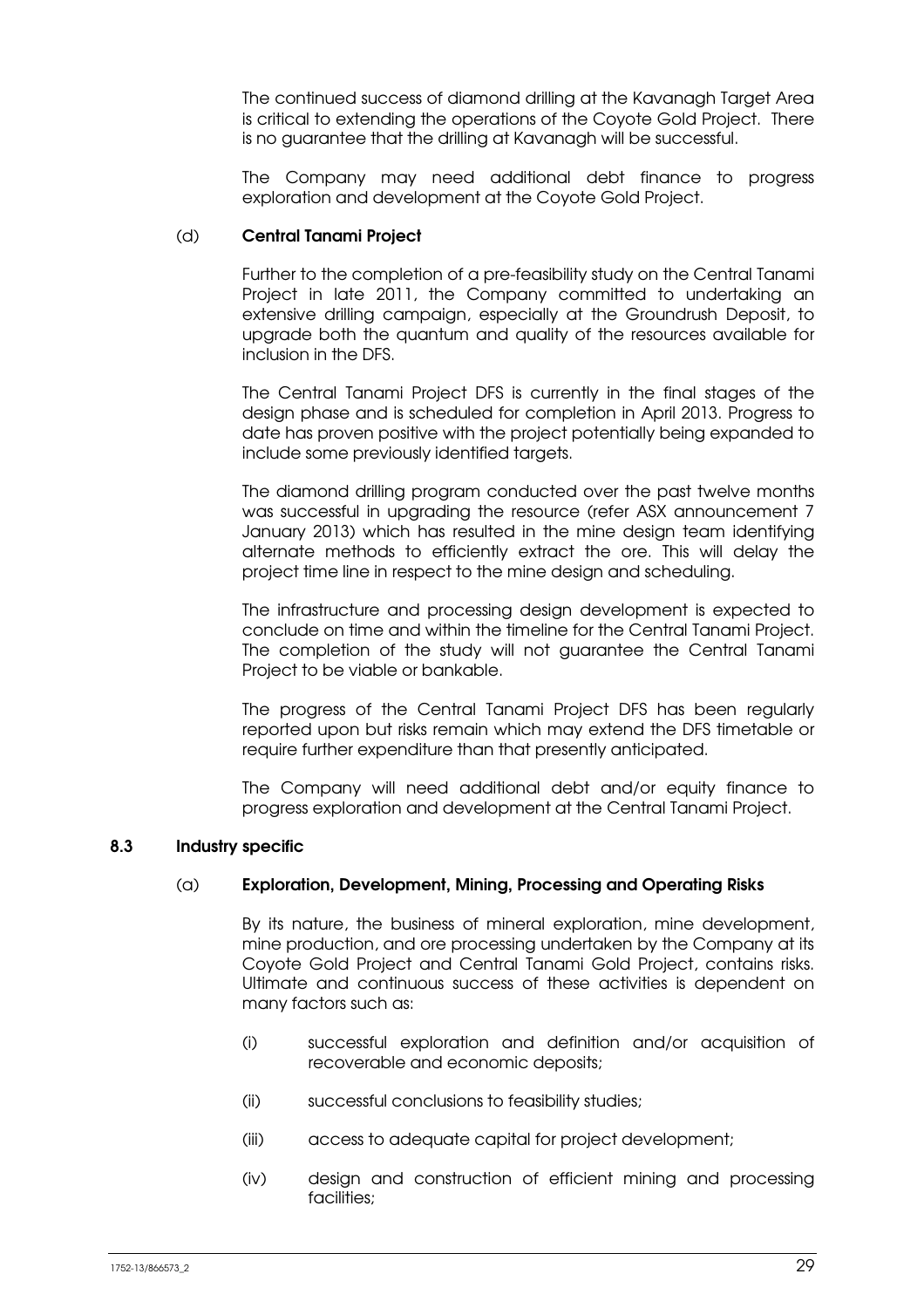- (v) securing and maintaining title to tenements;
- (vi) obtaining consents and approvals necessary for the conduct of exploration and mining; and
- (vii) competent operation.

The operations of the Company may be disrupted by a variety of risks and hazards which are beyond the control of the Company, including environmental hazards, industrial accidents, technical failure, labour disputes, unusual or unexpected geological conditions, damage, flooding, and extended interruptions due to inclement hazardous weather conditions, fire, explosions and earthquakes.

Significant reductions in the market prices for the Company's saleable commodities may also have a material adverse impact on the Company's position.

These risks and hazards could also result in damage to, or destruction of, production facilities, personal injury, environmental damage, business interruption, monetary losses and possible legal liability. While the Company currently intends to maintain insurance with ranges of coverage consistent with industry practice, no assurance can be given that the Company will be able to maintain such insurance coverage at reasonable rates (or at all), or that any coverage it obtains will be adequate and available to cover any such claims.

Most of these issues are only partially subject to the Company's control.

### (b) Operating Risks

The current operations at the Coyote Gold Project and the development of the Central Tanami Project, including exploration, appraisal and production activities, may be affected by a range of factors, including:

- (i) adverse geological conditions;
- (ii) limitations on activities due to seasonal weather patterns and cyclone activity;
- (iii) unanticipated operations and technical difficulties encountered in drilling and production activities;
- (iv) mechanical failure of operating plant and equipment;
- (v) industrial and environmental accidents, industrial disputes and other force majeure events;
- (vi) unavailability of aircraft or drilling equipment to undertake airborne electromagnetic and other geological and geophysical investigations;
- (vii) unexpected shortages or increases in the costs of labour, consumables, spare parts, plant and equipment;
- (viii) inability to obtain consents or approvals;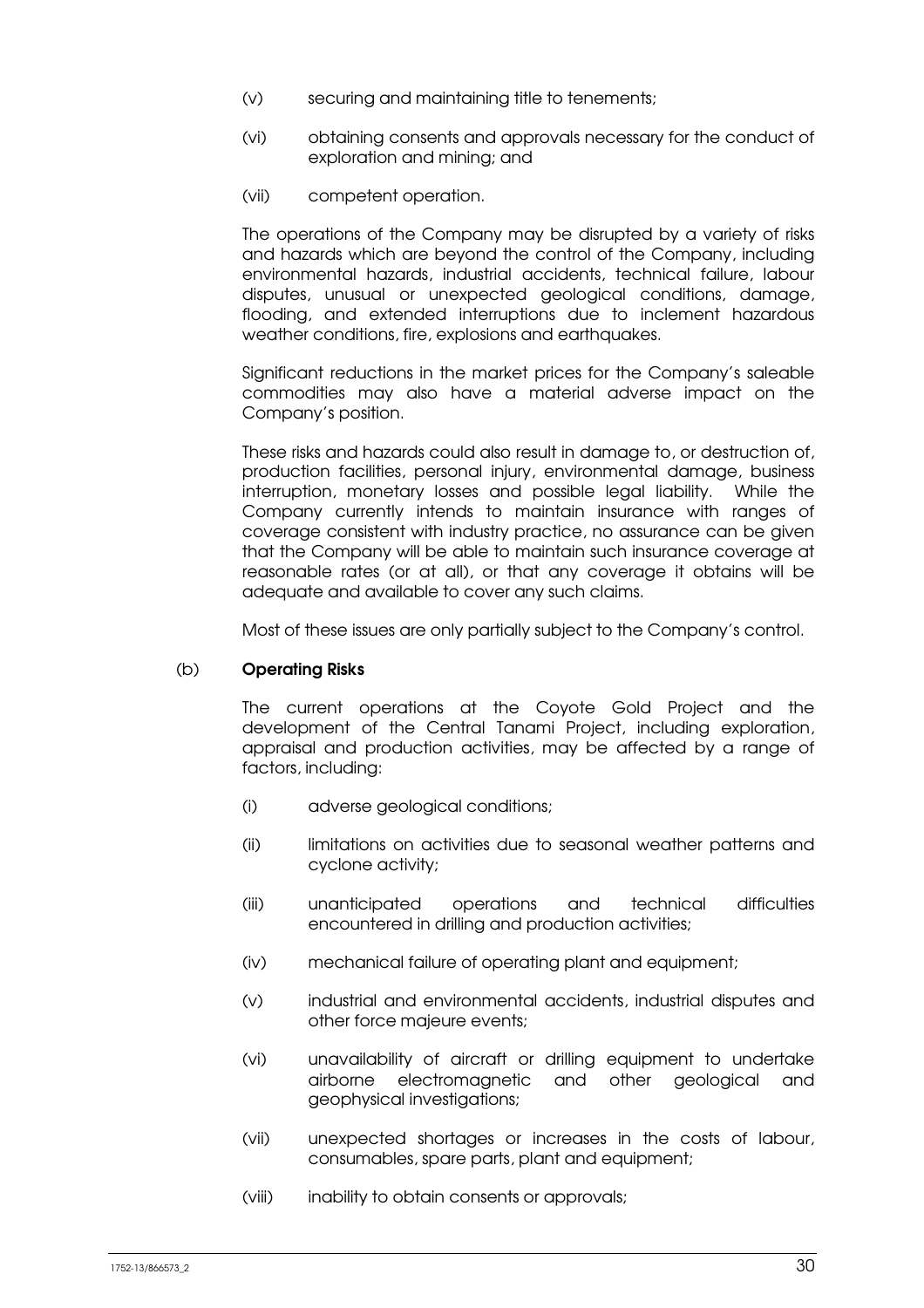- (ix) fire, water inrush and ground stability at or within the underground mine; and
- (x) suspension of operations due to non-compliance with the requirements of regulatory authorities.

### (c) Commodity Prices and Decrease in Price of Gold Risks

The Company principally derives its revenue from the sale of gold. Consequently, the earnings of the Company are closely related to the price of gold. Commodity prices fluctuate and are influenced by numerous factors outside the control of the Company including industrial and retail supply and demand, exchange rates, inflation rate fluctuation, changes in global economies, confidence in the gold monetary system, forward sales of precious metals by producers and speculators as well as other global and regional political, social or economic events. The supply and demand of precious metals consists of a combination of established and new mine production and existing stocks held by governments, by central banks and by other financial institutions including gold held by metal-backed Exchange Traded Funds (ETFs), the market behaviour of producers and of speculators and the availability of scrap supply and the purchasing patterns of consumers.

Future production from the Company's mining operations is dependent upon the price of gold being adequate to make it economical. Price declines in the market price of gold could cause commercial production from the Company's operations to be rendered uneconomical.

### (d) Resource Estimates

Resource estimates are expressions of judgement based on knowledge, experience and industry practice. Estimates which were valid when originally calculated may alter significantly when new information or techniques become available. In addition, by their very nature, resource estimates are imprecise and depend to some extent on interpretations, which may prove to be inaccurate. As further information becomes available through additional fieldwork and analysis, the estimates are likely to change. This may result in alterations to development and mining plans which may, in turn, adversely affect the Company's operations.

#### (e) Environmental Risks

The operations and activities of the Company are subject to State and Federal laws and regulation concerning the environment. As with most exploration projects and mining operations, the Company's activities are expected to have an impact on the environment, particularly if advanced exploration or mine development proceeds. The Company attempts to conduct its activities to the highest standard of environmental obligation, including compliance with all environmental laws.

### (f) Native Title and Title Risks

Interests in tenements in Australia are governed by the respective State legislation and are evidenced by the granting of licences or leases.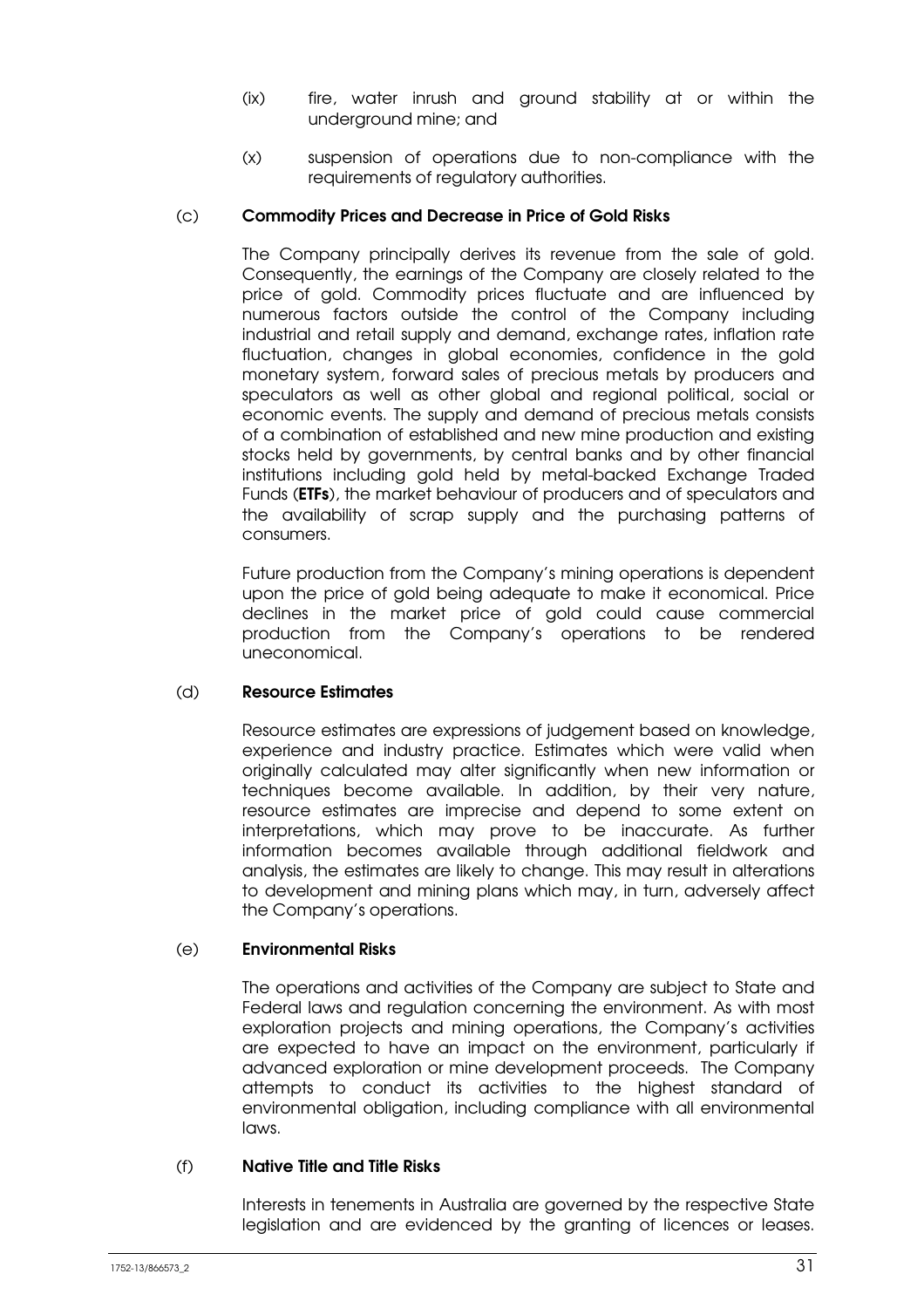Each licence or lease is for a specific term and carries with it annual expenditure and reporting commitments, as well as other conditions requiring compliance. Consequently, the Company could lose title to or its interest in tenements if licence conditions are not met or if insufficient funds are available to meet expenditure commitments.

It is also possible that, in relation to tenements which the Company has an interest in or will in the future acquire such an interest, there may be areas over which legitimate common law native title rights of Aboriginal Australians exist. If native title rights do exist, the ability of the Company to gain access to tenements (through obtaining consent of any relevant landowner), or to progress from the exploration phase to the development and mining phases of operations may be affected.

The Directors closely monitor the potential effect of native title claims involving tenements in which the Company has or may have an interest.

# (g) Joint Venture Parties, Agents and Contractors

The Directors are unable to predict the risk of financial failure or default by a participant in any joint venture to which the Company is or may become a party or the insolvency or managerial failure by any of the contractors used by the Company in any of its activities or the insolvency or other managerial failure by any of the other service providers used by the Company for any activity.

### (h) Occupational Health and Safety Risk

The Company is committed to providing a healthy and safe environment for its personnel, contractors and visitors. Mining activities have inherent risks and hazards. The Company provides appropriate instructions, equipment, preventative measures, first aid information and training to all stakeholders through its occupational, health and safety management systems.

### (i) Potential Acquisitions

As part of its business strategy, the Company may make acquisitions of or significant investments in companies, products, technologies or resource projects. Any such future transactions would be accompanied by the risks commonly encountered in making acquisitions of companies, products, technologies or resource projects.

### 8.4 General risks

### (a) Economic

General economic conditions, movements in interest and inflation rates and currency exchange rates may have an adverse effect on the Company's exploration, development and production activities, as well as on its ability to fund those activities.

### (b) Market conditions

Share market conditions may affect the value of the Company's quoted securities regardless of the Company's operating performance. Share market conditions are affected by many factors such as: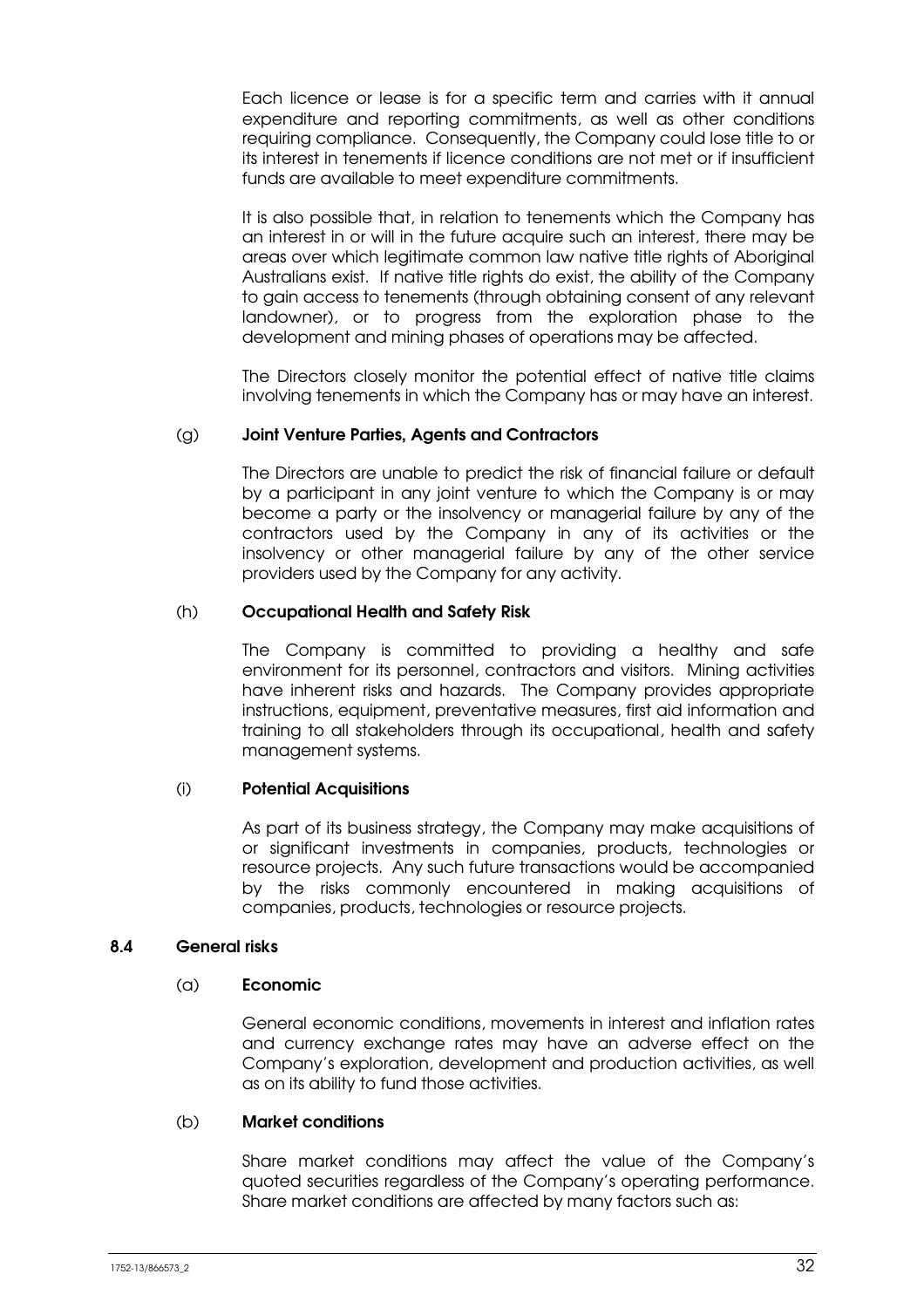- (i) general economic outlook;
- (ii) introduction of tax reform or other new legislation;
- (iii) interest rates and inflation rates;
- (iv) changes in investor sentiment toward particular market sectors;
- (v) the demand for, and supply of, capital; and
- (vi) terrorism or other hostilities.

The market price of securities can fall as well as rise and may be subject to varied and unpredictable influences on the market for equities in general and resource exploration stocks in particular. Neither the Company nor the Directors warrant the future performance of the Company or any return on an investment in the Company.

### (c) Additional requirements for capital

The Company's capital requirements depend on numerous factors. Depending on the Company's ability to generate income from its operations, the Company may require further financing in addition to amounts raised under the Offer, particularly with respect to its Central Tanami Operations. Any additional equity financing will dilute shareholdings, and debt financing, if available, may involve restrictions on financing and operating activities. If the Company is unable to obtain additional financing as needed, it may be required to reduce the scope of its operations and scale back its exploration programmes as the case may be. There is however no guarantee that the Company will be able to secure any additional funding or be able to secure funding on terms favourable to the Company.

### (d) Dividends

Any future determination as to the payment of dividends by the Company will be at the discretion of the Directors and will depend on the financial condition of the Company, future capital requirements and general business and other factors considered relevant by the Directors. No assurance in relation to the payment of dividends or franking credits attaching to dividends can be given by the Company.

### (e) Taxation

The acquisition and disposal of Shares will have tax consequences, which will differ depending on the individual financial affairs of each investor. All potential investors in the Company are urged to obtain independent financial advice about the consequences of acquiring Shares from a taxation viewpoint and generally.

To the maximum extent permitted by law, the Company, its officers and each of their respective advisors accept no liability and responsibility with respect to the taxation consequences of subscribing for Shares under this Prospectus.

### (f) Reliance on key personnel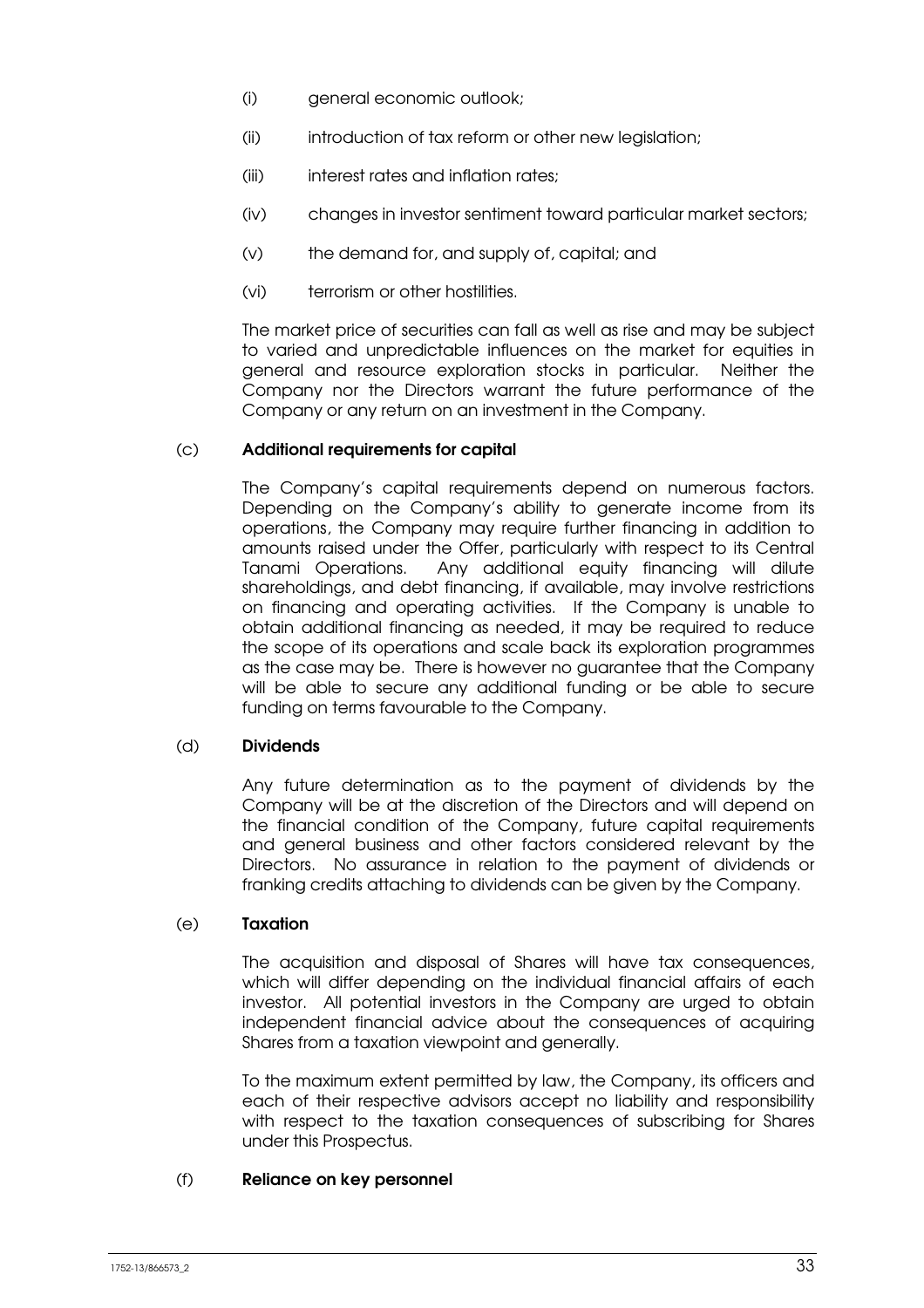The responsibility of overseeing the day-to-day operations and the strategic management of the Company depends substantially on its senior management and its key personnel. There can be no assurance given that there will be no detrimental impact on the Company if one or more of these employees cease their employment.

### 8.5 Speculative investment

The above list of risk factors ought not to be taken as exhaustive of the risks faced by the Company or by investors in the Company. The above factors, and others not specifically referred to above, may in the future materially affect the financial performance of the Company and the value of the Shares offered under this Prospectus.

Therefore, the Shares to be issued pursuant to this Prospectus carry no guarantee with respect to the payment of dividends, returns of capital or the market value of those Shares.

Potential investors should consider that the investment in the Company is highly speculative and should consult their professional advisers before deciding whether to apply for Shares pursuant to this Prospectus.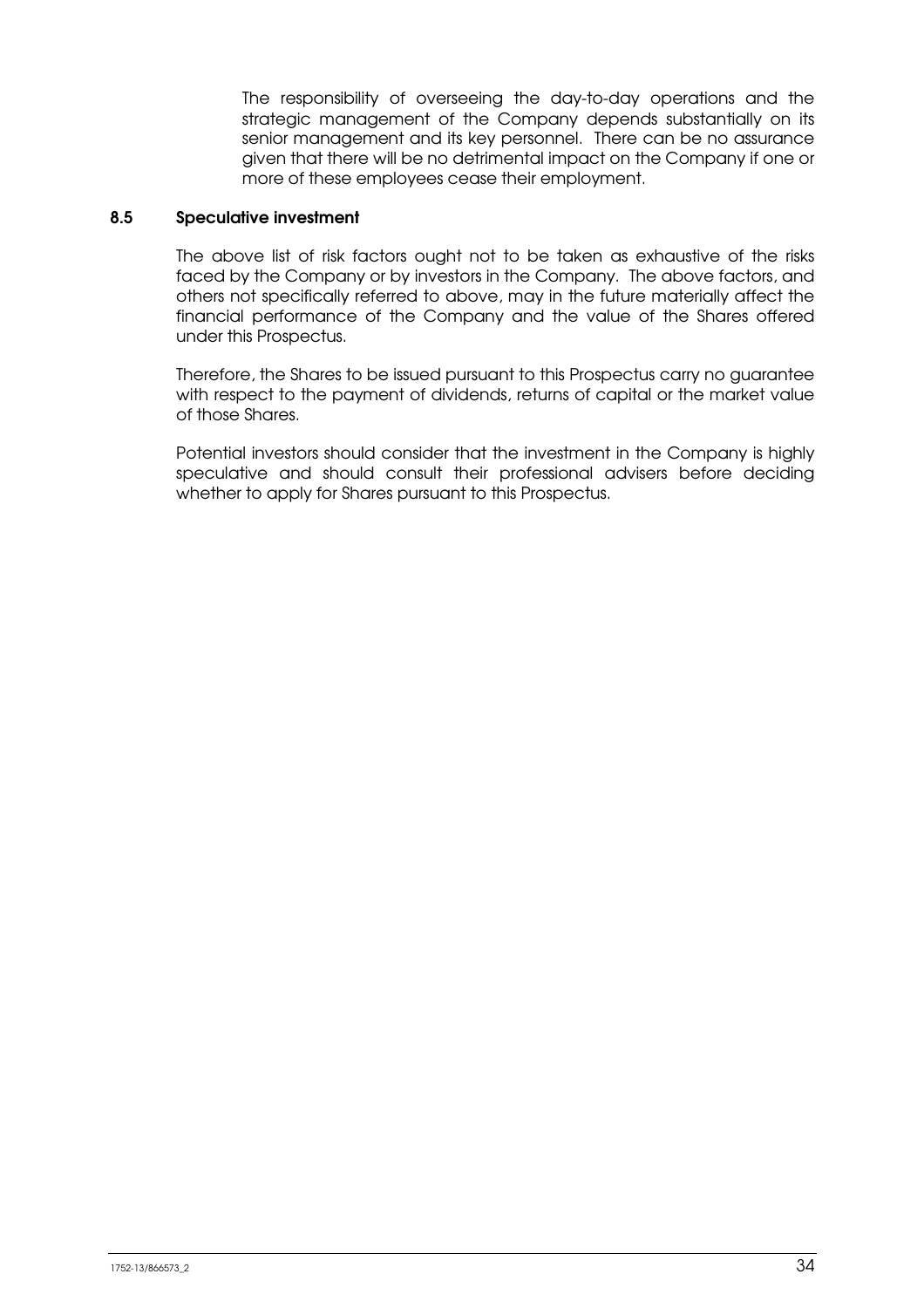# 9. ADDITIONAL INFORMATION

### 9.1 Litigation

Other than is set out below, as at the date of this Prospectus, the Company is not involved in any material legal proceedings and the Directors are not aware of any material legal proceedings pending or threatened against the Company.

On or about 17 January 2013, a claim was brought against the Company in the District Court of Western Australia in the amount of \$424,144.31 plus interest and costs in relation to the hire and use by the Company of certain mining equipment for the Coyote Gold Project. The Company is considering its options at present and intends to vigorously defend such claim.

### 9.2 Continuous disclosure obligations

The Company is a "disclosing entity" (as defined in section 111AC of the Corporations Act) for the purposes of section 713 of the Corporations Act and, as such, is subject to regular reporting and disclosure obligations. Specifically, like all listed companies, the Company is required to continuously disclose any information it has to the market which a reasonable person would expect to have a material effect on the price or the value of the Company's securities.

This Prospectus is a "transaction specific prospectus". In general terms a "transaction specific prospectus" is only required to contain information in relation to the effect of the issue of securities on a company and the rights attaching to the securities. It is not necessary to include general information in relation to all of the assets and liabilities, financial position, profits and losses or prospects of the issuing company.

This Prospectus is intended to be read in conjunction with the publicly available information in relation to the Company which has been notified to ASX and does not include all of the information that would be included in a prospectus for an initial public offering of securities in an entity that is not already listed on a stock exchange. Investors should therefore have regard to the other publicly available information in relation to the Company before making a decision whether or not to invest.

Having taken such precautions and having made such enquires as are reasonable, the Company believes that it has complied with the general and specific requirements of ASX as applicable from time to time throughout the 3 months before the issue of this Prospectus which required the Company to notify ASX of information about specified events or matters as they arise for the purpose of ASX making that information available to the stock market conducted by ASX.

Information that is already in the public domain has not been reported in this Prospectus other than that which is considered necessary to make this Prospectus complete.

The Company, as a disclosing entity under the Corporations Act states that:

- (a) it is subject to regular reporting and disclosure obligations;
- (b) copies of documents lodged with the ASIC in relation to the Company (not being documents referred to in section 1274(2)(a) of the Corporations Act) may be obtained from, or inspected at, the offices of the ASIC; and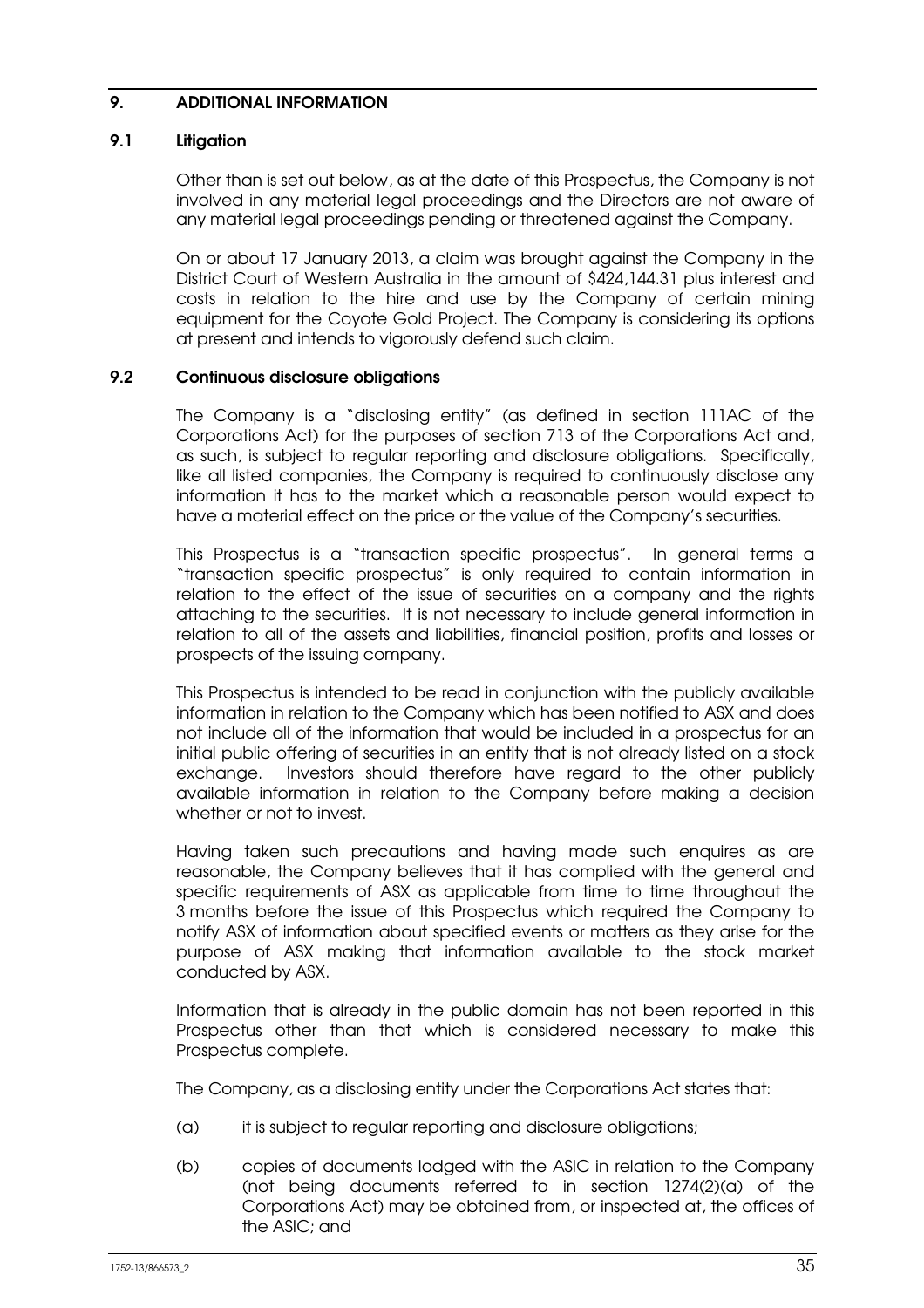- (c) it will provide a copy of each of the following documents, free of charge, to any person on request between the date of issue of this Prospectus and the Closing Date:
	- (i) the annual financial report most recently lodged by the Company with the ASIC;
	- (ii) any half-year financial report lodged by the Company with the ASIC after the lodgement of the annual financial report referred to in (i) and before the lodgement of this Prospectus with the ASIC; and
	- (iii) any continuous disclosure documents given by the Company to ASX in accordance with the ASX Listing Rules as referred to in section 674(1) of the Corporations Act after the lodgement of the annual financial report referred to in (i) and before the lodgement of this Prospectus with the ASIC.

Copies of all documents lodged with the ASIC in relation to the Company can be inspected at the registered office of the Company during normal office hours.

Details of documents lodged by the Company with ASX since the date of lodgement of the Company's latest annual financial report and before the lodgement of this Prospectus with the ASIC are set out in the table below.

| <b>Date</b> | <b>Description of Announcement</b>                    |
|-------------|-------------------------------------------------------|
| 12/02/2013  | Ineligible Shareholders - Rights Issue                |
| 12/02/2013  | Eligible Shareholders - Rights Issue                  |
| 11/02/2013  | Appendix 3B                                           |
| 11/02/2013  | <b>Entitlements Issue Prospectus</b>                  |
| 06/02/2013  | Appointment of Non-Executive Director                 |
| 04/02/2013  | Capital Raising                                       |
| 04/02/2013  | Reinstatement                                         |
| 31/01/2013  | Increase in Loan Facility                             |
| 31/01/2013  | Appendix 5B                                           |
| 31/01/2013  | Quarterly Report for period ending 31 Dec 2012        |
| 30/01/2013  | <b>Suspension from Official Quotation</b>             |
| 25/01/2013  | <b>Trading Halt</b>                                   |
| 17/01/2013  | <b>Bonanza Grade Intersections - Coyote Gold Mine</b> |
| 07/01/2013  | Significant growth in Groundrush Resource             |
| 03/12/2012  | Continued exploration success at Coyote               |
| 26/11/2012  | Change in substantial holding                         |
| 26/11/2012  | Appointment of Acting CEO                             |
| 23/11/2012  | <b>Expiry of Unlisted Options</b>                     |
| 21/11/2012  | Appendix 3Z - Alan Senior                             |
| 21/11/2012  | Appendix 3Z - Denis Waddell                           |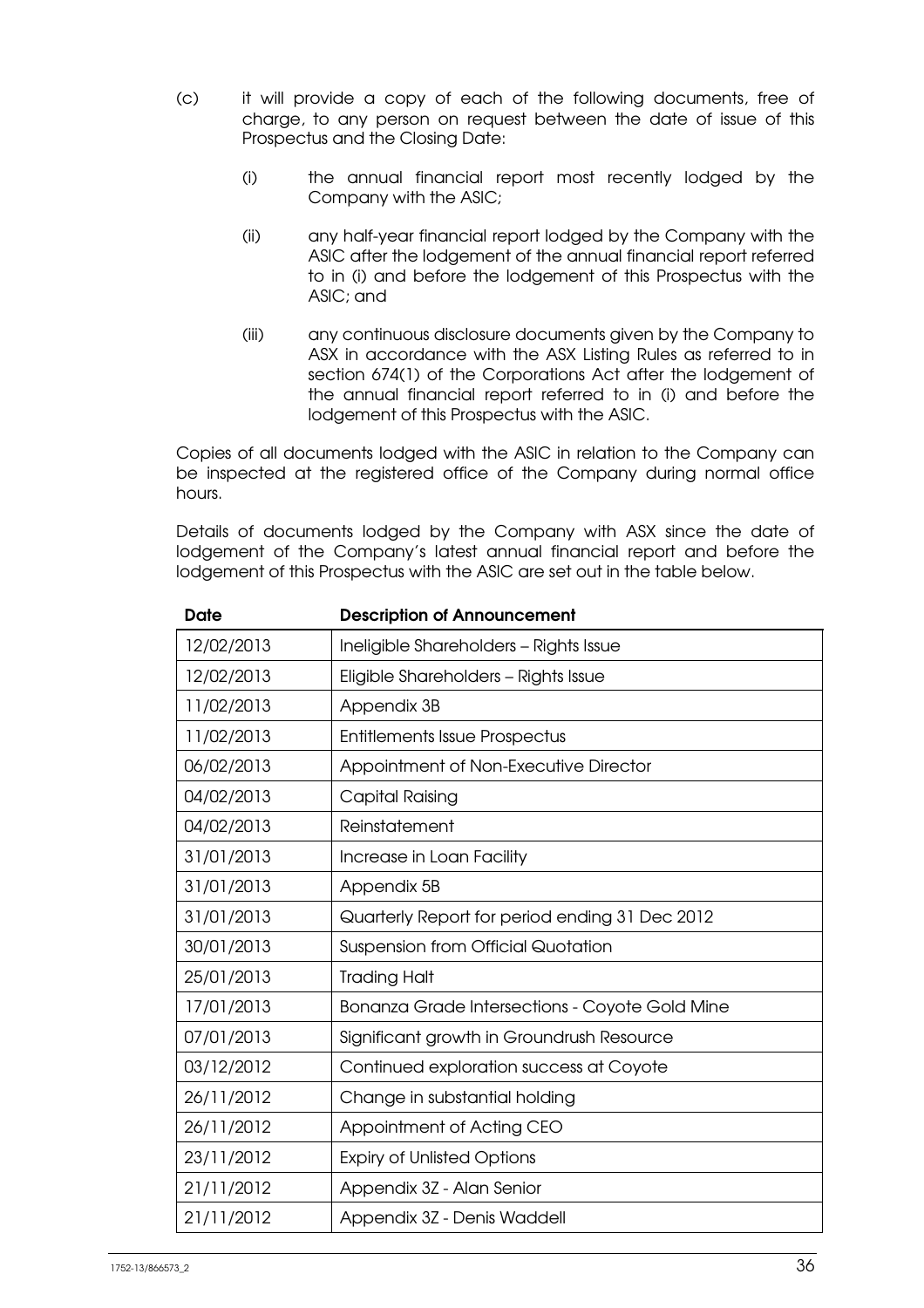| Date       | <b>Description of Announcement</b>                 |
|------------|----------------------------------------------------|
| 20/11/2012 | Outcome of Tanami Gold Annual General Meeting      |
| 20/11/2012 | Presentation - Annual General Meeting              |
| 20/11/2012 | Change in substantial holding                      |
| 19/11/2012 | <b>Exploration success at Coyote Gold Mine</b>     |
| 16/11/2012 | Corporate Developments                             |
| 14/11/2012 | Groundrush continues to deliver high grade results |
| 31/10/2012 | Appendix 5B                                        |
| 31/10/2012 | 30 September 2012 Quarterly Report                 |
| 23/10/2012 | Tanami Gold NL 2012 Annual Report                  |
| 23/10/2012 | Notice of Annual General Meeting, Proxy            |
| 23/10/2012 | Drilling continues to impress at Ripcord Deposit   |
| 28/09/2012 | 2012 Annual Financial Report                       |

ASX maintains files containing publicly available information for all listed companies. The Company's file is available for inspection at ASX during normal office hours.

The announcements are also available through the Company's website at www.tanami.com.au.

### 9.3 Market price of shares

The Company is a disclosing entity for the purposes of the Corporations Act and its Shares are enhanced disclosure securities quoted on ASX.

The highest, lowest and last market sale prices of the Shares on ASX during the three months immediately preceding the date of lodgement of this Prospectus with the ASIC and the respective dates of those sales were:

| Highest | \$0.76 | 20 November 2012 |
|---------|--------|------------------|
| Lowest  | SO.255 | 4 February 2013  |
| Last    | \$0.27 | 12 February 2013 |

### 9.4 Arrangement with Nominee for Foreign Holders

Please refer to the summary provided in Section 3.14.

### 9.5 Corporate Opportunities

The Company will assess corporate and/or joint venture opportunities if or when they arise.

### 9.6 Underwriting Agreement

By an agreement between Patersons Securities (Underwriter) and the Company dated 1 February 2013 (**Underwriting Agreement**), the Underwriter has agreed to fully underwrite and manage the Offer, being \$65,283,169.

The Company has agreed to pay the Underwriter the following fees for its services: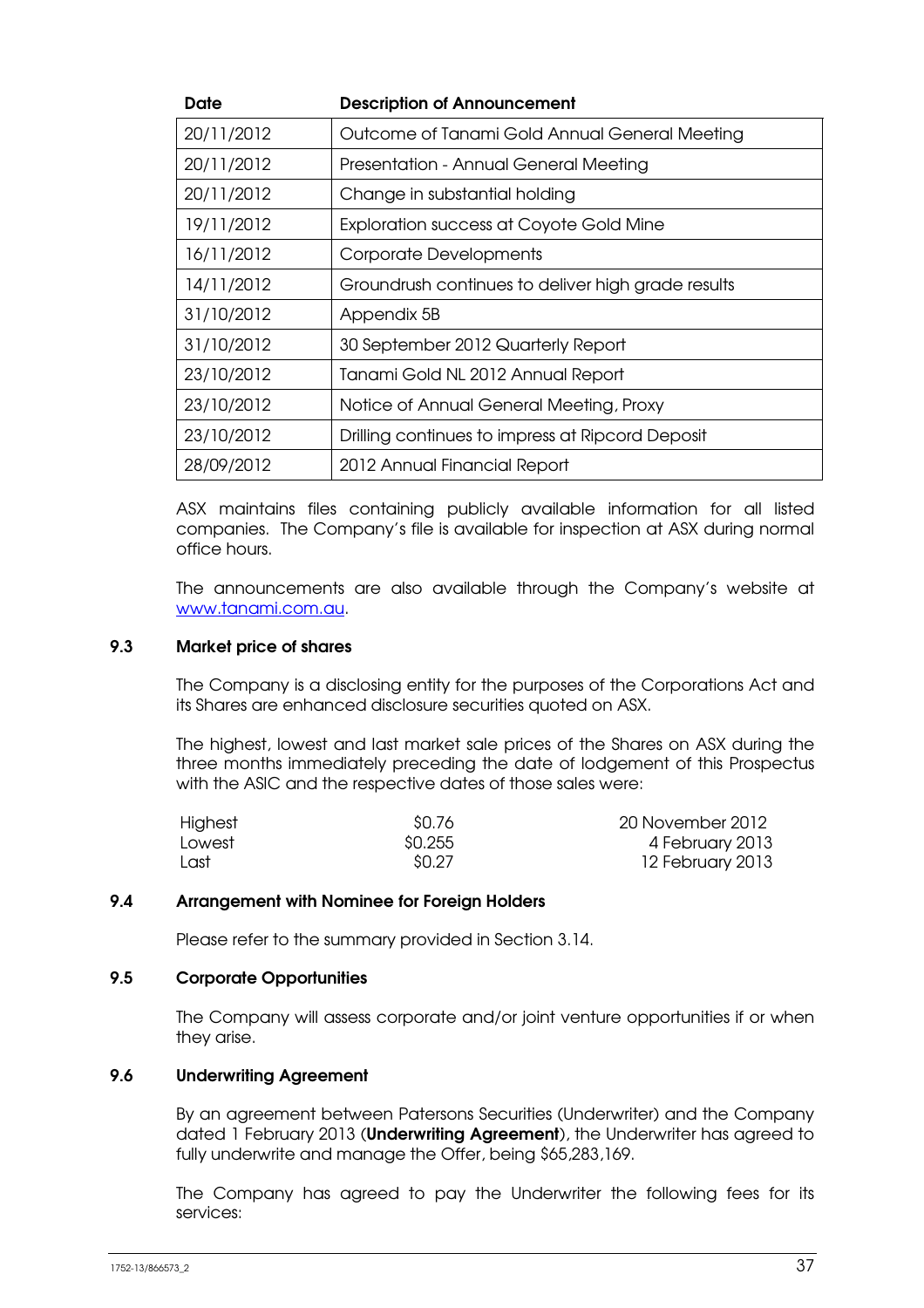- (a) 6% of the total underwritten amount, less APRL's full entitlement and Sub-Underwriting Commitment (as defined in Section 3.8); and
- (b) \$125,000 by way of a management fee.

The Company will also reimburse the Underwriter for all reasonable costs and expenses incidental to the Offer.

The obligation of the Underwriter to underwrite the Offer is subject to certain events of termination. The Underwriter may terminate its obligations under the Underwriting Agreement if:

- (a) (Indices fall): any of the S&P/ASX 200 Index or the S&P/ASX 300 Metals and Mining Index as published by ASX is at any time after the date of the Underwriting Agreement 12.5% or more below its respective level as at the close of business on the Business Day prior to the date of the Underwriting Agreement;
- (b) (Gold Price fall): Spot Gold price as quoted on COMEX Gold is at any time after the date of the Underwriting Agreement 12.5% or more below its price as at the close of business on the Business Day prior to the date of the Underwriting Agreement;
- (c) (Breach of Material Contracts): any of the material contracts or contracts described in the Prospectus (other than the Underwriting Agreement) is breached, not complied with according to its terms, terminated or substantially modified;
- (d) (Loan Agreement): the Loan Facility is breached by any party or it is revoked, rescinded, avoided, amended, varied, superseded or replaced in any way or if the lender(s) seeks to enforce any security granted;
- (e) (Prospectus): the Company does not lodge the Prospectus on the Lodgement Date or the Prospectus or the Offer is withdrawn by the Company;
- (f) (No Official Quotation): Official Quotation has not been granted by the date the Company is required to give the Underwriter notice of the Shortfall or, having been granted, is subsequently withdrawn, withheld or qualified;

# (g) (Supplementary prospectus):

- (i) the Underwriter, having elected not to exercise its right to terminate its obligations under the Underwriting Agreement as a result of an occurrence as described in paragraph (r)(iv) below, forms the view on reasonable grounds that a supplementary or replacement prospectus should be lodged with ASIC for any of the reasons referred to in section 719 of the Corporations Act and the Company fails to lodge a supplementary or replacement prospectus in such form and content and within such time as the Underwriter may reasonably require;
- (ii) the Company lodges a supplementary or replacement prospectus without the prior written agreement of the Underwriter;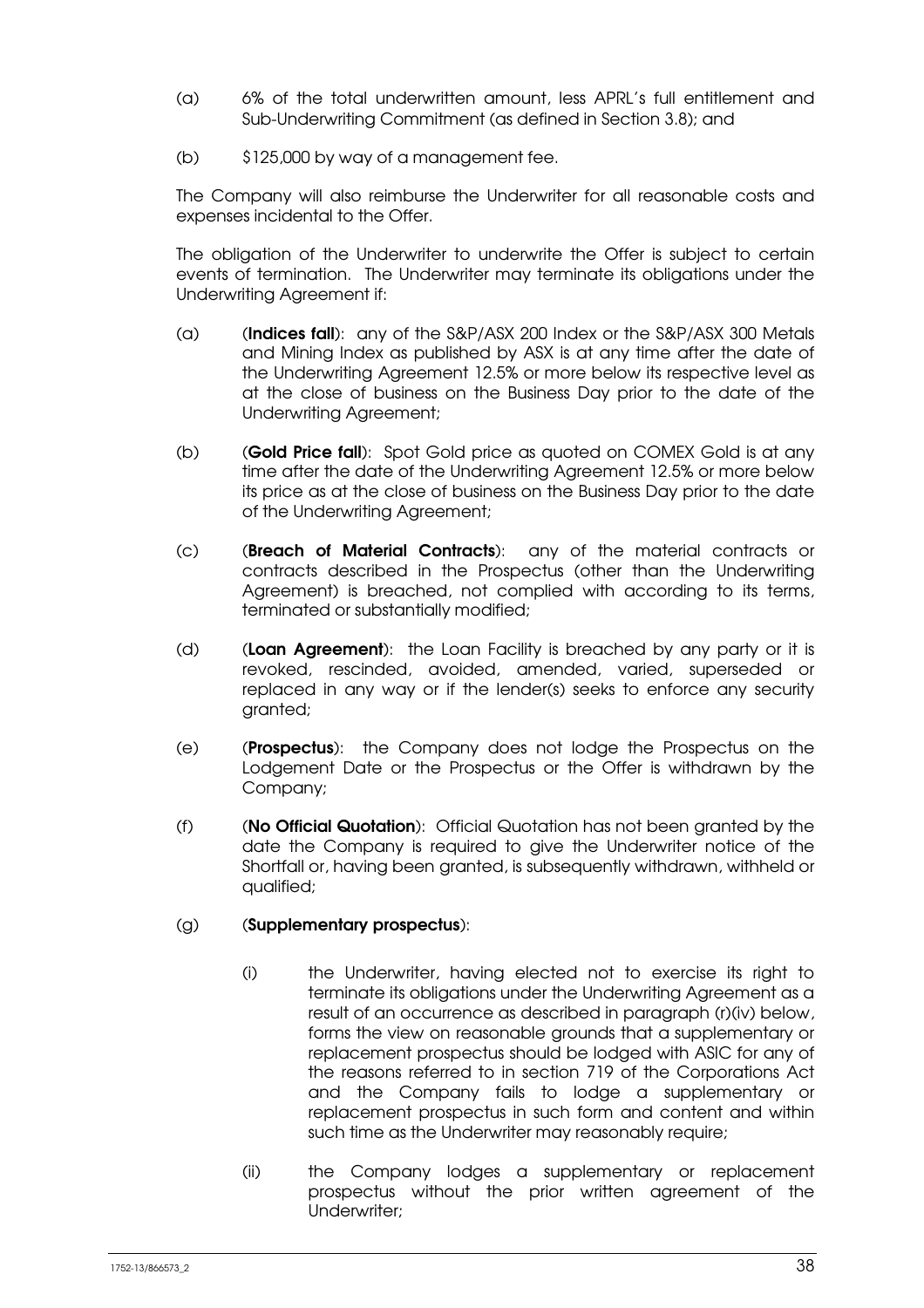- (h) (Non compliance with disclosure requirements): it transpires that the Prospectus does not contain all the information that investors and their professional advisers would reasonably require to make an informed assessment of:
	- (i) the effect of the Offer on the Company; and
	- (ii) the rights and liabilities attaching to the Shares;
- (i) (Misleading Prospectus): it transpires that there is a statement in the Prospectus that is misleading or deceptive or likely to mislead or deceive, or that there is an omission from the Prospectus (having regard to the provisions of sections 711, 713 and 716 of the Corporations Act) or if any statement in the Prospectus becomes or misleading or deceptive or likely to mislead or deceive or if the issue of the Prospectus is or becomes misleading or deceptive or likely to mislead or deceive;
- (i) (Restriction on allotment): the Company is prevented from allotting the Shares within the time required by the Underwriting Agreement, the Corporations Act, the Listing Rules, any statute, regulation or order of a court of competent jurisdiction by ASIC, ASX or any court of competent jurisdiction or any governmental or semi governmental agency or authority;
- (k) (Withdrawal of consent to Prospectus): any person (other than the Underwriter) who has previously consented to the inclusion of its, his or her name in the Prospectus or to be named in the Prospectus, withdraws that consent;
- (I) (ASIC application): an application is made by ASIC for an order under section 1324B or any other provision of the Corporations Act in relation to the Prospectus, the date by which the Company is required to notify the Underwriter of the Shortfall has arrived, and that application has not been dismissed or withdrawn;
- (m) (ASIC hearing): ASIC gives notice of its intention to hold a hearing under section 739 of the Corporations Act in relation to the Prospectus to determine if it should make a stop order in relation to the Prospectus or the ASIC makes an interim or final stop order in relation to the Prospectus under section 739 of the Corporations Act;
- (n) (Takeovers Panel): the Takeovers Panel makes a declaration that circumstances in relation to the affairs of the Company are unacceptable circumstances under Pt 6.10 of the Corporations Act, or an application for such a declaration is made to the Takeovers Panel;
- (o) (Hostilities): there is an outbreak of hostilities or a material escalation of hostilities (whether or not war has been declared) after the date of the Underwriting Agreement involving one or more of Australia, New Zealand, Indonesia, Japan, Russia, the United Kingdom, the United States of America, India, Pakistan, or the Peoples Republic of China, Israel or any member of the European Union, or a terrorist act is perpetrated on any of those countries or any diplomatic, military, commercial or political establishment of any of those countries anywhere in the world;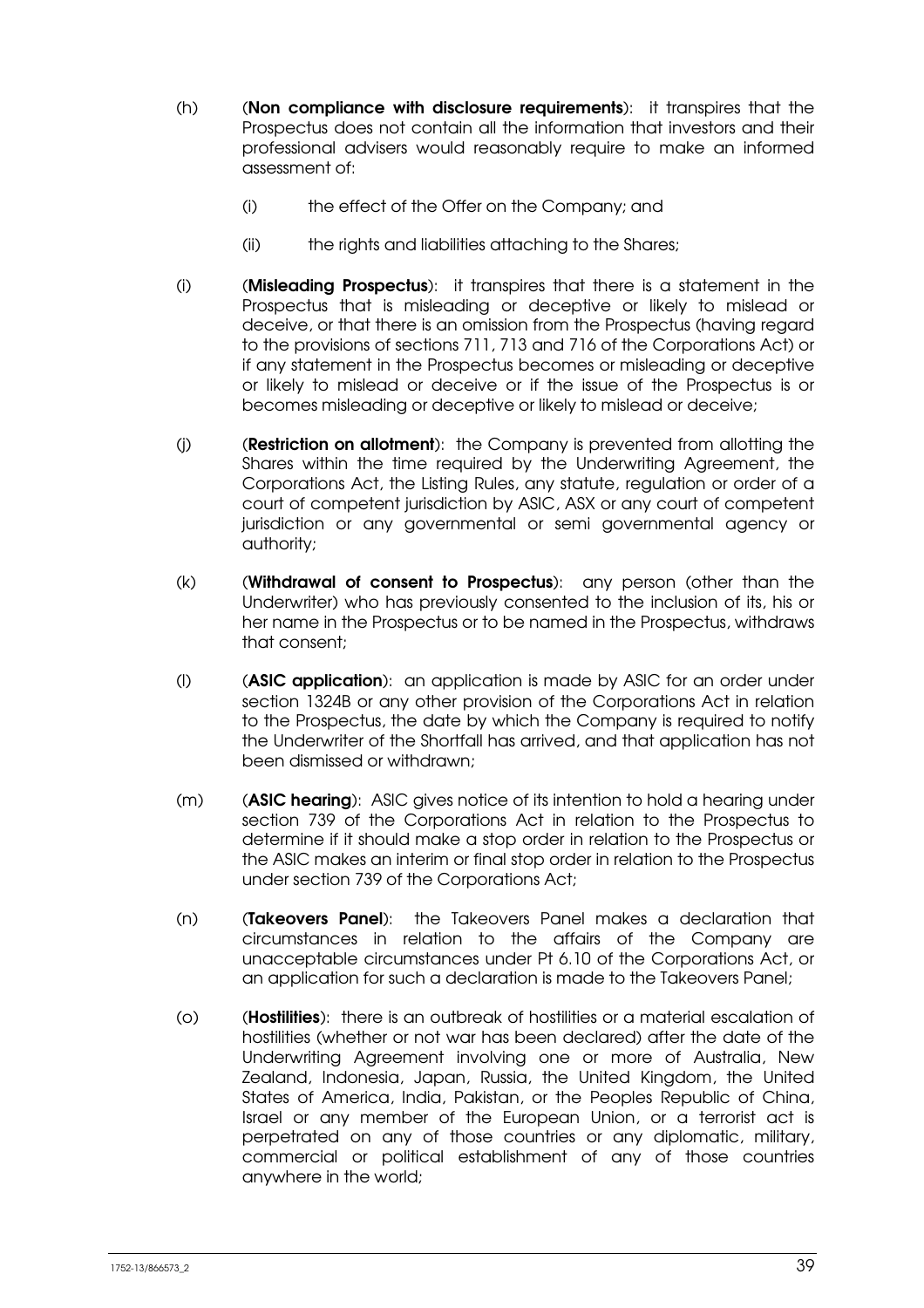- (p) (Authorisation): any Authorisation which is material to anything referred to in the Prospectus is repealed, revoked or terminated or expires, or is modified or amended in a manner unacceptable to the Underwriter;
- (q) (Indictable offence): a director or senior manager of the Company or any of its subsidiaries is charged with an indictable offence; or
- $(r)$  (Termination Events): any one or a combination of the following events occurs which results is a materially adverse in the reasonable opinion of the Underwriter:
	- (i) (Default): default or breach by the Company under the Underwriting Agreement of any terms, condition, covenant or undertaking;
	- (ii) (Incorrect or untrue representation): any representation, warranty or undertaking given by the Company in the Underwriting Agreement is or becomes untrue or incorrect;
	- (iii) (Contravention of constitution or Act): a contravention by the Company or any of its subsidiaries of any provision of its constitution, the Corporations Act, the Listing Rules or any other applicable legislation or any policy or requirement of ASIC or ASX;
	- (iv) (Adverse change): an event occurs which gives rise to a material adverse effect or any adverse change or any development including a prospective adverse change after the date of the Underwriting Agreement in the assets, liabilities, financial position, trading results, profits, forecasts, losses, prospects, business or operations of the Company or any of its subsidiaries including, without limitation, if any forecast in the Prospectus becomes incapable of being met or in the Underwriter's reasonable opinion, unlikely to be met in the projected time;
	- $(v)$  (Error in Due Diligence Results): it transpires that any of the due diligence results or any part of the verification material was false, misleading or deceptive or that there was an omission from them;
	- (vi) (Significant change): a "new circumstance" as referred to in section 719(1) of the Corporations Act arises that is materially adverse from the point of view of an investor;
	- (vii) (Public Statements): without the prior approval of the Underwriter a public statement is made by the Company in relation to the Offer, the issue of Shares or the Prospectus except as required by law or the ASX Listing Rules;
	- (viii) (Misleading information): any information supplied at any time by the Company or any person on its behalf to the Underwriter in respect of any aspect of the Offer or the Issue or the affairs of the Company or a subsidiary of the Company is or becomes misleading or deceptive or likely to mislead or deceive;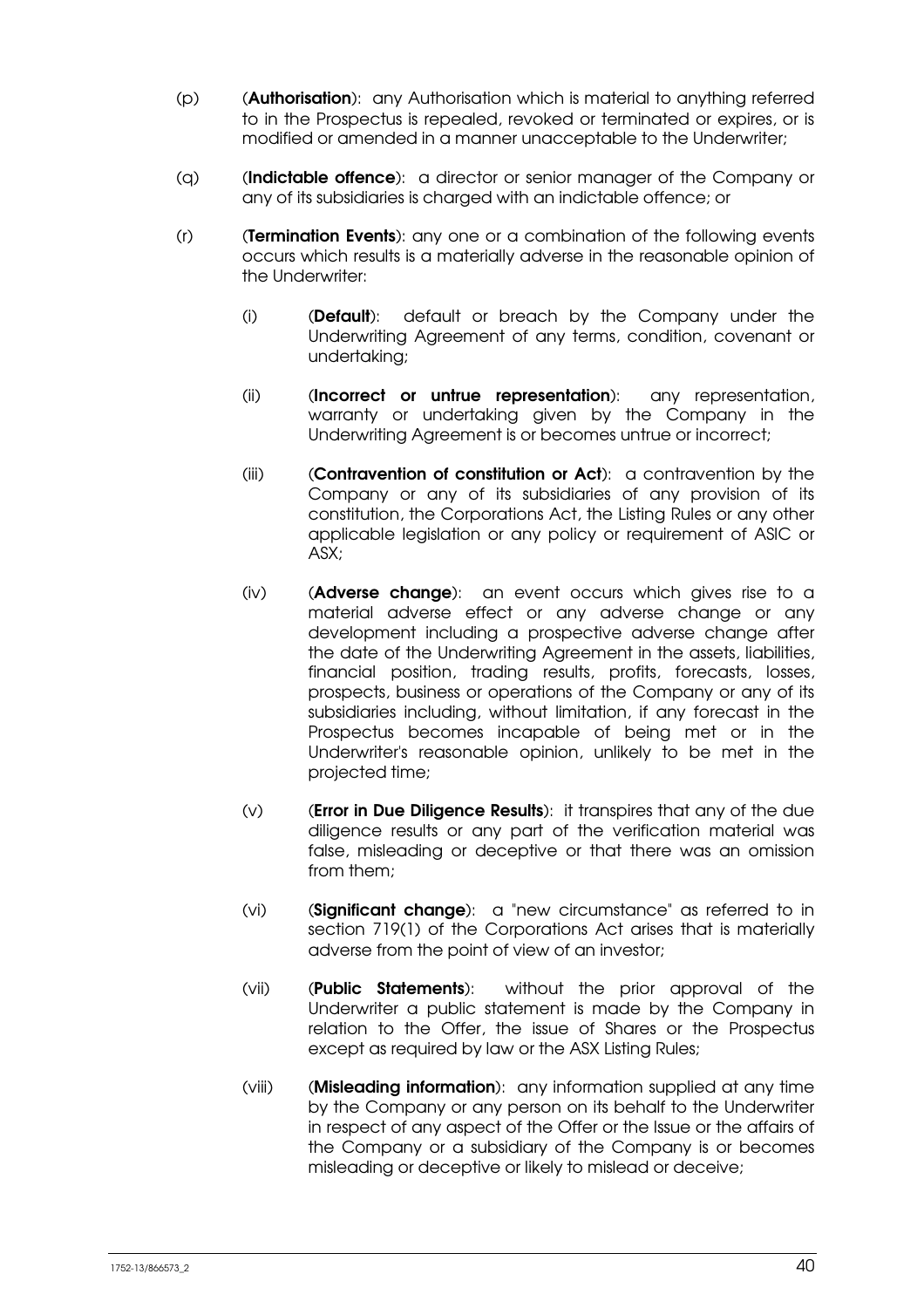- (ix) (Official Quotation qualified): the Official Quotation is qualified or conditional other than being conditional upon the issue of Shares under the Prospectus;
- $(x)$  (Change in Act or policy): there is introduced, or there is a public announcement of a proposal to introduce, into the Parliament of Australia or any of its States or Territories any Act or prospective Act or budget or the Reserve Bank of Australia or any Commonwealth or State authority adopts or announces a proposal to adopt any new, or any major change in, existing, monetary, taxation, exchange or fiscal policy;
- (xi) (Prescribed Occurrence): a prescribed occurrence under the Underwriting Agreement occurs, other than as disclosed in the Prospectus;
- (xii) (Suspension of debt payments): the Company suspends payment of its debts generally;
- (xiii) (Event of Insolvency): an event of insolvency occurs in respect of the Company or any of its subsidiaries;
- $(xiv)$  (Judgment against the Company or a Subsidiary): a judgment in an amount exceeding \$100,000 is obtained against the Company or any of its subsidiaries and is not set aside or satisfied within 7 days;
- (xv) (Litigation): litigation, arbitration, administrative or industrial proceedings are after the date of the Underwriting Agreement commenced or threatened against the Company or any of its subsidiaries, other than any claims foreshadowed in the Prospectus;
- (xvi) (Board and Senior Management composition): there is a change in the composition of the Board or a change in the senior management of the Company before completion of the Offer without the prior written consent of the Underwriter which consent is not be unreasonably withheld;
- (xvii) (Change in shareholdings): there is a material change in the major or controlling shareholdings of the Company or any of its subsidiaries or a takeover offer or scheme of arrangement pursuant to Chapter 5 or 6 of the Corporations Act is publicly announced in relation to a Relevant Company;
- (xviii) (Timetable): there is a delay in any specified date in the Offer timetable which is greater than 3 Business Days;
- (xix) (Force Majeure): a force majeure affecting the Company's business or any obligation under the Agreement lasting in excess of 7 days occurs;
- (xx) (Certain resolutions passed): the Company or any of its subsidiaries passes or takes any steps to pass a resolution under section 254N, section 257A or section 260B of the Corporations Act or a resolution to amend its constitution without the prior written consent of the Underwriter;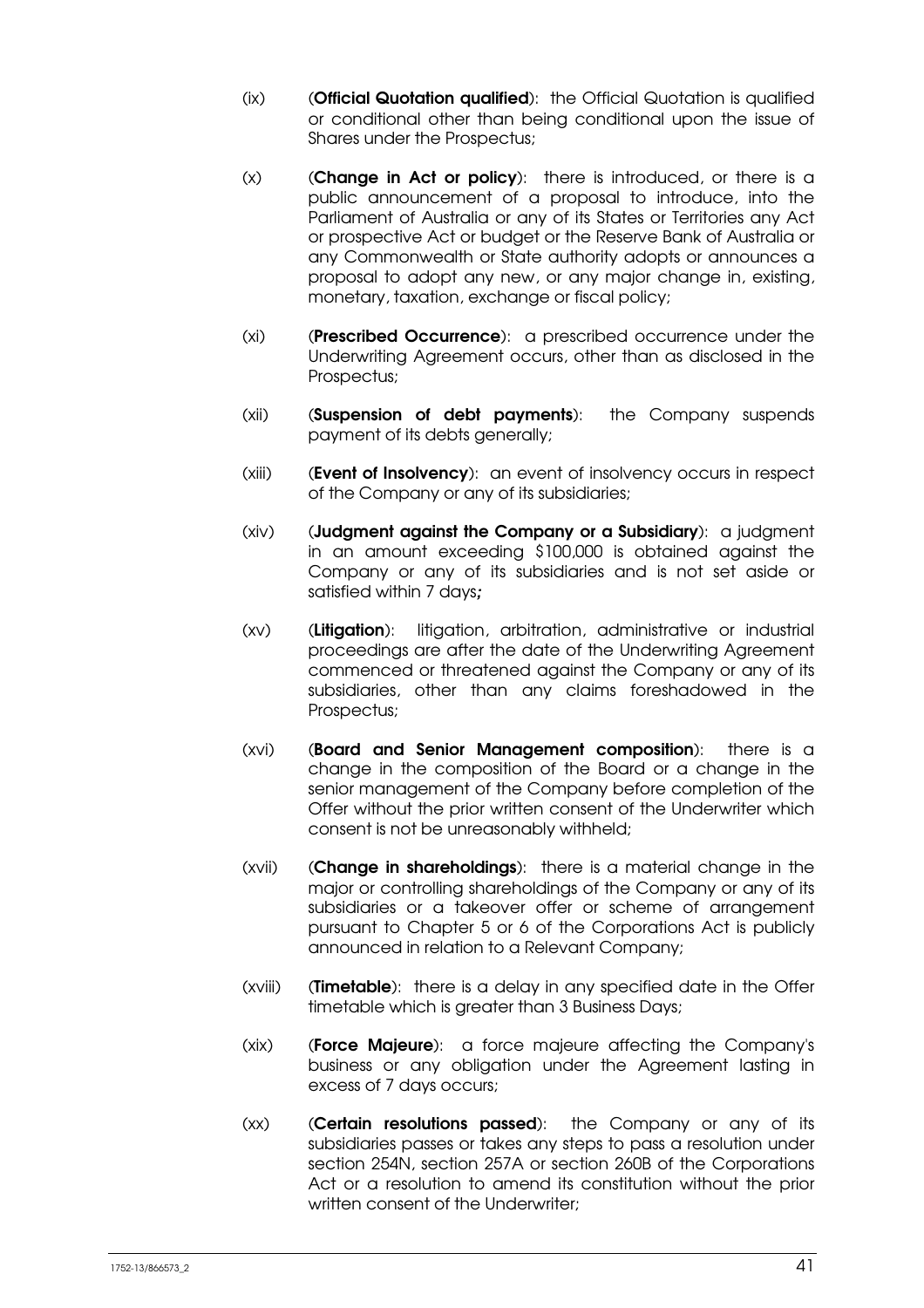- (xxi) (Capital Structure): the Company or any of its subsidiaries alters its capital structure in any manner not contemplated by the Prospectus;
- (xxii) (Investigation): any person is appointed under any legislation in respect of companies to investigate the affairs of the Company or any of its subsidiaries; or
- (xxiii) (Market Conditions): a suspension or material limitation in trading generally on ASX occurs or any material adverse change or disruption occurs in the existing financial markets, political or economic conditions of Australia, Japan, the United Kingdom, the United States of America or other international financial markets.

The Underwriting Agreement also contains a number of indemnities, representations and warranties from the Company to the Underwriter that are considered standard for an agreement of this type.

# 9.7 APRL Sub-Underwriting Agreement

Please refer to the summary provided in Section 3.8.

### 9.8 Increased Loan Facility with AP Finance

Please refer to the summary provided in Section 3.10.

### 9.9 Settlement and Offset Deed

Please refer to the summary provided in Section 3.11.

### 9.10 Interests of Directors

Other than as set out in this Prospectus, no Director or proposed Director holds, or has held within the 2 years preceding lodgement of this Prospectus with the ASIC, any interest in:

- (a) the formation or promotion of the Company;
- (b) any property acquired or proposed to be acquired by the Company in connection with:
	- (i) its formation or promotion; or
	- (ii) the Offer; or
- (c) the Offer,

and no amounts have been paid or agreed to be paid and no benefits have been given or agreed to be given to a Director or proposed Director:

- (a) as an inducement to become, or to qualify as, a Director; or
- (b) for services provided in connection with:
	- (i) the formation or promotion of the Company; or
	- (ii) the Offer.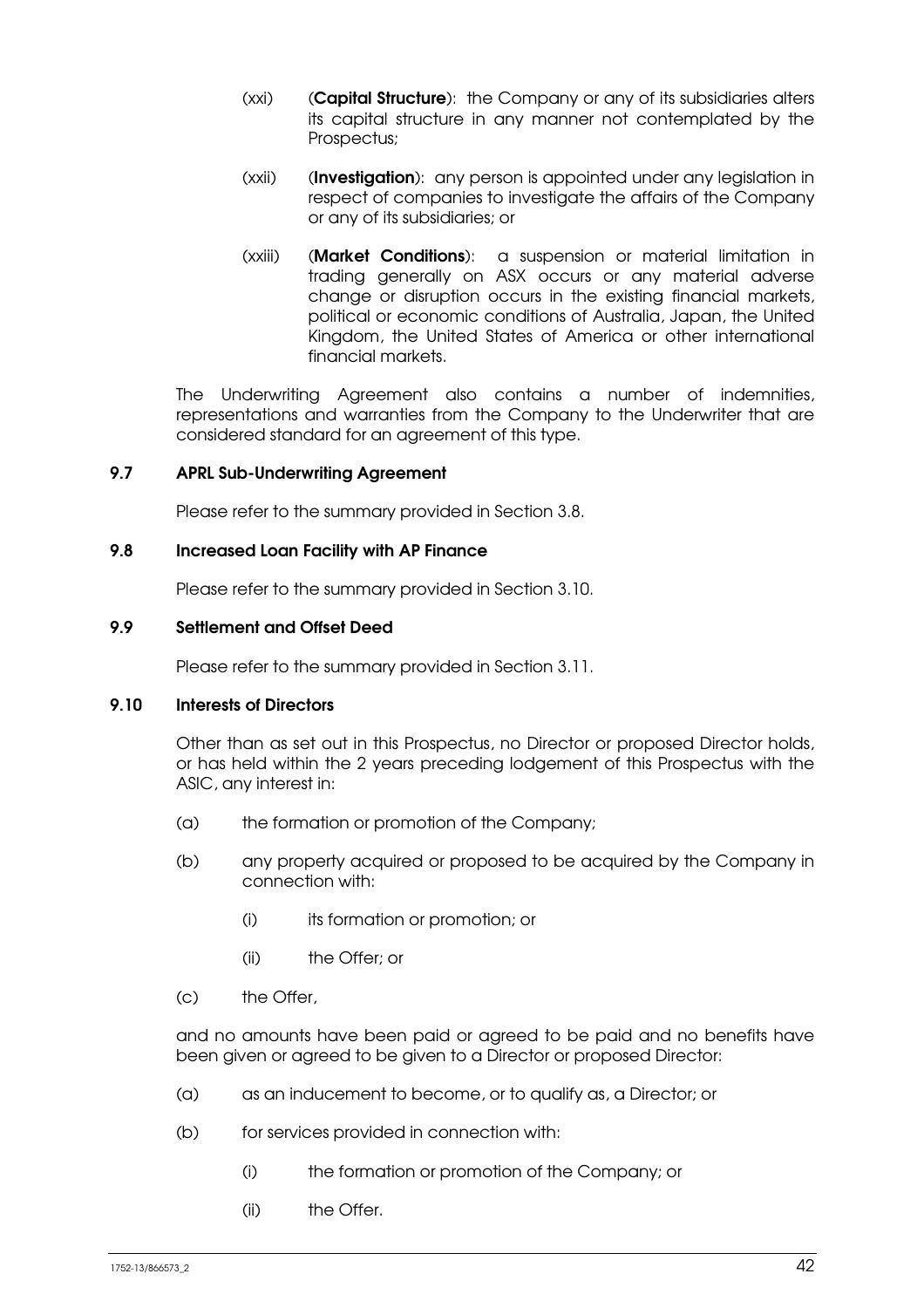### Remuneration

The remuneration of an executive Director is decided by the Board, without the affected executive Director participating in that decision-making process. The total maximum remuneration of non-executive Directors is initially set by the Constitution and subsequent variation is by ordinary resolution of Shareholders in general meeting in accordance with the Constitution, the Corporations Act and the ASX Listing Rules, as applicable. The determination of non-executive Directors' remuneration within that maximum will be made by the Board having regard to the inputs and value to the Company of the respective contributions by each non-executive Director.

A Director may be paid fees or other amounts (i.e. non-cash performance incentives such as Options, subject to any necessary Shareholder approval) as the other Directors determine where a Director performs special duties or otherwise performs services outside the scope of the ordinary duties of a Director. In addition, Directors are also entitled to be paid reasonable travelling, hotel and other expenses incurred by them respectively in or about the performance of their duties as Directors.

The following table shows the total (and proposed) annual remuneration paid to both executive and non-executive directors.

| <b>Director</b>               | 2013     | 2012   | 2011   |
|-------------------------------|----------|--------|--------|
| Arthur Dew                    | \$81,750 | 47,378 | Nil    |
| Lee Seng Hui                  | \$59,950 | 34,971 | 10,000 |
| <b>Carlisle Procter</b>       | \$59,950 | 34,971 | Nil    |
| Brett Montgomery <sup>1</sup> | Nil      | Nil    | Nil    |

### Notes:

1. Brett Montgomery was appointed as a Director of the Company on 6 February 2013. Annual remuneration for Brett Montgomery is still to be finalised.

### 9.11 Interests of experts and advisers

Patersons Securities will be paid those fees by the Company as described in Section 9.6. During the 24 months preceding lodgement of this Prospectus with the ASIC, Patersons Securities has not been paid fees by the Company.

APRL will not receive any fees from the Company in sub-underwriting the Offer. Fees received under the Sub-Underwriting Agreement will be received directly from Patersons Securities as the Underwriter. Please refer to Section 3.8 for further details.

Steinepreis Paganin has acted as the solicitors to the Company in relation to the Offer. The Company estimates it will pay Steinepreis Paganin \$50,000 (excluding GST and disbursements) for these services.

Patersons Securities has been appointed as the Company's nominee under ASX Listing Rule 7.7. Patersons Securities will be paid those fees as set out in Section 3.14.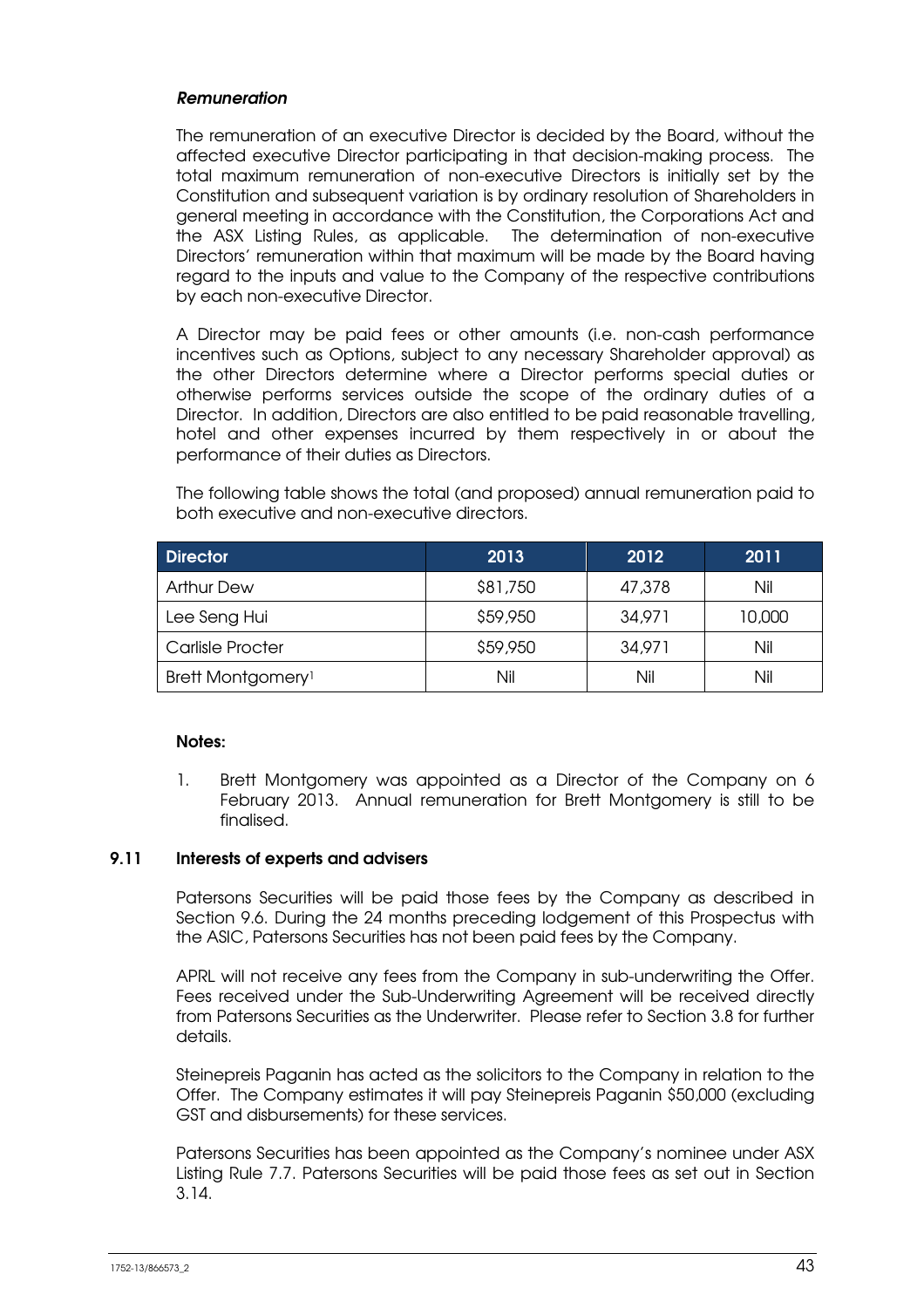# 9.12 Consents

Patersons Securities has given its written consent to being named as Underwriter to the Offer and Nominee to the Company in this Prospectus, in the form and context in which it is named. Patersons Securities has not withdrawn its consent prior to the lodgement of this Prospectus with the ASIC;

APRL has given its written consent to being named as sub-underwriter to the Offer in this Prospectus, in the form and context in which it is named. APRL has not withdrawn its consent prior to the lodgement of this Prospectus with the ASIC.

Steinepreis Paganin has given its written consent to being named as the solicitors to the Company in this Prospectus. Steinepreis Paganin has not withdrawn its consent prior to the lodgement of this Prospectus with the ASIC.

# 9.13 Electronic prospectus

Pursuant to Class Order 00/44, the ASIC has exempted compliance with certain provisions of the Corporations Act to allow distribution of an electronic prospectus and electronic application form on the basis of a paper prospectus lodged with the ASIC, and the publication of notices referring to an electronic prospectus or electronic application form, subject to compliance with certain conditions.

If you have received this Prospectus as an electronic Prospectus, please ensure that you have received the entire Prospectus accompanied by the Application Forms. If you have not, please phone the Company on +61 9212 5999 and the Company will send you, for free, either a hard copy or a further electronic copy of the Prospectus, or both. Alternatively, you may obtain a copy of this Prospectus from the Company's website at www.tanami.com.au.

The Company reserves the right not to accept an Application Form from a person if it has reason to believe that when that person was given access to the electronic Application Form, it was not provided together with the electronic Prospectus and any relevant supplementary or replacement prospectus or any of those documents were incomplete or altered.

### 9.14 Financial forecasts

The Directors have considered the matters set out in ASIC Regulatory Guide 170 and believe that they do not have a reasonable basis to forecast future earnings on the basis that the operations of the Company are inherently uncertain. Accordingly, any forecast or projection information would contain such a broad range of potential outcomes and possibilities that it is not possible to prepare a reliable best estimate forecast or projection.

### 9.15 Clearing House Electronic Sub-Register System (CHESS) and Issuer Sponsorship

The Company will not be issuing option certificates. The Company is a participant in CHESS, for those investors who have, or wish to have, a sponsoring stockbroker. Investors who do not wish to participate through CHESS will be issuer sponsored by the Company. Because the sub-registers are electronic, ownership of securities can be transferred without having to rely upon paper documentation.

Electronic registers mean that the Company will not be issuing certificates to investors. Instead, investors will be provided with a statement (similar to a bank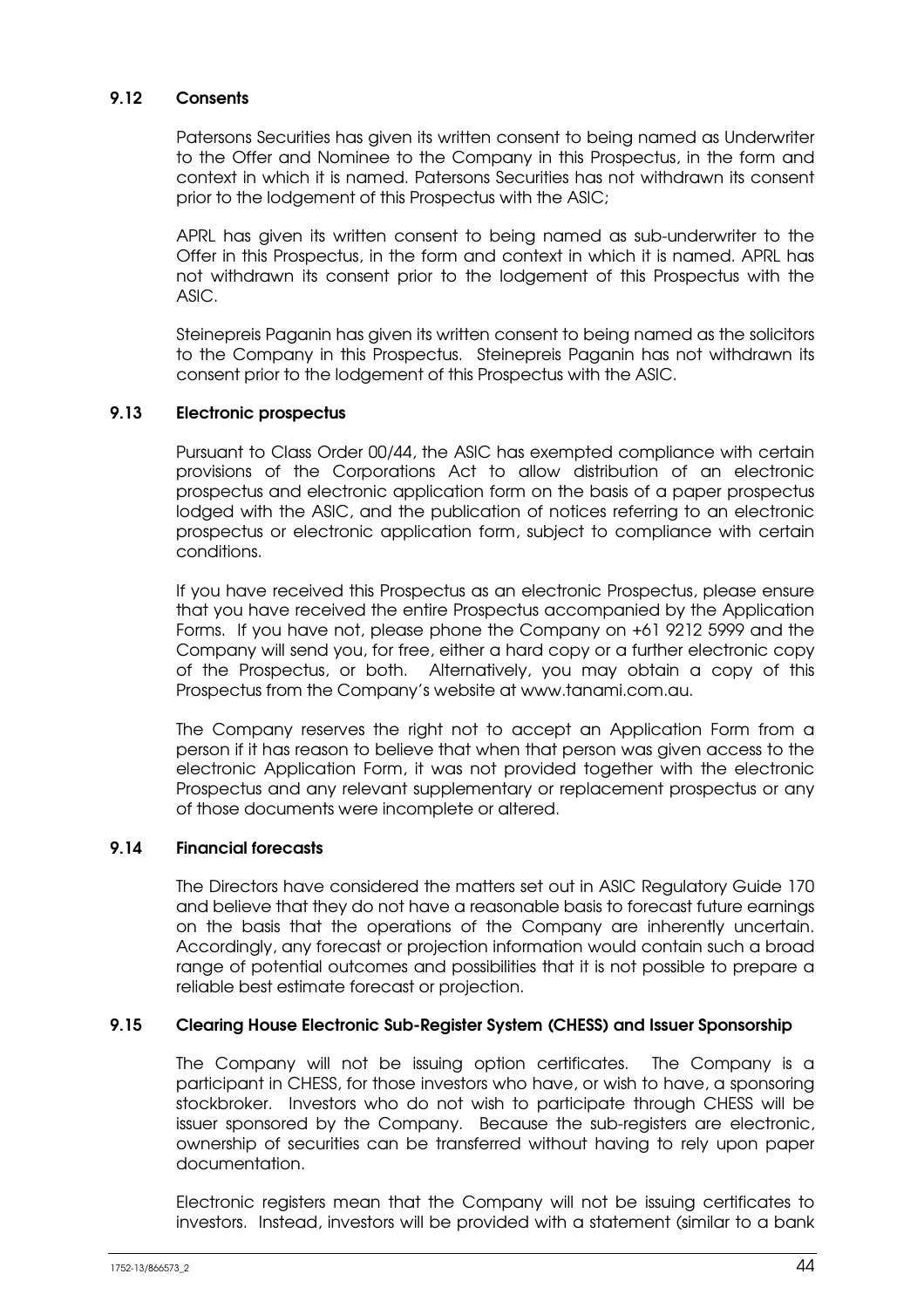account statement) that sets out the number of Shares allotted to them under this Prospectus. The notice will also advise holders of their Holder Identification Number or Security Holder Reference Number and explain, for future reference, the sale and purchase procedures under CHESS and issuer sponsorship.

Further monthly statements will be provided to holders if there have been any changes in their security holding in the Company during the preceding month.

### 9.16 Privacy Act

If you complete an application for Shares, you will be providing personal information to the Company (directly or by the Company's share registry). The Company collects, holds and will use that information to assess your application, service your needs as a holder of equity securities in the Company, facilitate distribution payments and corporate communications to you as a Shareholder and carry out administration.

The information may also be used from time to time and disclosed to persons inspecting the register, bidders for your securities in the context of takeovers, regulatory bodies, including the Australian Taxation Office, authorised securities brokers, print service providers, mail houses and the Company's share registry.

You can access, correct and update the personal information that we hold about you. Please contact the Company or its share registry if you wish to do so at the relevant contact numbers set out in this Prospectus.

Collection, maintenance and disclosure of certain personal information is governed by legislation including the Privacy Act 1988 (Cth) (as amended), the Corporations Act and certain rules such as the ASX Settlement Operating Rules. You should note that if you do not provide the information required on the application for Shares, the Company may not be able to accept or process your application.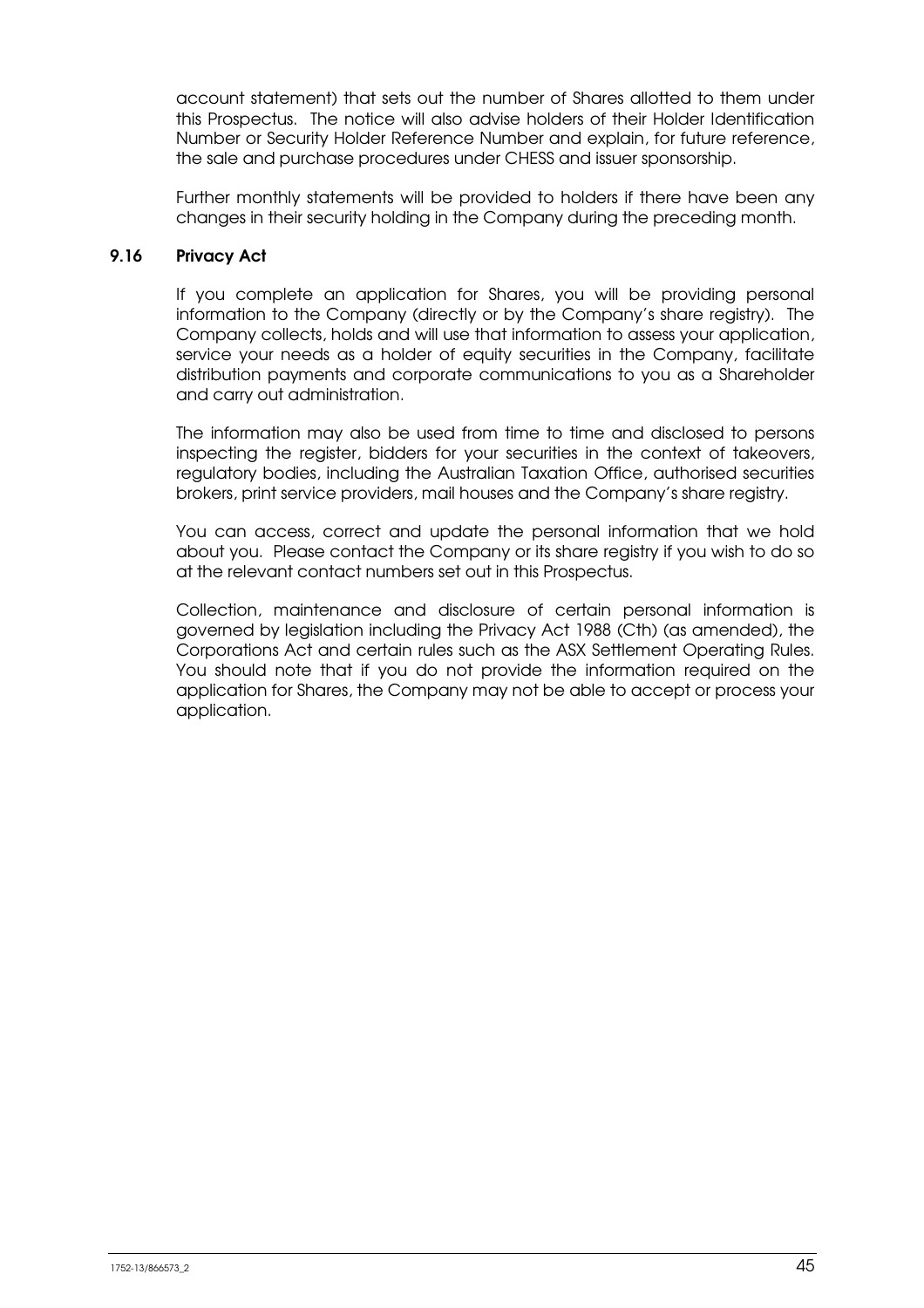# 10. DIRECTORS' AUTHORISATION

This Prospectus is issued by the Company and its issue has been authorised by a resolution of the Directors.

In accordance with section 720 of the Corporations Act, each Director has consented to the lodgement of this Prospectus with the ASIC.

Mr Arthur Dew Non-Executive Chairman For and on behalf of TANAMI GOLD NL

\_\_\_\_\_\_\_\_\_\_\_\_\_\_\_\_\_\_\_\_\_\_\_\_\_\_\_\_\_\_\_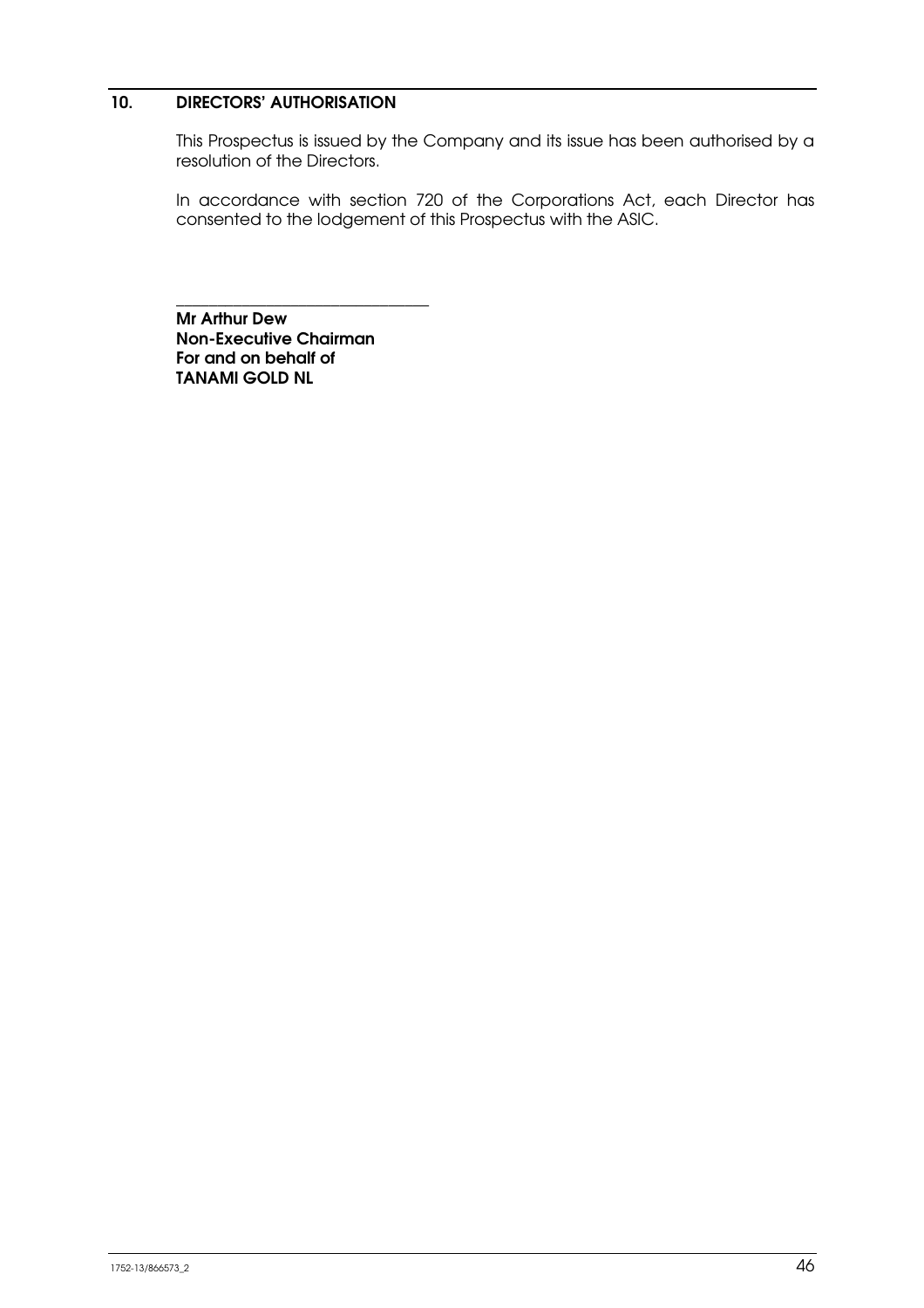### 11. GLOSSARY

\$ means the lawful currency of the Commonwealth of Australia.

Applicant means a Shareholder who applies for Shares pursuant to the Offer or a Shareholder or other party who applies for Shortfall Shares pursuant to the Shortfall Offer.

Application means an application to subscribe for Shares under this Prospectus.

Application Form means an Entitlement and Acceptance Form or Shortfall Application Form as the context requires.

Application Monies means money submitted by Applicants in respect of Applications.

APRL means Allied Properties Resources Limited.

ASIC means the Australian Securities and Investments Commission.

ASX means ASX Limited (ACN 008 624 691) or the financial market operated by it as the context requires.

ASX Listing Rules means the listing rules of the ASX.

ASX Settlement Operating Rules means the settlement rules of the securities clearing house which operates CHESS.

**Board** means the board of Directors unless the context indicates otherwise.

**Business Day** means Monday to Friday inclusive, except New Year's Day, Good Friday, Easter Monday, Christmas Day, Boxing Day and any other day that ASX declares is not a business day.

Closing Date means the date specified in the timetable set out at the commencement of this Prospectus (unless extended).

Company means Tanami Gold NL (ACN 000 617 176).

Constitution means the constitution of the Company as at the date of this Prospectus.

Corporations Act means the Corporations Act 2001 (Cth).

Directors means the directors of the Company as at the date of this Prospectus.

**Eligible Shareholder** means a Shareholder of the Company as at the Record Date other than an Ineligible Shareholder.

**Entitlement** means the entitlement of a Shareholder who is eligible to participate in the Offer.

**Entitlement and Acceptance Form** means the entitlement and acceptance form either attached to or accompanying this Prospectus.

Ineligible Shareholder means a Shareholder as at the Record Date whose registered address is not situated in Australia or New Zealand.